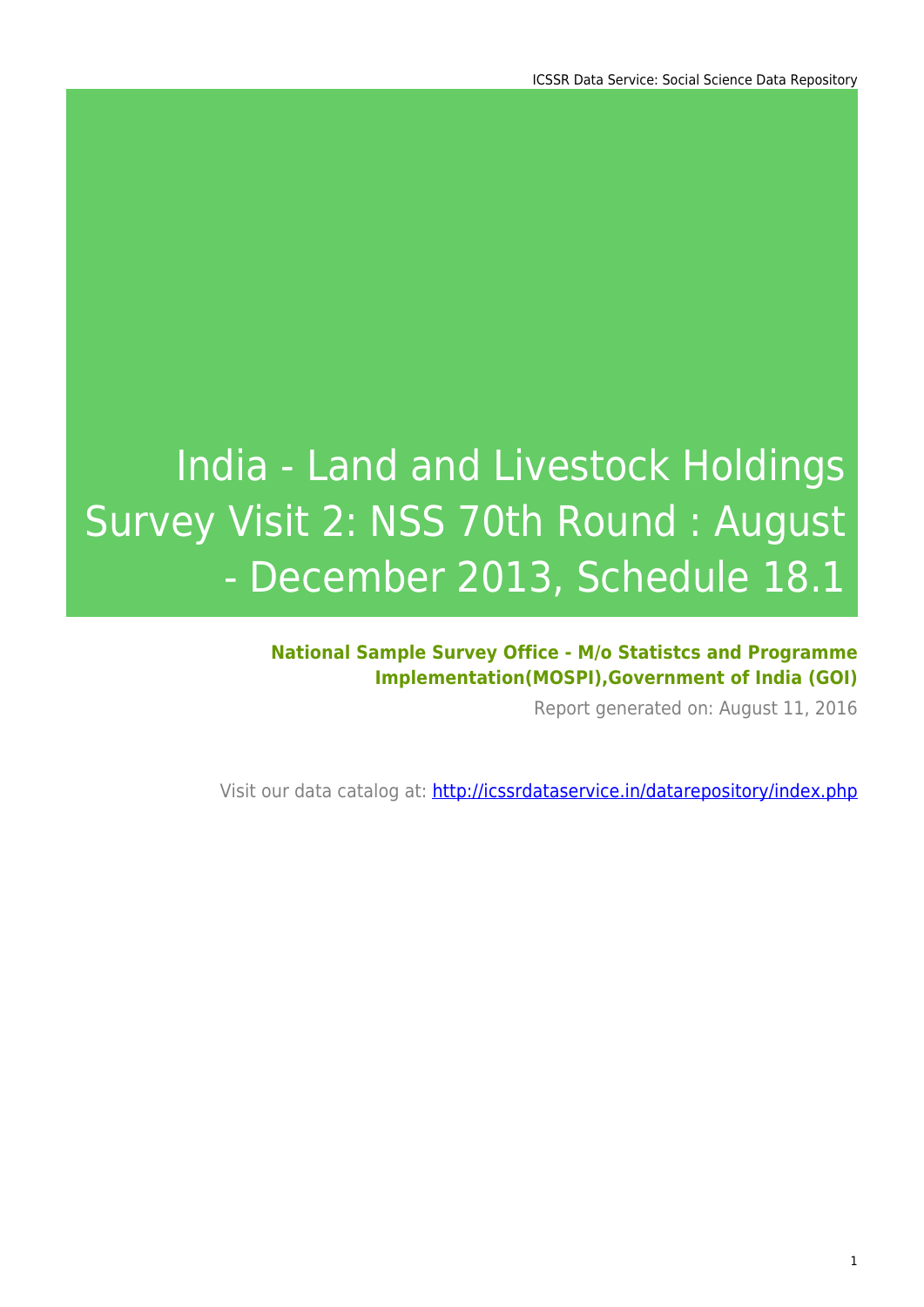### **Overview**

### **Identification**

ID NUMBER DDI-IND-MOSPI-NSSO-70th-Sch18dot1-visit2-2013

### **Version**

VERSION DESCRIPTION V1.0; Re-organised anonymised dataset for public distribution.

PRODUCTION DATE 2015-01-12

#### **Overview**

#### **ABSTRACT**

The NSS 70th round survey on land and livestock holdings (LHS) was conducted in rural areas of the country. The main objective of the survey on Land and Livestock Holdings (LHS) is to generate basic quantitative information on the agrarian structure of the country, which is relevant to land policy. The quantitative information to be collected in the land and livestock holdings survey can be categorised into the three broad aspects of land ownership holdings, operational holdings and ownership of livestock. The survey on Land and Livestock Holding has been designed to collect information on (i) particulars of land (owned, leased-out, leased-in and otherwise possessed) of the household, (ii) location of land, (iii) area, (iv) duration of possession, (v) number of lessor/lessee households, (vi) terms of lease, (vii) land use during July 2012 to December 2012/January 2013 to June 2013/whole agricultural year (July 2012 to June 2013), (viii) whether irrigated, (ix) sources of irrigation, etc. Information on number of livestock, poultry, duckery, etc., owned by the household as on the date of survey will also be collected. Besides collection of information on land and livestock, information will be collected on some household characteristics such as (i) household classification, (ii) social group, (iii) religion, (iv) whether the household operated any land on Jhum cultivation during last 365 days, etc. Some information on demographic particulars from each of the household members will also be collected such as (i) sex, (ii) age, (iii) general education level, (iv) whether associated with the household operational holding, etc.

Using the information collected in this survey, different indicators of ownership holding, operational holding, pattern in land use, detailed types of crop production/animal farming activities of the households, seasonal variation in household operational holding, ownership of livestock, poultry, duckery, etc., can be generated for the rural areas of the country.

These statistical indicators are required for planning, policy formulation and decision making at various levels within the government and outside. The results of the survey will be of use to the Department of Agriculture & Cooperation, Department of Animal Husbandry, Dairying & Fisheries, National Accounts Division, etc. These will also be used by various users, researchers and policy makers.

KIND OF DATA Sample survey data [ssd]

UNITS OF ANALYSIS Randomly selected households based on sampling procedure and members of the household

#### **Scope**

**NOTES** 

The 70th round (January 2013 - December 2013) of NSS is earmarked for surveys on land and livestock holdings, debt and investment and situation assessment survey of agricultural households. The last survey on these subjects was conducted in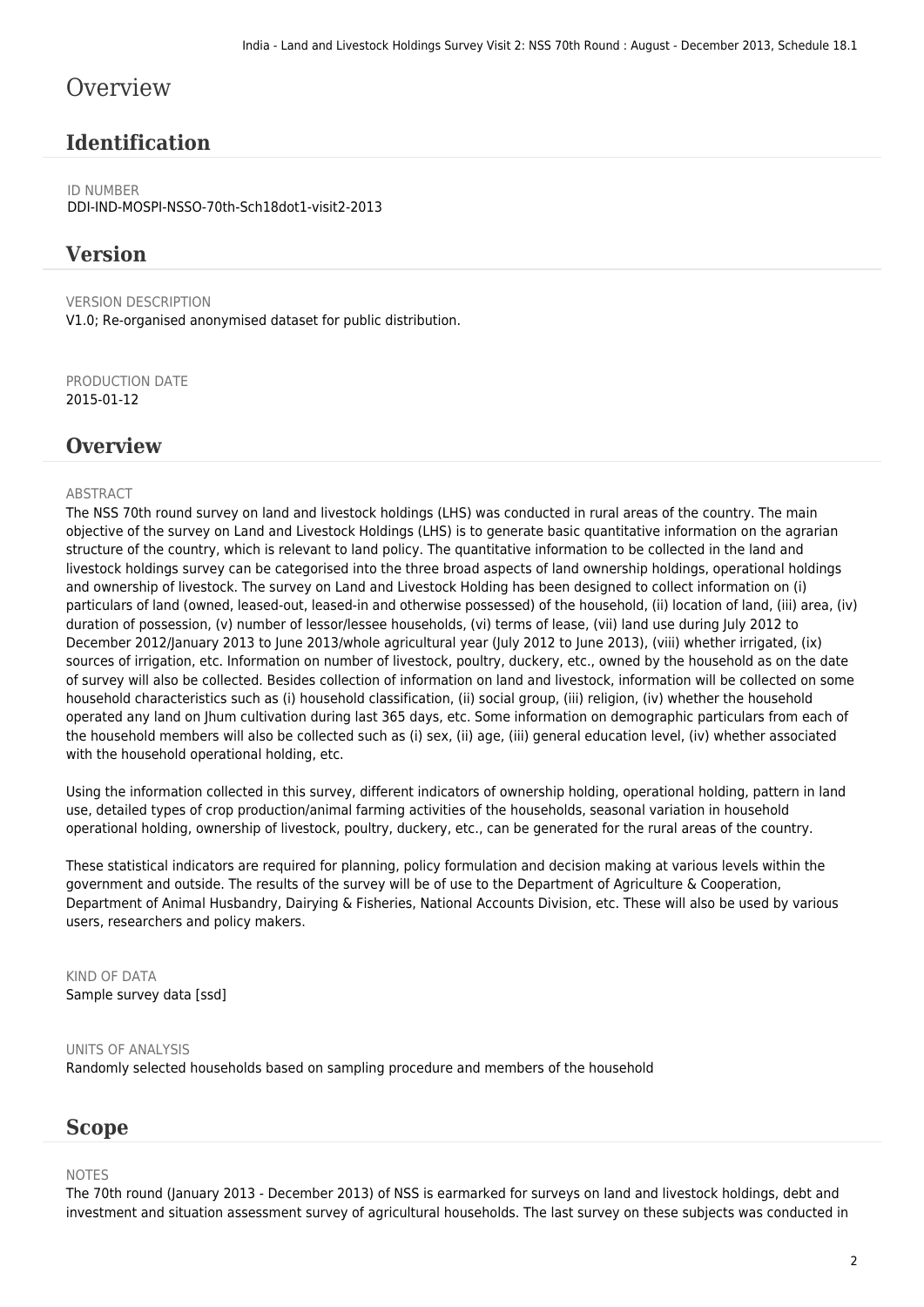59th round of NSS (January 2003 - December 2003).

Geographical coverage: The survey covered the rural area of the whole of the Indian Union.

Population coverage: The following rules were adhered to:

1. Floating population, i.e., persons without any normal residence, was excluded. But persons residing in open space, roadside shelter, under a bridge, etc., more or less regularly in the same place were covered.

2. Foreign nationals were excluded, as well as their domestic servants, if by definition the latter belonged to the foreign national's household.

3. Persons residing in barracks of military and paramilitary forces (like police, BSF etc.) were kept outside the survey coverage. However, the civilian population residing in their neighbourhood, including the family quarters of service personnel, was covered.

4. Orphanages, rescue homes, ashrams and vagrant houses were outside the survey coverage. However, the persons staying in old age homes, the students staying in

ashram/hostels and the residential staff (other than monks/nuns) of these ashrams were covered. Although orphans living in orphanages were excluded, the persons looking

after them and staying there were covered. Convicted prisoners undergoing sentence were outside the coverage of the survey.

#### Sample size

First stage Units: A total of 4529 villages were surveyed as First stage Units (FSUs) in NSS 70th round for the Central sample at all-India level. In addition to this, State samples are also surveyed by the State/UT Governments who participated in this survey. The results presented in this document are based on Central sample alone.

Second Stage Units: Since, this schedule was canvassed in the rural areas only, the first stage units (FSU) were the census villages (Panchayat wards in case of Kerala), and the Second Stage Units (SSU) were the households. For the purpose of selection in case of Sch.18.1, all households in a sample village were classified into four Second Stage Strata (SSS) based on area of land possessed viz. less than 0.005 hectare-1, equal to or more than 0.005 hectare but less than 1.000 hectare -2, equal to or more than 1.000 hectare but less than 2.000 hectares -3, equal to or more than 2.000 hectares -4. Thereafter, 8 households were surveyed from each sample village, taking 2 household from each SSS.

Each of the sample households were visited once in visit-1 and in visit-2. However, a few households of visit-1 became 'casualty' while surveying in visit-2. At all-India level, a total of 35604 households were surveyed in visit-1 and 35337 of them could be surveyed in visit-2.

TOPICS

| <b>Topic</b>  | Vocabulary | URI                                  |
|---------------|------------|--------------------------------------|
| Labor Markets | World Bank | http://www.surveynetwork.org/toolkit |

#### KEYWORDS

Household Operational Holding, Household ownership Holding, Patern in land use of Households, Crop production of Households, Animal Farming of Households, Seasonal variation in household operational holding, ownership of livestock, poultry, duckery, etc

#### **Coverage**

#### GEOGRAPHIC COVERAGE

The survey covered the rural area of the whole of the Indian Union.

#### UNIVERSE

The survey used the interview method of data collection from a sample of randomly selected households and members of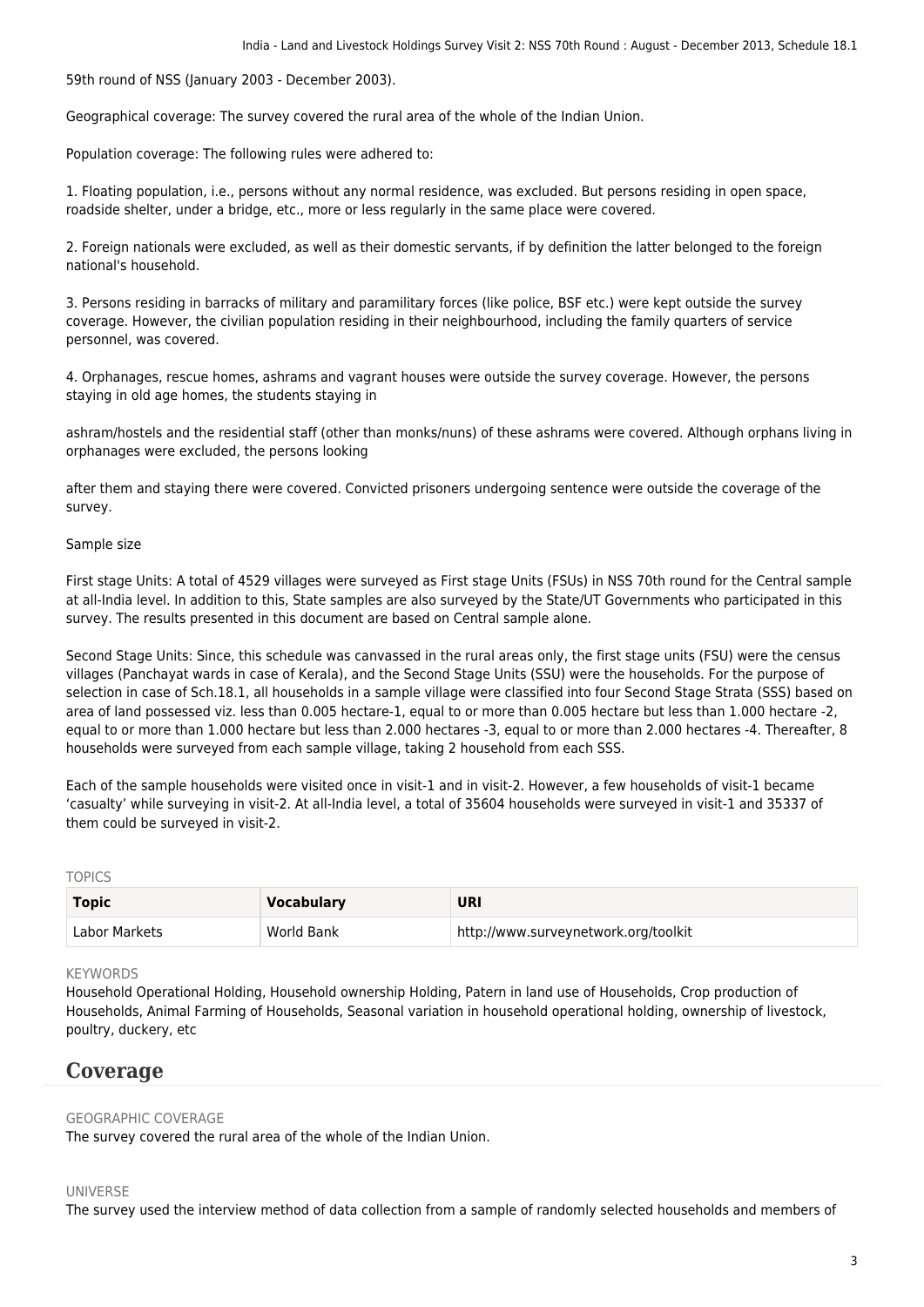### **Producers and Sponsors**

#### PRIMARY INVESTIGATOR(S)

| <b>Name</b>                   | <b>Affiliation</b>                                                           |
|-------------------------------|------------------------------------------------------------------------------|
| National Sample Survey Office | M/o Statistcs and Programme Implementation(MOSPI), Government of India (GOI) |

#### OTHER PRODUCER(S)

| <b>Name</b>                                | <b>Affiliation</b>                                                              | Role                                                         |
|--------------------------------------------|---------------------------------------------------------------------------------|--------------------------------------------------------------|
| Survey Design Reearch<br><b>Division</b>   | National Sample Survey Office                                                   | Questionnaire Desgn, Sampling<br>methodology, Survey Reports |
| <b>Field Operations</b><br><b>Division</b> | National Sample Survey Office                                                   | Field Work                                                   |
| Data Processing Division                   | National Sample Survey Office                                                   | Data Processing                                              |
| Computer Centre                            | M/o Statistcs and Programme<br>Implementation(MOSPI), Government of India (GOI) | Data Dissemination                                           |

FUNDING

| <b>Name</b>                                    | <b>Abbreviation</b> | Role |
|------------------------------------------------|---------------------|------|
| M/o Statistics & Programme Implementation, GOI | MOSPI               |      |

#### OTHER ACKNOWLEDGEMENTS

| <b>Name</b>                         | <b>Affiliation</b> | Role                                           |
|-------------------------------------|--------------------|------------------------------------------------|
| Governing council and Working Group | GOI                | Finalisation of survey study and Questionnaire |

### **Metadata Production**

METADATA PRODUCED BY

| <b>Name</b>                 | Abbreviation Affiliation |                                           | <b>Role</b>    |
|-----------------------------|--------------------------|-------------------------------------------|----------------|
| Computer Centre   MOSPI, CC |                          | M/o Statistics & Programme Implementation | Study Document |

DATE OF METADATA PRODUCTION 2015-02-09

DDI DOCUMENT VERSION Version 1.0 (February, 2015)

DDI DOCUMENT ID DDI-IND-MOSPI-NSSO-70th-Sch18dot1-visit2-2013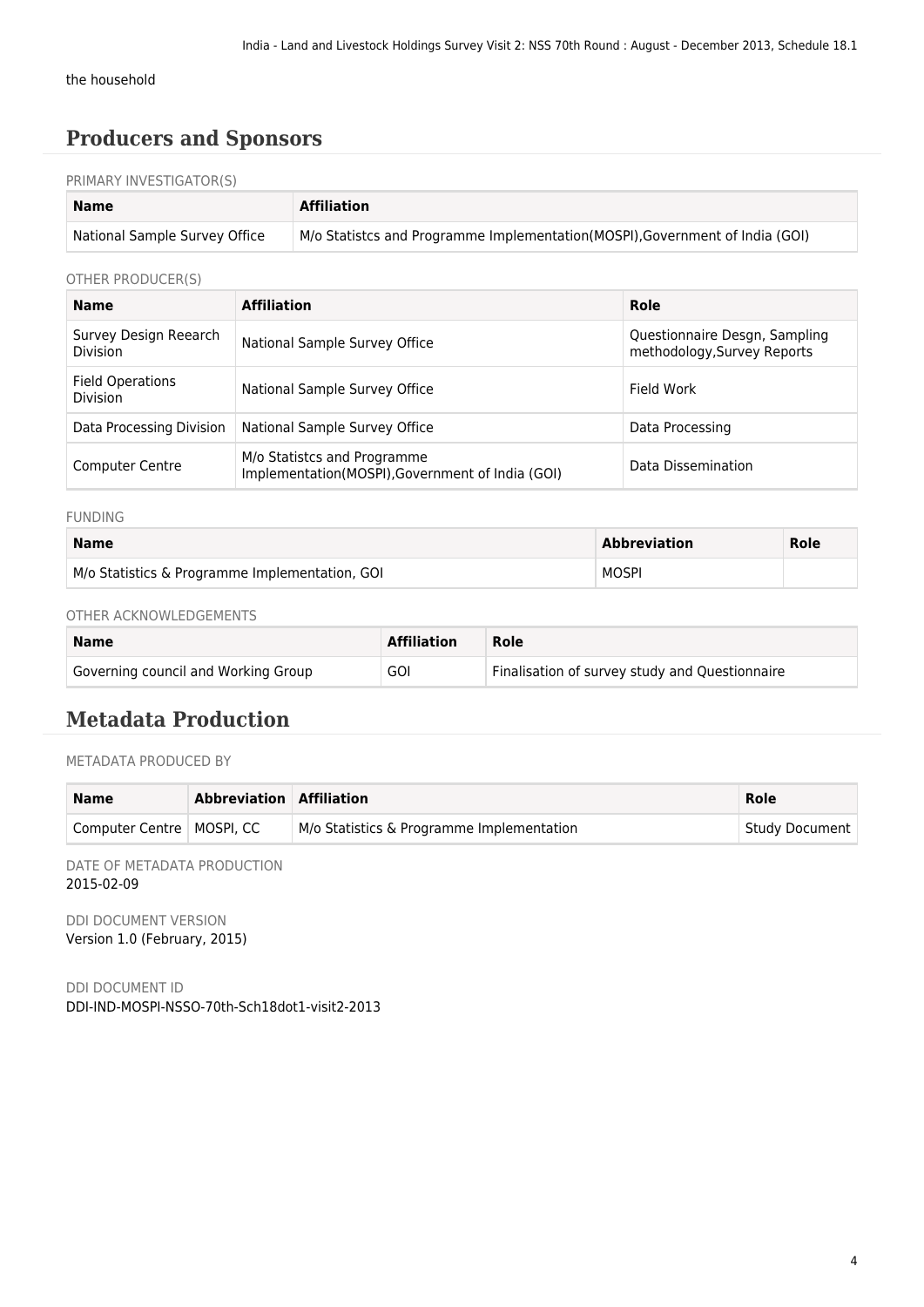# Sampling

### **Sampling Procedure**

A stratified multi-stage design has been adopted for the 70th round survey. The first stage units (FSU) are the census villages (Panchayat wards in case of Kerala) in the rural sector and Urban Frame Survey (UFS) blocks in the urban sector. The ultimate stage units (USU) are households in both the sectors. In case of large FSUs, one intermediate stage of sampling is the selection of two hamlet-groups (hgs)/ sub-blocks (sbs) from each rural/ urban FSU.

Sampling Frame for First Stage Units: For the rural sector, the list of 2001 census villages updated by excluding the villages urbanised and including the towns de-urbanised after 2001 census (henceforth the term 'village' would mean Panchayat wards for Kerala) constitutes the sampling frame. For the urban sector, the latest updated list of UFS blocks (2007-12) is considered as the sampling frame.

#### Stratification:

(a)Stratum has been formed at district level. Within each district of a State/ UT, generally speaking, two basic strata have been formed: i) rural stratum comprising of all rural areas of the district and (ii) urban stratum comprising all the urban areas of the district. However, within the urban areas of a district, if there were one or more towns with population 10 lakhs or more as per population census 2011 in a district, each of them formed a separate basic stratum and the remaining urban areas of the district was considered as another basic stratum.

(b)However, a special stratum in the rural sector only was formed at State/UT level before district- strata were formed in case of each of the following 20 States/UTs: Andaman & Nicobar Islands, Andhra Pradesh, Assam, Bihar, Chhattisgarh, Delhi, Goa, Gujarat, Haryana, Jharkhand, Karnataka, Lakshadweep, Madhya Pradesh, Maharashtra, Odisha, Punjab, Rajasthan, Tamil Nadu, Uttar Pradesh and West Bengal. This stratum will comprise all the villages of the State with population less than 50 as per census 2001.

(c)In case of rural sectors of Nagaland one special stratum has been formed within the State consisting of all the interior and inaccessible villages. Similarly, for Andaman & Nicobar Islands, one more special stratum has been formed within the UT consisting of all inaccessible villages. Thus for Andaman & Nicobar Islands, two special strata have been formed at the UT level:

(i)special stratum 1 comprising all the interior and inaccessible villages

(ii)special stratum 2 containing all the villages, other than those in special stratum 1, having population less than 50 as per census 2001.

#### Sub-stratification:

Rural sector: Different sub-stratifications are done for 'hilly' States and other States. Ten (10) States are considered as hilly States. They are: Jammu & Kashmir, Himachal Pradesh, Uttarakhand, Sikkim, Meghalaya, Tripura, Mizoram, Manipur, Nagaland and Arunachal Pradesh.

(a) sub-stratification for hilly States: If 'r' be the sample size allocated for a rural stratum, the number of sub-strata formed was 'r/2'. The villages within a district as per frame have been first arranged in ascending order of population. Then sub-strata 1 to 'r/2' have been demarcated in such a way that each sub-stratum comprised a group of villages of the arranged frame and have more or less equal population.

(b) sub-stratification for other States (non-hilly States except Kerala): The villages within a district as per frame were first arranged in ascending order of proportion of irrigated area in the cultivated area of the village. Then sub-strata 1 to 'r/2' have been demarcated in such a way that each sub-stratum comprised a group of villages of the arranged frame and have more or less equal cultivated area. The information on irrigated area and cultivated area was obtained from the village directory of census 2001.

(c) sub-stratification for Kerala: Although Kerala is a non-hilly State but because of non-availability of information on irrigation at FSU (Panchayat Ward) level, sub-stratification by proportion of irrigated area was not possible. Hence the procedure for sub-stratification was same as that of hilly States in case of Kerala.

Urban sector: There was no sub-stratification for the strata of million plus cities. For other strata, each district was divided into 2 sub-strata as follows: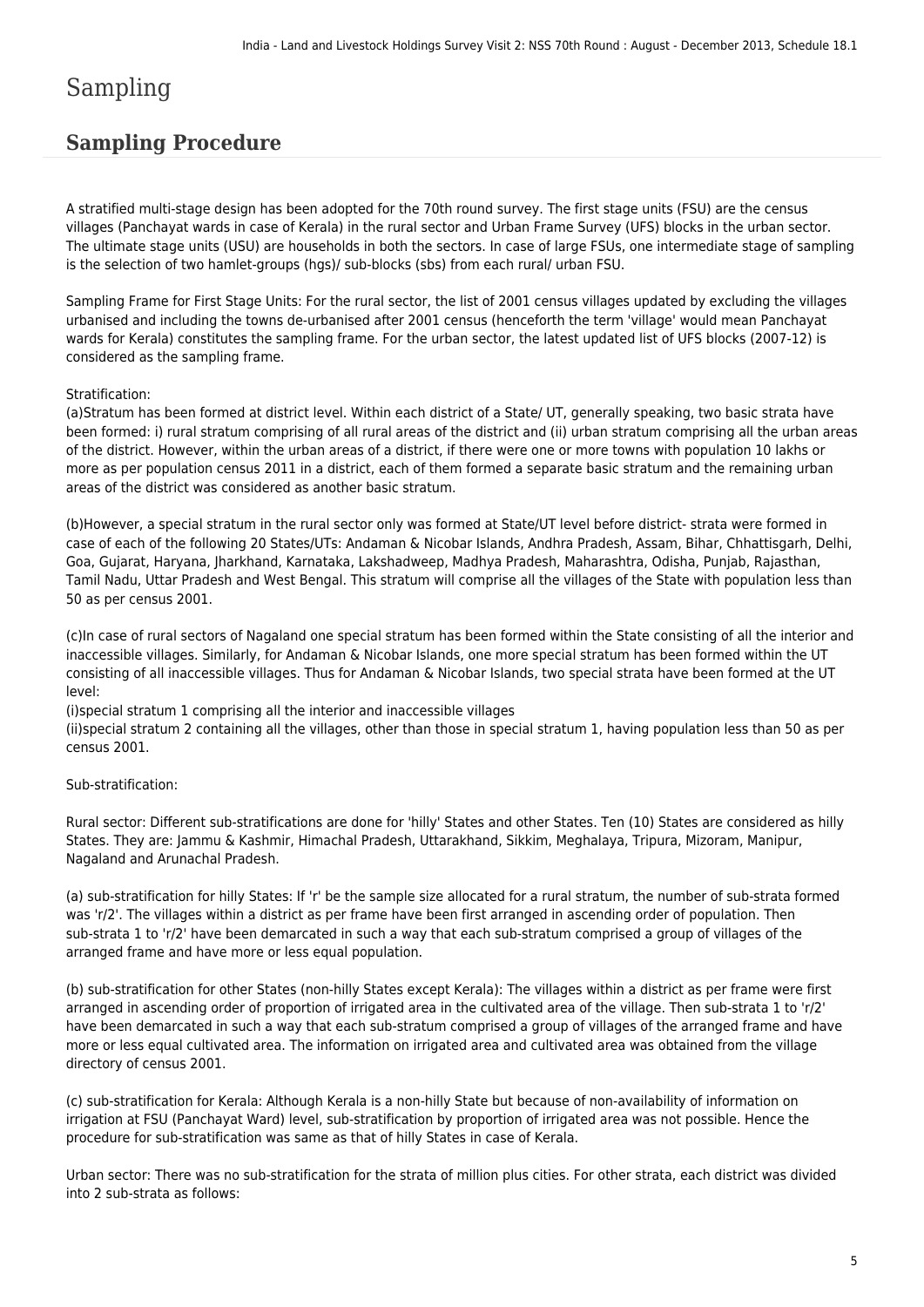sub-stratum 1: all towns of the district with population less than 50000 as per census 2011 sub-stratum 2: remaining non-million plus towns of the district

Total sample size (FSUs): 8042 FSUs have been allocated for the central sample at all-India level. For the state sample, there are 8998 FSUs allocated for all-India.

Allocation of total sample to States and UTs: The total number of sample FSUs have been allocated to the States and UTs in proportion to population as per census 2011 subject to a minimum sample allocation to each State/ UT. While doing so, the resource availability in terms of number of field investigators as well as comparability with previous round of survey on the same subjects has been kept in view.

Allocation of State/ UT level sample to rural and urban sectors: State/ UT level sample size has been allocated between two sectors in proportion to population as per census 2011 with double weightage to urban sector subject to the restriction that urban sample size for bigger states like Maharashtra, Tamil Nadu etc. should not exceed the rural sample size. A minimum of 16 FSUs (minimum 8 each for rural and urban sector separately) is allocated to each state/ UT.

Allocation to strata: Within each sector of a State/ UT, the respective sample size has been allocated to the different strata in proportion to the population as per census 2011. Allocations at stratum level are adjusted to multiples of 2 with a minimum sample size of 2.

For special stratum formed in the rural areas of 20 States/UTs, 2 FSUs were allocated to each.

For special stratum 1 in the rural areas of Nagaland and Andaman & Nicobar Islands, 4 and 2 FSUs were allocated respectively.

Allocation to sub-strata:

Rural: Allocation is 2 for each sub-stratum in rural.

Urban: Stratum allocations have been distributed among the two sub-strata in proportion to the number of FSUs in the sub-strata. Minimum allocation for each sub-stratum is 2

### **Deviations from Sample Design**

There was no deviation from the original sample deviation.

### **Response Rate**

No. of Second stage units (s.s.u's) is 35337

### **Weighting**

For generating any estimate, one has to extract relevant portion of the data, and aggregate after applying the weights.

Weights (or multipliers) VARIABLES are given at the end of record of each dataset. The weights (multipliers) are WGT\_SS for Sub-sample-wise estimation and WGT\_Combined for combined subsample estimates.

All records of a household will have same weight figure. In case of those Blocks/Levels, where Item/Person Sl.No. is not applicable the field is filled up with 00000.

Use of subsample-wise weights (multipliers)

For generating subsample-wise estimates based on data of all subrounds taken together, either Subsample-1 households or Subsample-2 households are to be considered at one time. Subsample code is available in the dataset For generating subsample-combined estimates based on data of all subrounds taken together all households are to be considered.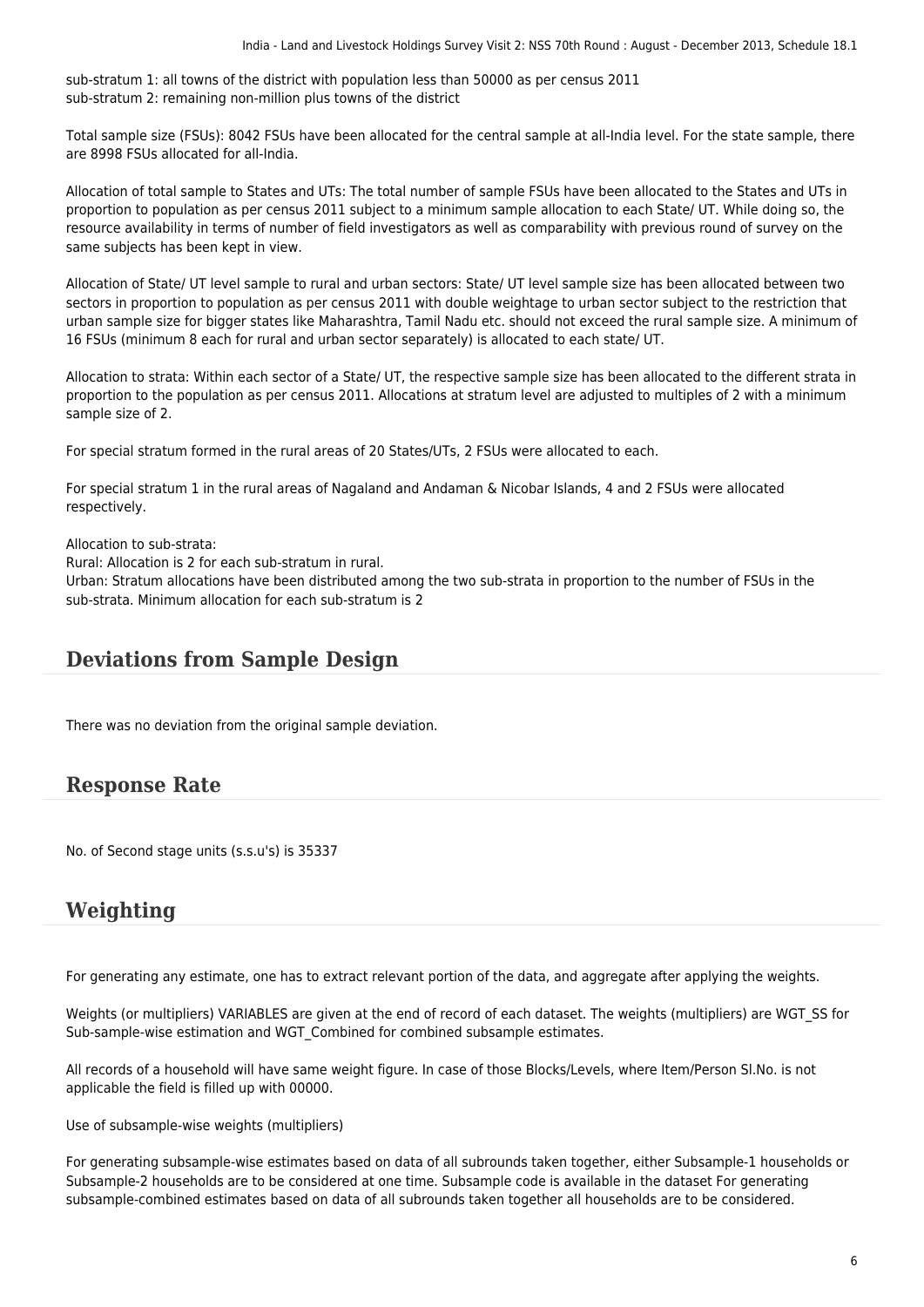India - Land and Livestock Holdings Survey Visit 2: NSS 70th Round : August - December 2013, Schedule 18.1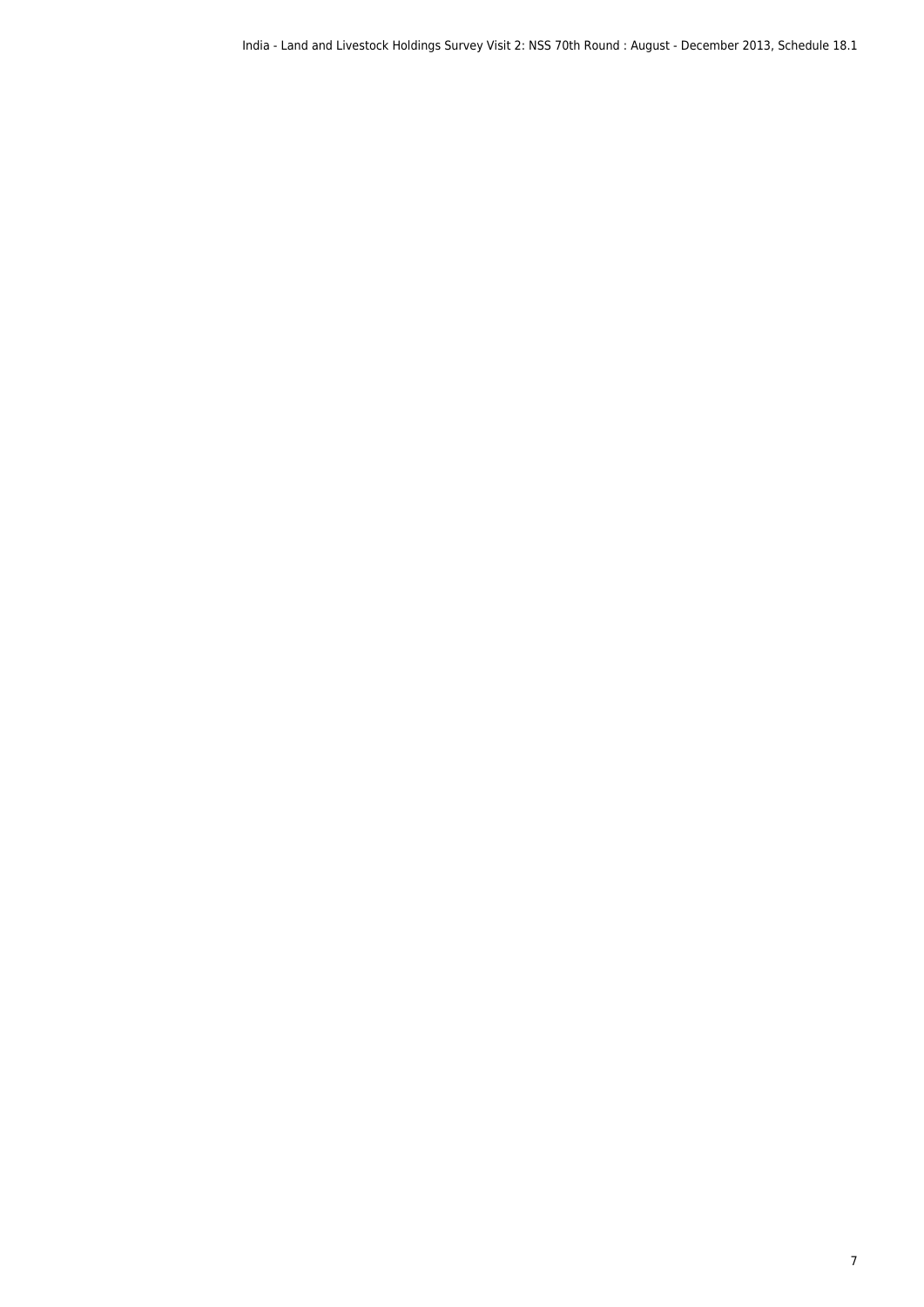# Questionnaires

### **Overview**

Broad structure of the Schedule for collection of information in visit 1 and visit 2 are given below:

Block 0: descriptive identification of sample household

Block 1: identification of sample household

Block 2: particulars of field operation

Block 3: household characteristics (only in visit 1)

Block 4: demographic and other particulars of household members (only in visit 1)

Block 5: particulars of land of the household and its operation during July 2012 to December 2012/January 2013 to June 2013

Block 6: some general information of operational holdings for July 2012 to December 2012/January 2013 to June 2013

Block 7: livestock, poultry, duckery, etc., owned by the household as on the date of survey (only in visit 1)

Block 8: some general information of household operational holding for the whole agricultural year: July 2012- June 2013(only in visit 2)

Block 9: remarks by investigator

Block 10: Comments by supervisory officer(s)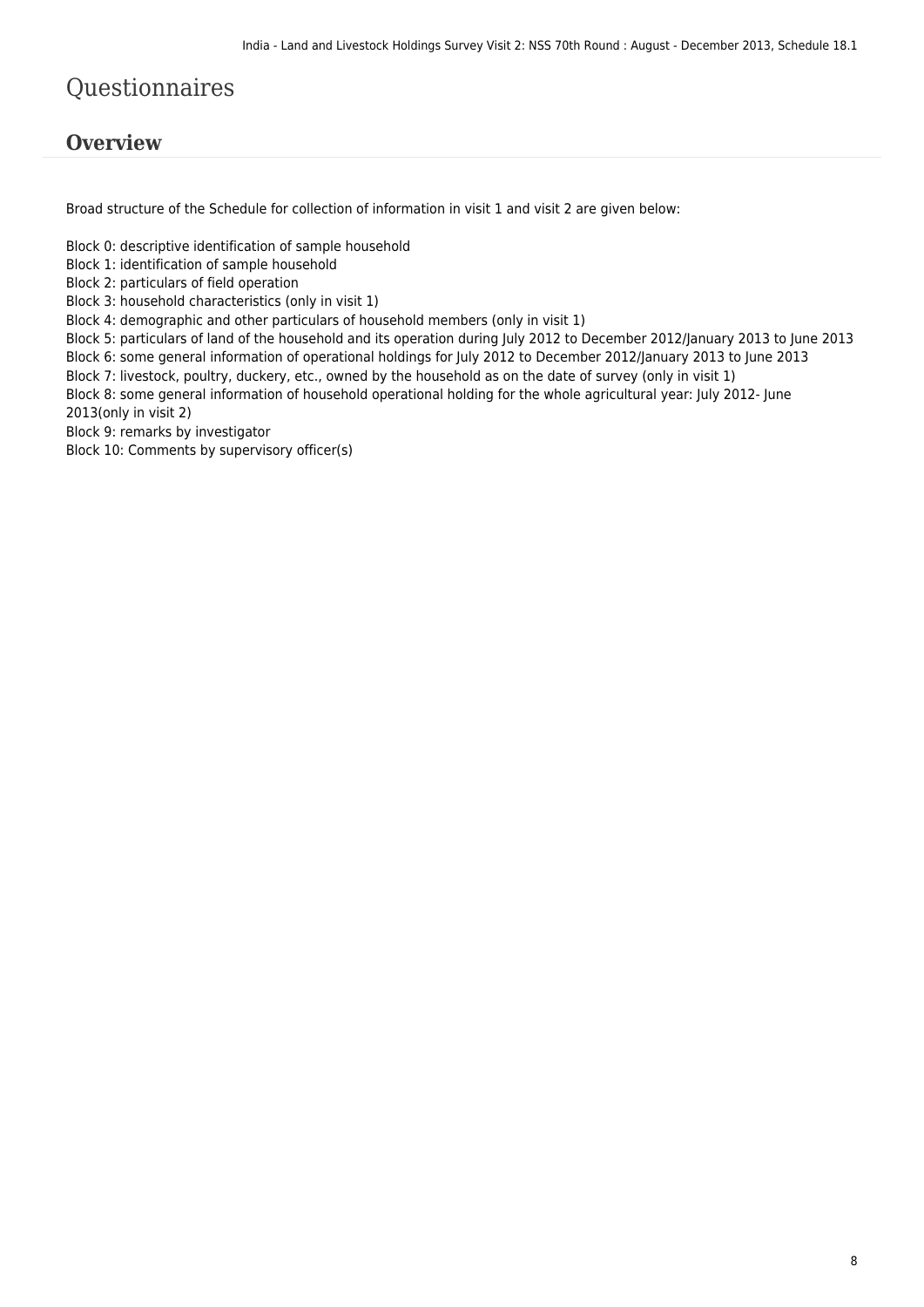# Data Collection

### **Data Collection Dates**

| <b>Start</b> | <b>End</b> | Cycle               |
|--------------|------------|---------------------|
| 2013-01-01   | 2013-04-15 | subround-1, Visit-1 |
| 2013-04-16   | 2013-07-31 | subround-2. Visit-1 |
| 2013-08-01   | 2013-10-15 | subround-1. Visit-2 |
| 2013-10-16   | 2013-12-31 | subround-2, Visit-2 |

### **Data Collection Mode**

Face-to-face [f2f]

### **Data Collection Notes**

The 70th round (January 2013 - December 2013) of NSS is earmarked for surveys on land and livestock holdings, debt and investment and situation assessment survey of agricultural households. Each sample FSU is being visited twice during this round. Since the workload of the first visit (i.e. visit 1) is more, the first visit continues till the end of July 2013. Thus, period of the first visit is January - July 2013 and that of the second visit (i.e. visit 2) is August - December 2013.

The survey period of the round are divided into two sub-rounds. Sub-round one will consist of the first half of the survey period of each visit i.e. 1st Jan -15th April 2013 for visit 1 and 1st August - 15th October 2013 for visit 2 while sub-round two consists of the remaining period of the respective visits. Thus, each sub-round are three and a half months for visit 1 and two and a half months for visit 2.

### **Questionnaires**

Broad structure of the Schedule for collection of information in visit 1 and visit 2 are given below:

Block 0: descriptive identification of sample household

Block 1: identification of sample household

Block 2: particulars of field operation

Block 3: household characteristics (only in visit 1)

Block 4: demographic and other particulars of household members (only in visit 1)

Block 5: particulars of land of the household and its operation during July 2012 to December 2012/January 2013 to June 2013

Block 6: some general information of operational holdings for July 2012 to December 2012/January 2013 to June 2013

Block 7: livestock, poultry, duckery, etc., owned by the household as on the date of survey (only in visit 1)

Block 8: some general information of household operational holding for the whole agricultural year: July 2012- June 2013(only in visit 2)

Block 9: remarks by investigator

Block 10: Comments by supervisory officer(s)

### **Data Collectors**

| <b>Name</b>                                                  | Abbreviation Affiliation |                                                     |
|--------------------------------------------------------------|--------------------------|-----------------------------------------------------|
| Field Operations Division of Naional Sample<br>Survey Office | NSSO(FOD)                | Ministry of Statistics and Programme Implementation |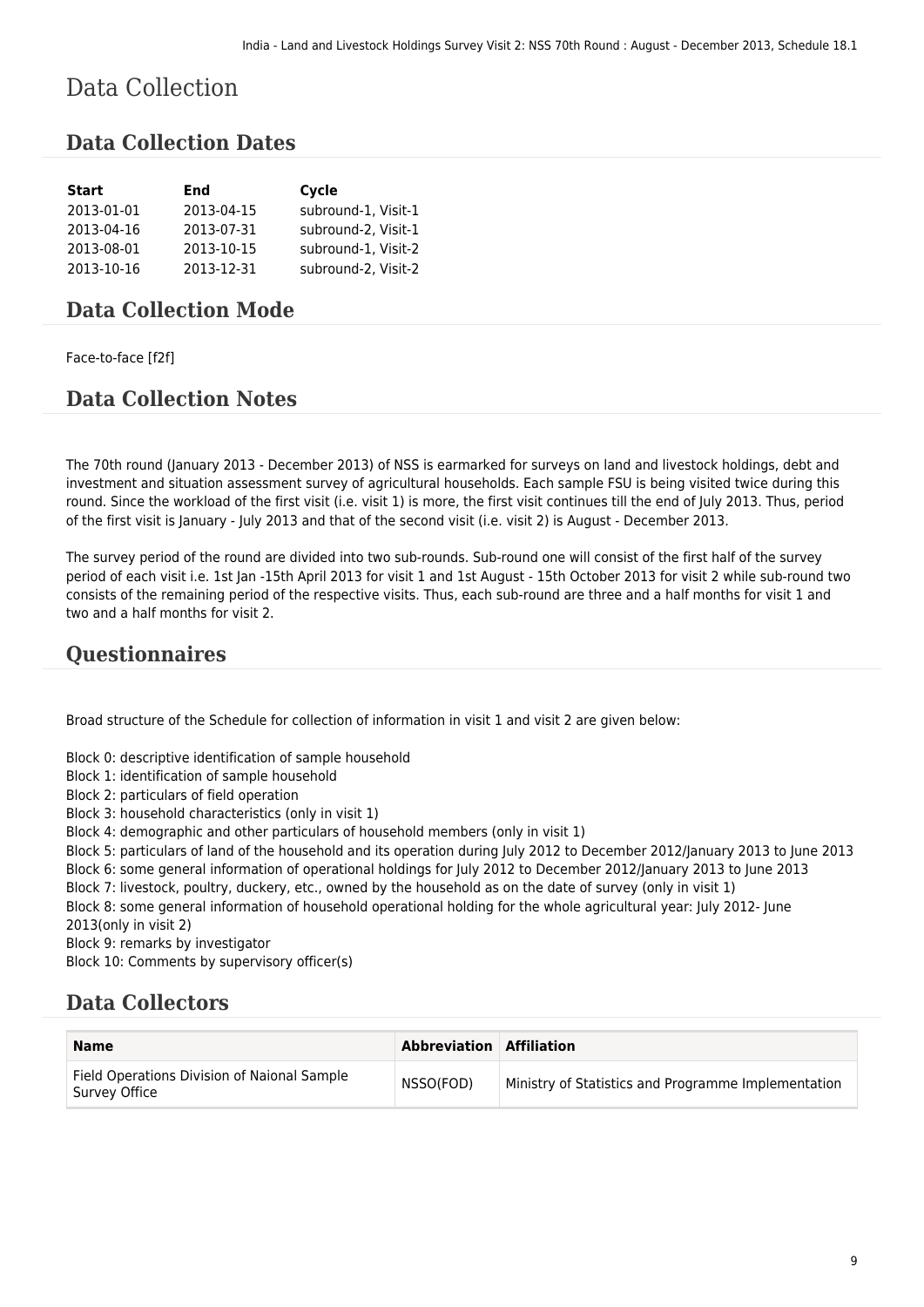# Data Processing

No content available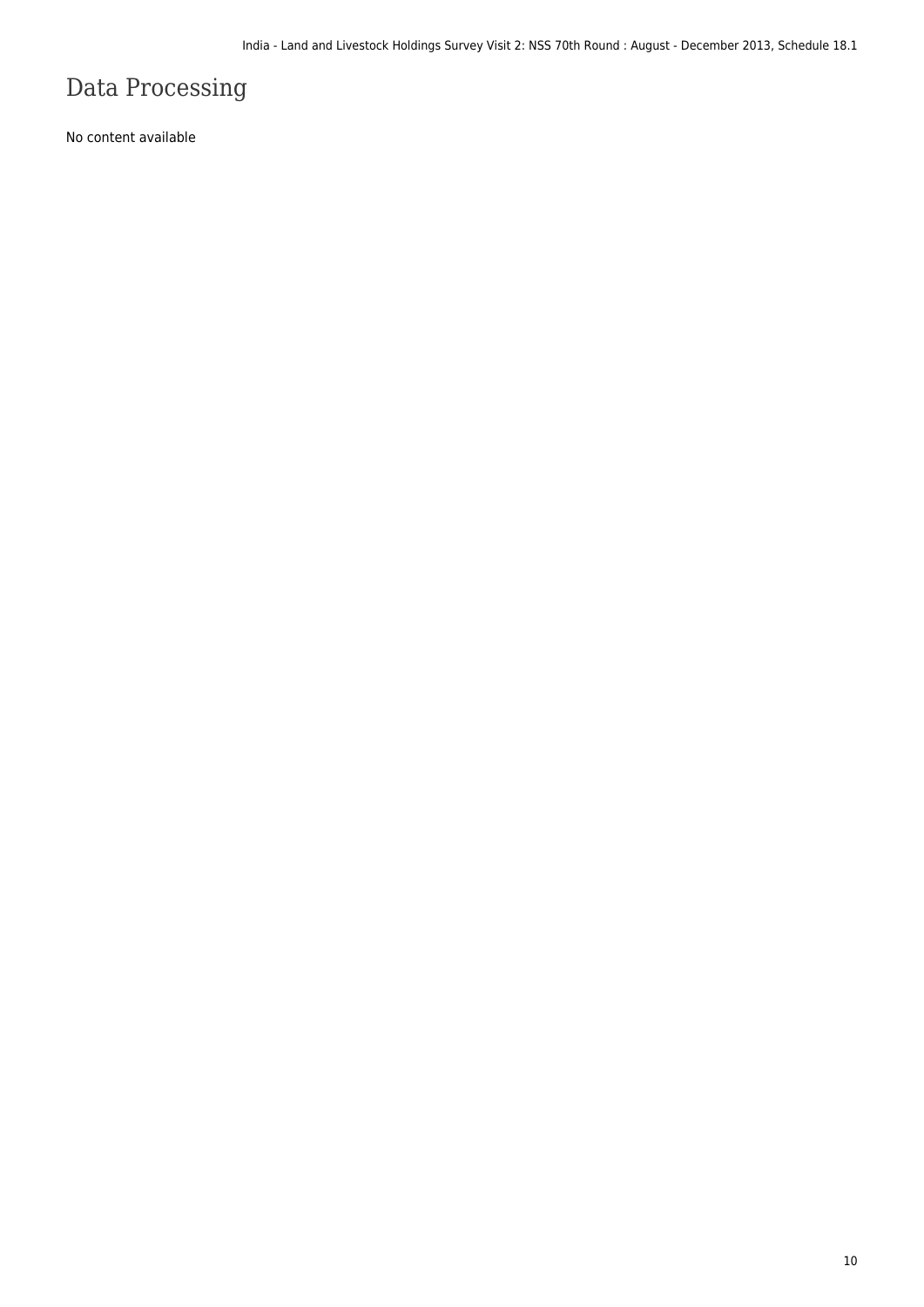# Data Appraisal

No content available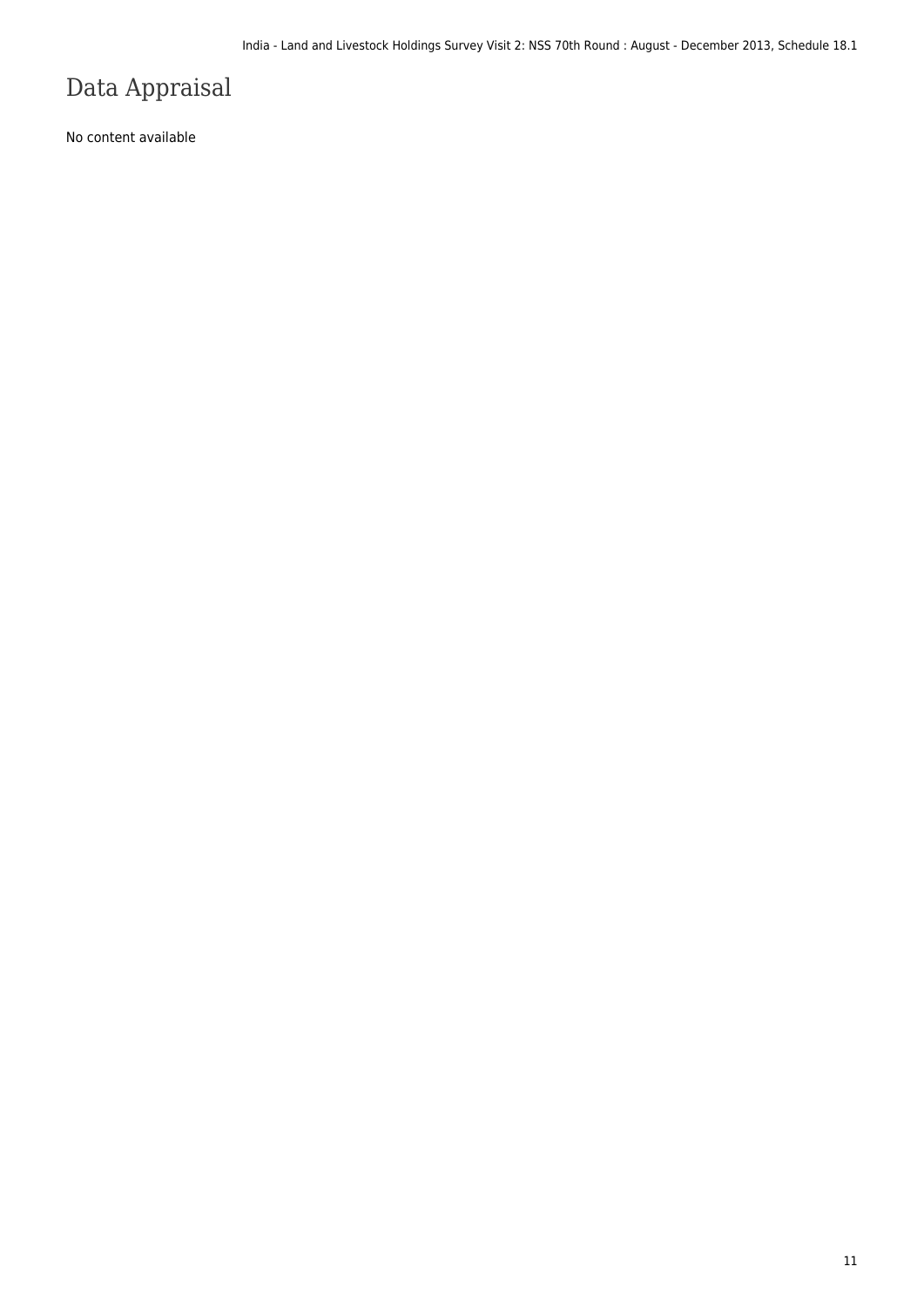# **File Description**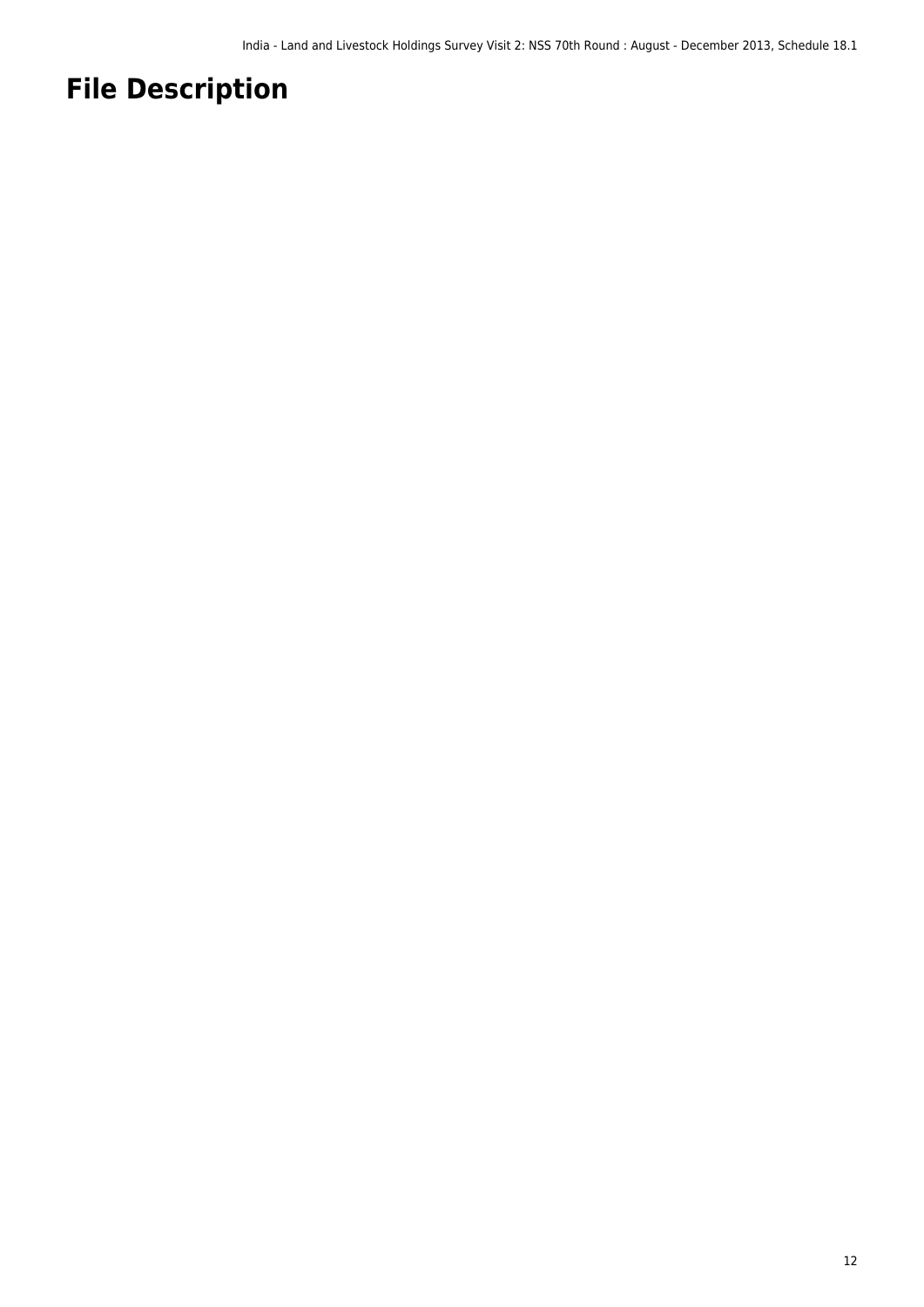# **Variable List**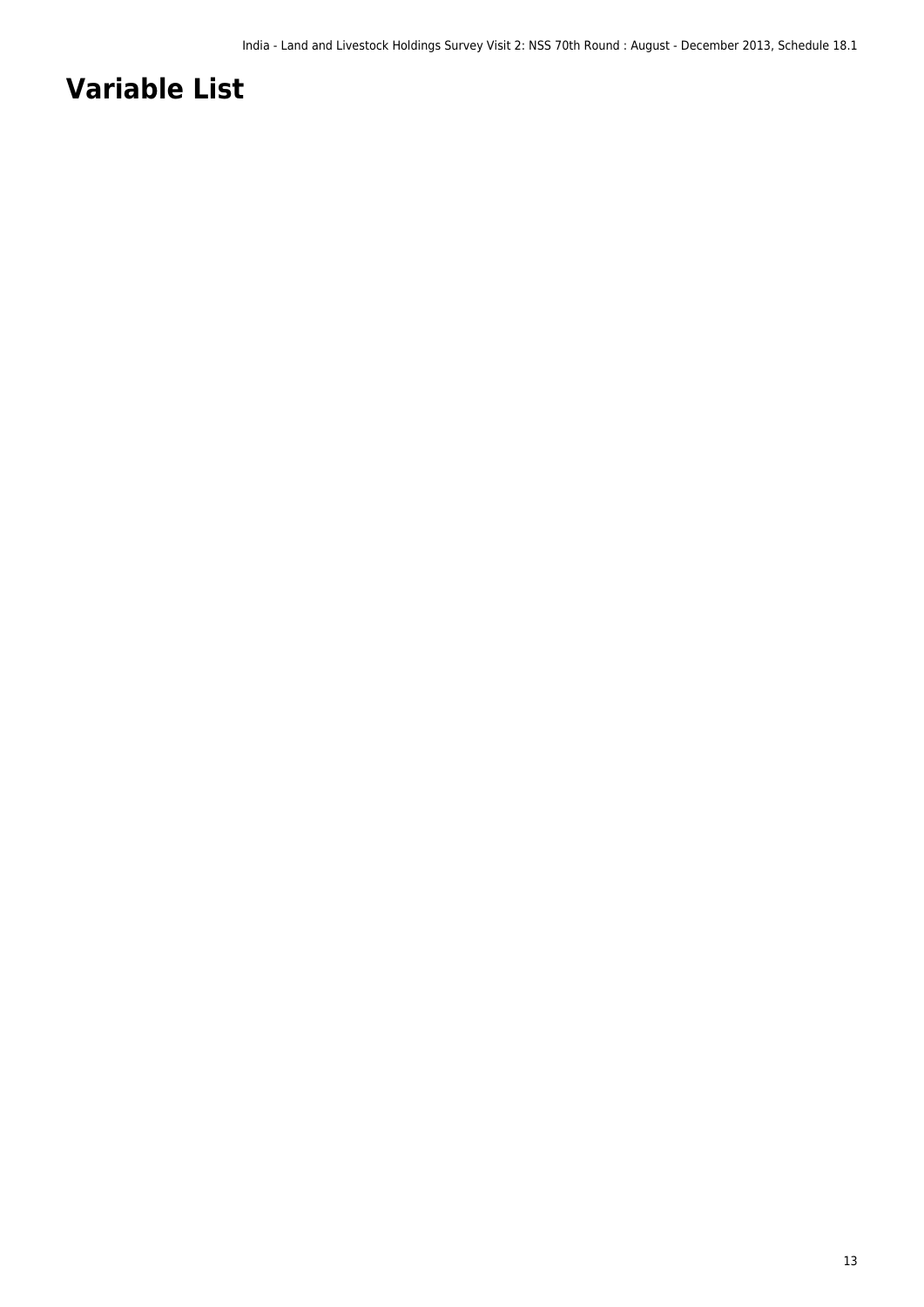### **Block-1- Level -01-Identification of sample household-records-visit-1**

| Content      | Contains Identification of sample household and field operation particulars |
|--------------|-----------------------------------------------------------------------------|
| Cases        | 35337                                                                       |
| Variable(s)  | 31                                                                          |
| Structure    | Type: relational<br>Keys: HH ID(Household Identification)                   |
| Version      |                                                                             |
| Producer     | <b>NSSO</b>                                                                 |
| Missing Data |                                                                             |

| ID   | <b>Name</b>          | <b>Label</b>                     | <b>Type</b> | <b>Format</b>      | Question |
|------|----------------------|----------------------------------|-------------|--------------------|----------|
| V324 | HH_ID                | Household Identification         | contin      | numeric            |          |
| V325 | centre               | centre                           | discrete    | character          |          |
| V326 | fsu                  | FSU Serial No.                   | contin      | numeric            |          |
| V327 | round                | round                            | discrete    | numeric            |          |
| V328 | schedule             | schedule                         | discrete    | numeric            |          |
| V329 | sample               | sample                           | discrete    | numeric            |          |
| V330 | sector               | sector                           | discrete    | numeric            |          |
| V331 | region               | region                           | discrete    | numeric            |          |
| V332 | state_cd             | state_cd                         | discrete    | character          |          |
| V333 | district             | district                         | discrete    | character          |          |
| V334 | state_district       | state_district                   | discrete    | character          |          |
| V335 | stratum              | stratum                          | discrete    | character          |          |
| V336 | sub_stratum          | sub stratum                      | discrete    | character          |          |
| V337 | sub_round            | sub_round                        | discrete    | numeric            |          |
| V338 | sub_sample           | sub_sample                       | discrete    | numeric            |          |
| V339 | fod_sub_region       | fod_sub_region                   | discrete    | character          |          |
| V340 | hamlet_grp           | hamlet_grp                       | discrete    | numeric            |          |
| V341 | second_stage_stratum | second_stage_stratum             | discrete    | numeric            |          |
| V342 | sample_hhsno         | sample_hhsno                     | discrete    | character          |          |
| V343 | visit                | visit                            | discrete    | numeric            |          |
| V344 | level                | level                            | discrete    | character          |          |
| V345 | infor_sno            | Informant S.No.                  | discrete    | character          |          |
|      | $V346$ resp_cd       | Response Code                    |             | discrete   numeric |          |
| V347 | survey_cd            | survey cd                        | discrete    | numeric            |          |
| V348 | sub_cd               | Substitution Code/ casualty code | discrete    | numeric            |          |
| V349 | sp_char              | Special characters for OK stamp  | discrete    | numeric            |          |
| V350 | nss                  | <b>NSS</b>                       | discrete    | numeric            |          |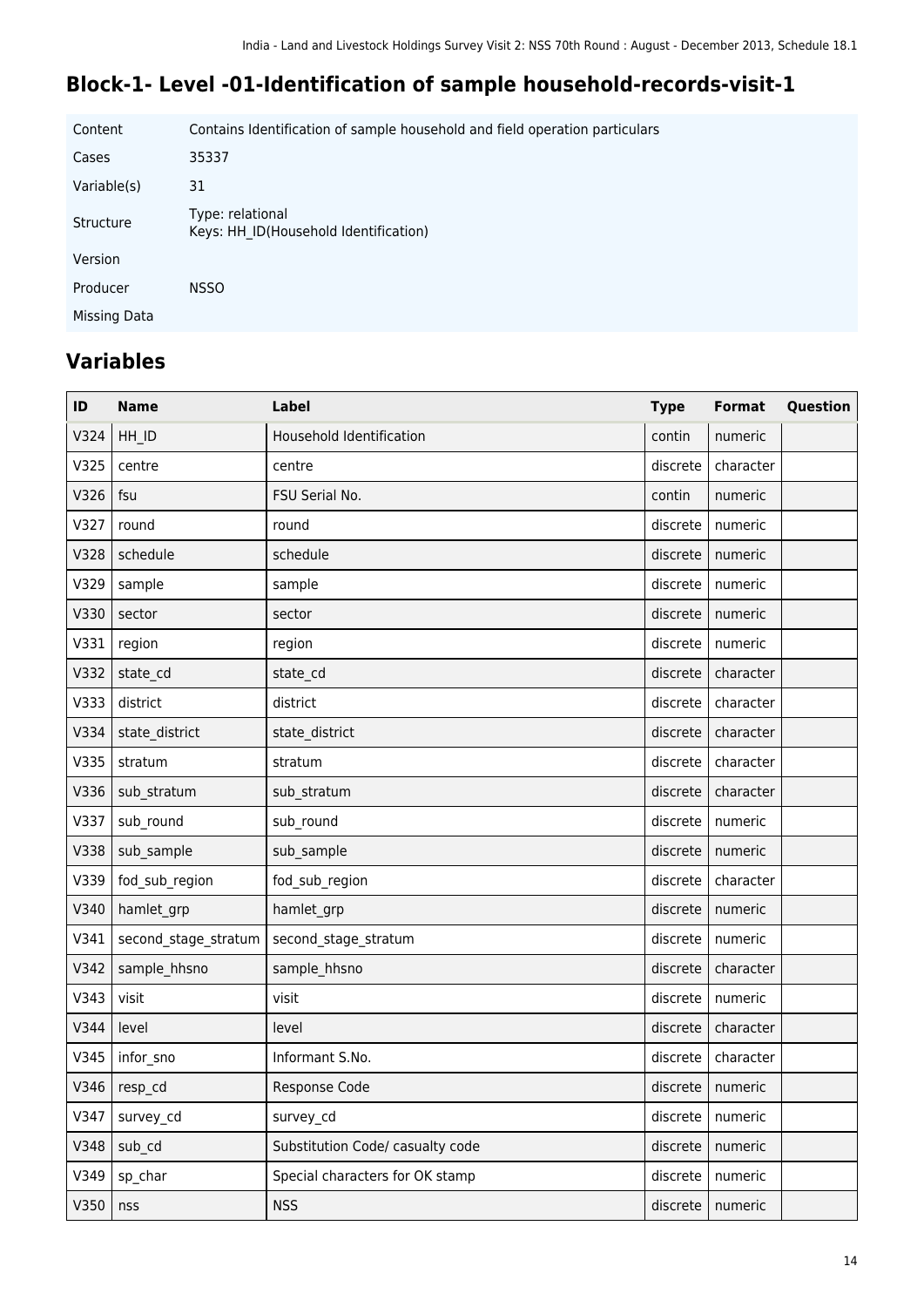India - Land and Livestock Holdings Survey Visit 2: NSS 70th Round : August - December 2013, Schedule 18.1

| ID   | <b>Name</b>  | Label                        | <b>Type</b> | Format             | Question |
|------|--------------|------------------------------|-------------|--------------------|----------|
| V351 | <b>nsc</b>   | <b>NSC</b>                   |             | discrete   numeric |          |
| V352 | mlt          | <b>Multiplier Posted</b>     | contin      | numeric            |          |
| V353 | wgt ss       | <b>Multiplier Sub Sample</b> | contin      | numeric            |          |
| V354 | wgt combined | <b>Multiplier Combined</b>   | contin      | numeric            |          |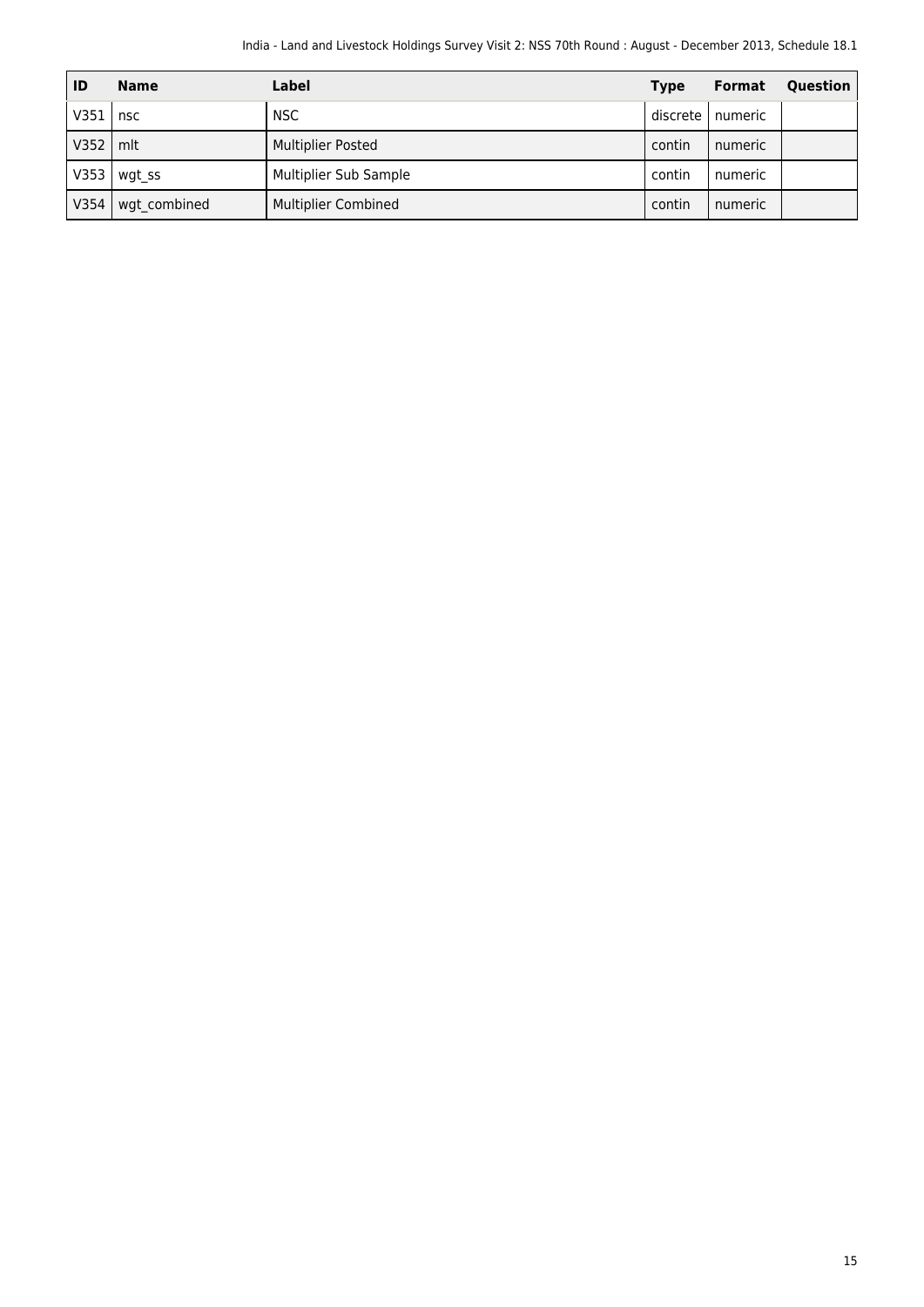### **Block-5 - Level -04 Particulars of land of the Household and its operation during January 2013 to June 2013 - visit-2**

| Content      | This dataset contains information on land of the household and its operation that has been collected for<br>the fixed period: July 2012 to December 2012 instead of referring to the kharif season for visit 1 and in<br>visit 2, information on land of the household and its operation has been collected for the fixed period:<br>January 2013 to June 2013 instead of referring to the rabi season. |
|--------------|---------------------------------------------------------------------------------------------------------------------------------------------------------------------------------------------------------------------------------------------------------------------------------------------------------------------------------------------------------------------------------------------------------|
| Cases        | 166153                                                                                                                                                                                                                                                                                                                                                                                                  |
| Variable(s)  | 46                                                                                                                                                                                                                                                                                                                                                                                                      |
| Structure    | Type: relational<br>Keys: HH ID(Household Identification)                                                                                                                                                                                                                                                                                                                                               |
| Version      |                                                                                                                                                                                                                                                                                                                                                                                                         |
| Producer     | <b>NSSO</b>                                                                                                                                                                                                                                                                                                                                                                                             |
| Missing Data |                                                                                                                                                                                                                                                                                                                                                                                                         |

| ID   | <b>Name</b>          | <b>Label</b>             | <b>Type</b> | <b>Format</b> | Question |
|------|----------------------|--------------------------|-------------|---------------|----------|
| V422 | HH_ID                | Household Identification | contin      | numeric       |          |
| V423 | centre               | centre                   | discrete    | character     |          |
| V424 | fsu                  | fsu                      | contin      | numeric       |          |
| V425 | round                | round                    | discrete    | numeric       |          |
| V426 | schedule             | schedule                 | discrete    | numeric       |          |
| V427 | sample               | sample                   | discrete    | numeric       |          |
| V428 | sector               | sector                   | discrete    | numeric       |          |
| V429 | region               | region                   | discrete    | numeric       |          |
| V430 | state_cd             | state_cd                 | discrete    | character     |          |
| V431 | district             | district                 | discrete    | character     |          |
| V432 | state_district       | state_district           | discrete    | character     |          |
| V433 | stratum              | stratum                  | discrete    | character     |          |
| V434 | sub_stratum          | sub_stratum              | discrete    | character     |          |
| V435 | sub_round            | sub_round                | discrete    | numeric       |          |
| V436 | sub sample           | sub sample               | discrete    | numeric       |          |
| V437 | fod sub region       | fod_sub_region           | discrete    | character     |          |
| V438 | hamlet grp           | hamlet grp               | discrete    | numeric       |          |
| V439 | second_stage_stratum | second_stage_stratum     | discrete    | numeric       |          |
| V440 | sample_hhsno         | sample_hhsno             | discrete    | character     |          |
| V441 | visit                | visit                    | discrete    | numeric       |          |
| V442 | level                | level                    | discrete    | character     |          |
| V443 | plot_sno             | Plot Slno.               | discrete    | character     |          |
| V444 | location             | location                 | discrete    | numeric       |          |
| V445 | kind_possession      | kind_possession          | discrete    | numeric       |          |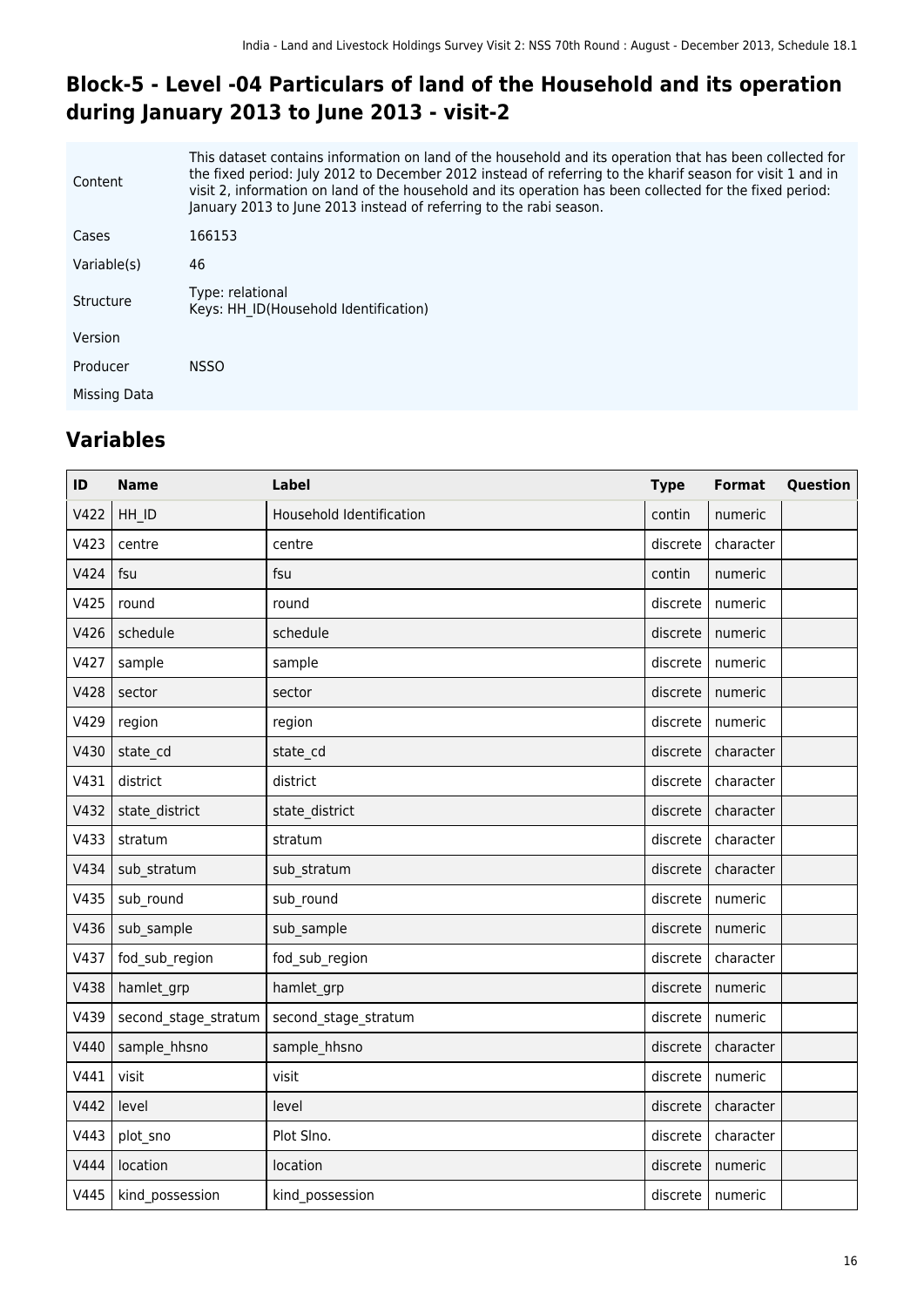| ID   | <b>Name</b>          | Label                                                                          | <b>Type</b> | <b>Format</b> | Question |
|------|----------------------|--------------------------------------------------------------------------------|-------------|---------------|----------|
| V571 | Change plot recorded | Is there any change in the area of plot recorded in visit 1                    | discrete    | numeric       |          |
| V447 | area land            | Area of land (0.000 ha)                                                        | discrete    | character     |          |
| V448 | type possession      | Type of Possession                                                             | discrete    | numeric       |          |
| V449 | duration possession  | Duration of possession                                                         | discrete    | numeric       |          |
| V450 | no lessor            | No. of lessor/ lessee households                                               | discrete    | character     |          |
| V451 | terms lease          | Terms of lease                                                                 | discrete    | numeric       |          |
| V452 | use leased out       | Use of leased-out land by lessee Household                                     | discrete    | numeric       |          |
| V453 | flooded              | Whether flooded                                                                | discrete    | numeric       |          |
| V454 | land use             | Land use                                                                       | discrete    | numeric       |          |
| V455 | type_crop            | Type of crop/ livestock                                                        | discrete    | character     |          |
| V456 | more than one crop   | Whether more than one crop grown                                               | discrete    | numeric       |          |
| V457 | irrigated            | Whether irrigated                                                              | discrete    | numeric       |          |
| V458 | source irrigation    | Source irrigation                                                              | discrete    | numeric       |          |
| V572 | possessed major part | whetheer possessed for major part of the agriculture year<br>July 12 - June 13 | discrete    | numeric       |          |
| V573 | irrigated type crop  | If irrigated is 1 type of crop/ livestock                                      | discrete    | numeric       |          |
| V574 | owned major part     | Whether owned for major part of the agriculture year<br>july12 - June13        | discrete    | numeric       |          |
| V462 | sp char ok           | sp char ok                                                                     | discrete    | numeric       |          |
| V463 | nss                  | <b>NSS</b>                                                                     | discrete    | numeric       |          |
| V464 | nsc                  | <b>NSC</b>                                                                     | discrete    | numeric       |          |
| V465 | mlt                  | <b>Multiplier Posted</b>                                                       | contin      | numeric       |          |
| V466 | wgt ss               | Multiplier Sub Sample                                                          | contin      | numeric       |          |
| V467 | wgt combined         | <b>Multiplier Combined</b>                                                     | contin      | numeric       |          |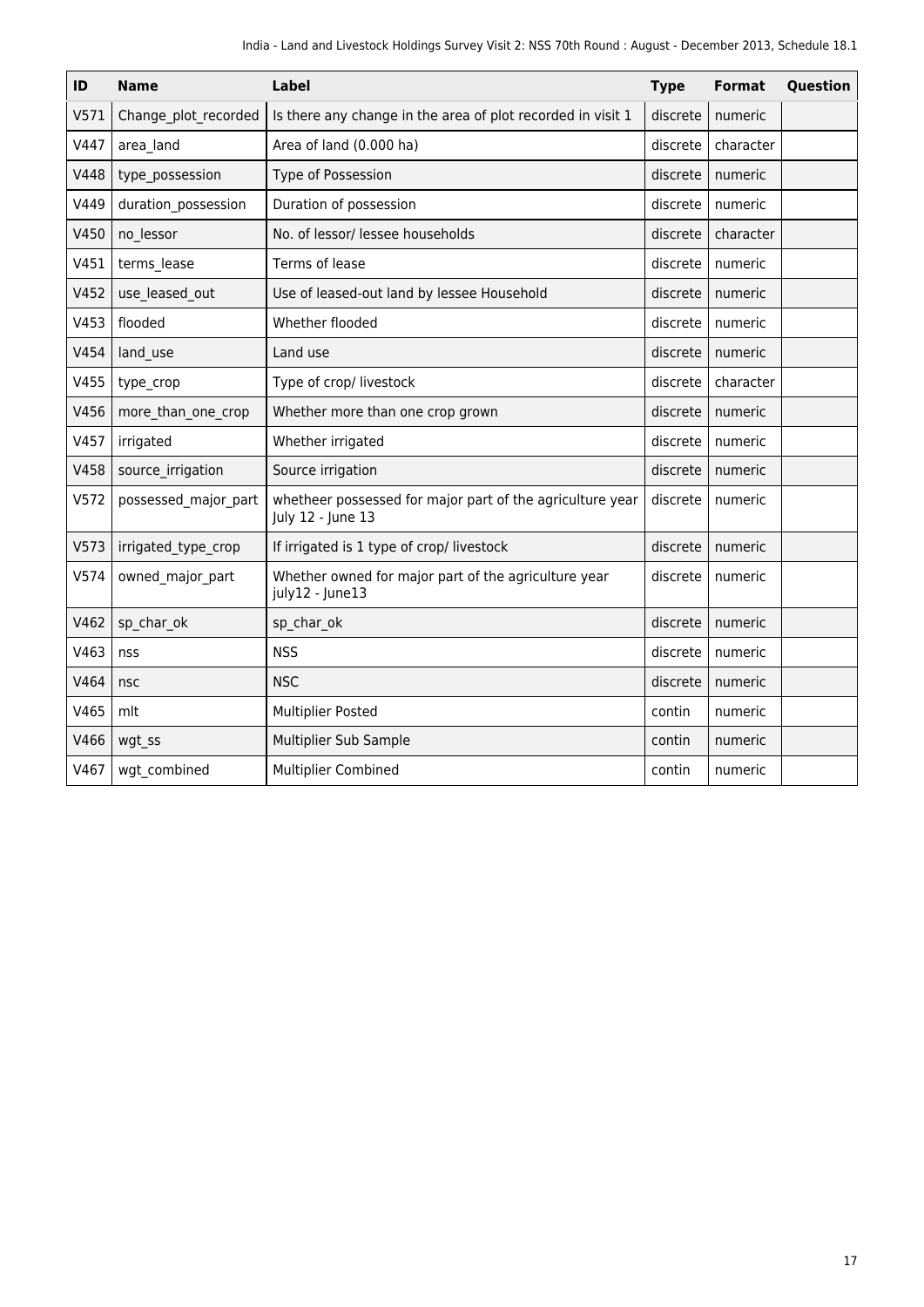### **Block-6 Level-05 Some general information of household operational holding - Visit-2**

| Content      | This block contains dataset of some general information on the household operational holding. In visit 1,<br>information is relate to the household operational holding of July 2012 to December 2012. Information<br>relating to the household operational holding of January 2013 to June 2013 has been recorded in visit 2.<br>In visit 1, information on household operational holdings for July 2012 to December 2012 has been<br>collected and the area possessed by the holding during the major part of the period (3 months or more)<br>July 2012 to December 2012 will be considered to constitute the household operational holding for July<br>2012 to December 2012. |
|--------------|-----------------------------------------------------------------------------------------------------------------------------------------------------------------------------------------------------------------------------------------------------------------------------------------------------------------------------------------------------------------------------------------------------------------------------------------------------------------------------------------------------------------------------------------------------------------------------------------------------------------------------------------------------------------------------------|
| Cases        | 25308                                                                                                                                                                                                                                                                                                                                                                                                                                                                                                                                                                                                                                                                             |
| Variable(s)  | 36                                                                                                                                                                                                                                                                                                                                                                                                                                                                                                                                                                                                                                                                                |
| Structure    | Type: relational<br>Keys: HH ID(Household Identification)                                                                                                                                                                                                                                                                                                                                                                                                                                                                                                                                                                                                                         |
| Version      |                                                                                                                                                                                                                                                                                                                                                                                                                                                                                                                                                                                                                                                                                   |
| Producer     | <b>NSSO</b>                                                                                                                                                                                                                                                                                                                                                                                                                                                                                                                                                                                                                                                                       |
| Missing Data |                                                                                                                                                                                                                                                                                                                                                                                                                                                                                                                                                                                                                                                                                   |

| ID   | <b>Name</b>          | <b>Label</b>                                    | <b>Type</b> | <b>Format</b> | Question |
|------|----------------------|-------------------------------------------------|-------------|---------------|----------|
| V575 | HH ID                | Household Identification                        | contin      | numeric       |          |
| V576 | centre               | centre                                          | discrete    | character     |          |
| V577 | fsu                  | fsu                                             | contin      | numeric       |          |
| V578 | round                | round                                           | discrete    | numeric       |          |
| V579 | schedule             | schedule                                        | discrete    | numeric       |          |
| V580 | sample               | sample                                          | discrete    | numeric       |          |
| V581 | sector               | sector                                          | discrete    | numeric       |          |
| V582 | region               | region                                          | discrete    | numeric       |          |
| V583 | state cd             | state cd                                        | discrete    | character     |          |
| V584 | district             | district                                        | discrete    | character     |          |
| V585 | state district       | state district                                  | discrete    | character     |          |
| V586 | stratum              | stratum                                         | discrete    | character     |          |
| V587 | sub stratum          | sub stratum                                     | discrete    | character     |          |
| V588 | sub round            | sub round                                       | discrete    | numeric       |          |
| V589 | sub sample           | sub sample                                      | discrete    | numeric       |          |
| V590 | fod_sub_region       | fod_sub_region                                  | discrete    | character     |          |
| V591 | hamlet_grp           | hamlet_grp                                      | discrete    | numeric       |          |
| V592 | second stage stratum | second stage stratum                            | discrete    | numeric       |          |
| V593 | sample hhsno         | sample_hhsno                                    | discrete    | character     |          |
| V594 | visit                | visit                                           | discrete    | numeric       |          |
| V595 | level                | level                                           | discrete    | character     |          |
| V596 | area_hh              | Area of Household operational holding (0.000ha) | discrete    | character     |          |
| V597 | opr individual       | Whether operated individually/ jointly          | discrete    | numeric       |          |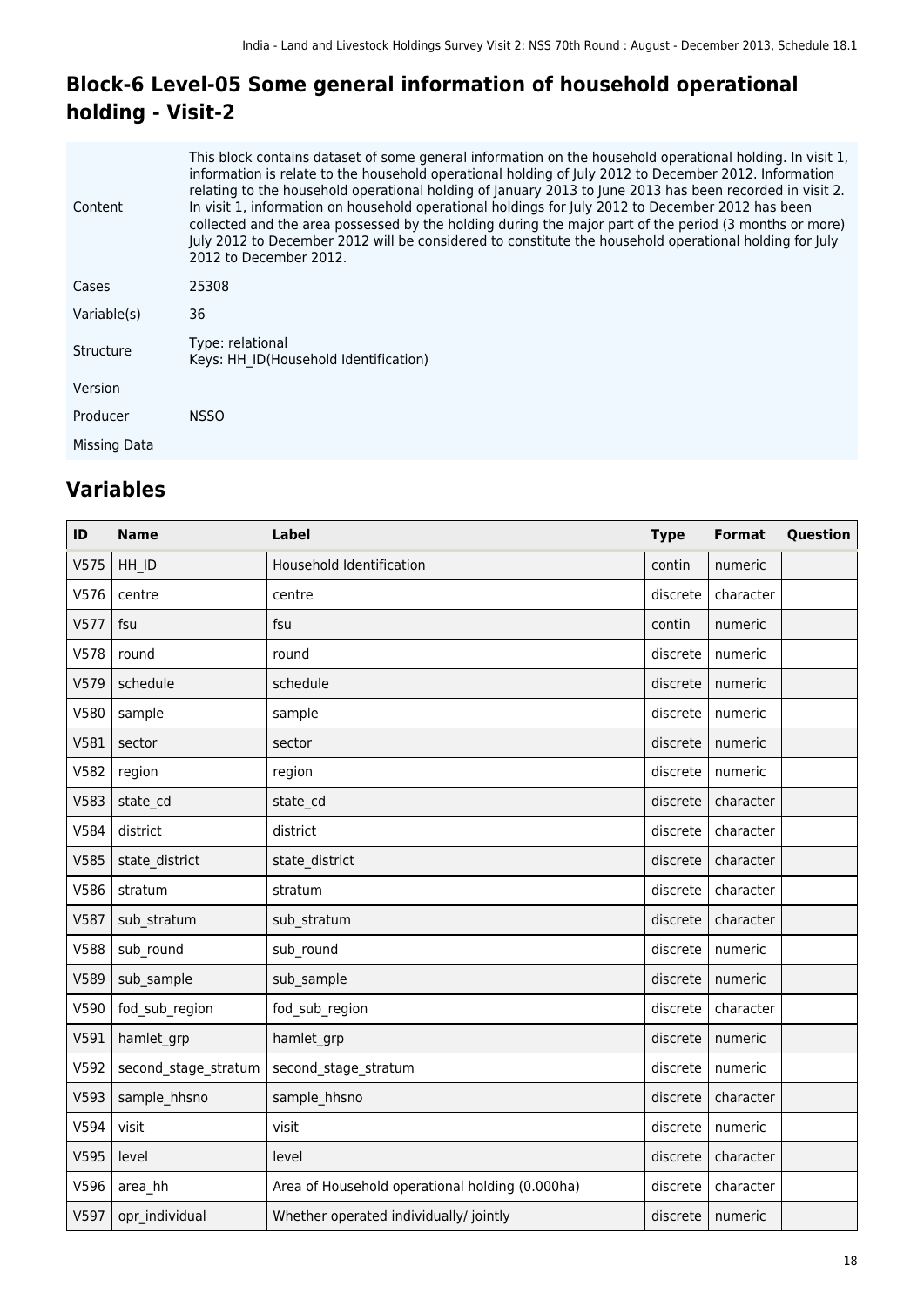| ID   | <b>Name</b>      | Label                               | <b>Type</b> | <b>Format</b> | Question |
|------|------------------|-------------------------------------|-------------|---------------|----------|
| V598 | partner hh       | Number of partener HH               | discrete    | numeric       |          |
| V599 | per share land   | Percentage share of land of the HHD | contin      | numeric       |          |
| V600 | type hold        | Type of holding                     | discrete    | numeric       |          |
| V601 | main use hold    | Main use of holding                 | discrete    | numeric       |          |
| V602 | no parcels       | No. of parcels                      | discrete    | character     |          |
| V603 | workers ag wage  | Workers against wage in cash/kind   | discrete    | character     |          |
| V604 | workers ag share | Workers against share of produce    | discrete    | character     |          |
| V605 | sp_char_ok       | Special characters for OK stamp     | discrete    | numeric       |          |
| V606 | nss              | nss                                 | discrete    | numeric       |          |
| V607 | nsc              | nsc                                 | discrete    | numeric       |          |
| V608 | mlt              | mlt                                 | contin      | numeric       |          |
| V609 | wgt_ss           | wgt_ss                              | contin      | numeric       |          |
| V610 | wgt combined     | wgt_combined                        | contin      | numeric       |          |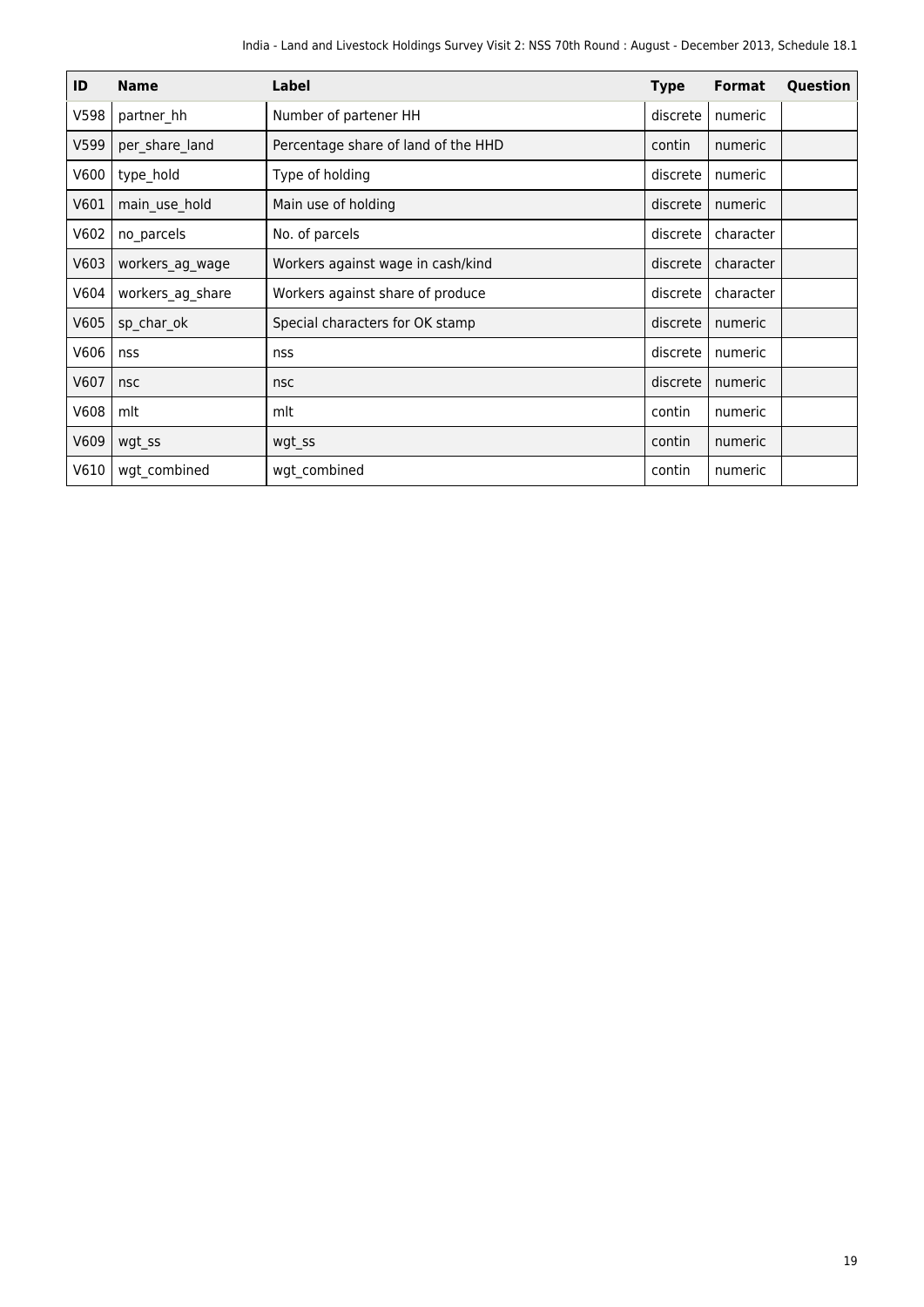### **Block-8 - Level-07 some general information of household operational holding for the whole agricultural year - Visit-2**

| Content      | This block contains dataset of some general information of household operational holding for the whole<br>agricultural year: July 2012 to June 2013 (only for households where against at least one plot of block 5,<br>entry in column 13 of visit 1/visit 2, is any of 1, 2, 3, 4 or 5 along with entry in visit 2, block 5 column 18<br>as $1)$ |
|--------------|----------------------------------------------------------------------------------------------------------------------------------------------------------------------------------------------------------------------------------------------------------------------------------------------------------------------------------------------------|
| Cases        | 27197                                                                                                                                                                                                                                                                                                                                              |
| Variable(s)  | 37                                                                                                                                                                                                                                                                                                                                                 |
| Structure    | Type: relational<br>Keys: HH ID(Household Identification)                                                                                                                                                                                                                                                                                          |
| Version      |                                                                                                                                                                                                                                                                                                                                                    |
| Producer     | <b>NSSO</b>                                                                                                                                                                                                                                                                                                                                        |
| Missing Data |                                                                                                                                                                                                                                                                                                                                                    |

| ID   | <b>Name</b>          | <b>Label</b>                                    | <b>Type</b> | Format    | Question |
|------|----------------------|-------------------------------------------------|-------------|-----------|----------|
| V611 | HH ID                | Household Identification                        | contin      | numeric   |          |
| V612 | centre               | centre                                          | discrete    | character |          |
| V613 | fsu                  | fsu                                             | contin      | numeric   |          |
| V614 | round                | round                                           | discrete    | numeric   |          |
| V615 | schedule             | schedule                                        | discrete    | numeric   |          |
| V616 | sample               | sample                                          | discrete    | numeric   |          |
| V617 | sector               | sector                                          | discrete    | numeric   |          |
| V618 | region               | region                                          | discrete    | numeric   |          |
| V619 | state_cd             | state_cd                                        | discrete    | character |          |
| V620 | district             | district                                        | discrete    | character |          |
| V621 | state_district       | state_district                                  | discrete    | character |          |
| V622 | stratum              | stratum                                         | discrete    | character |          |
| V623 | sub_stratum          | sub_stratum                                     | discrete    | character |          |
| V624 | sub_round            | sub_round                                       | discrete    | numeric   |          |
| V625 | sub_sample           | sub_sample                                      | discrete    | numeric   |          |
| V626 | fod_sub_region       | fod_sub_region                                  | discrete    | character |          |
| V627 | hamlet grp           | hamlet grp                                      | discrete    | numeric   |          |
| V628 | second_stage_stratum | second_stage_stratum                            | discrete    | numeric   |          |
| V629 | sample hhsno         | sample_hhsno                                    | discrete    | character |          |
| V630 | visit                | visit                                           | discrete    | numeric   |          |
| V631 | level                | level                                           | discrete    | character |          |
| V632 | area_hh              | Area of Household operational holding (0.000ha) | discrete    | character |          |
| V633 | opr individual       | ated individually/ jointly                      | discrete    | numeric   |          |
| V634 | partner hh           | Number of partener HH                           | discrete    | numeric   |          |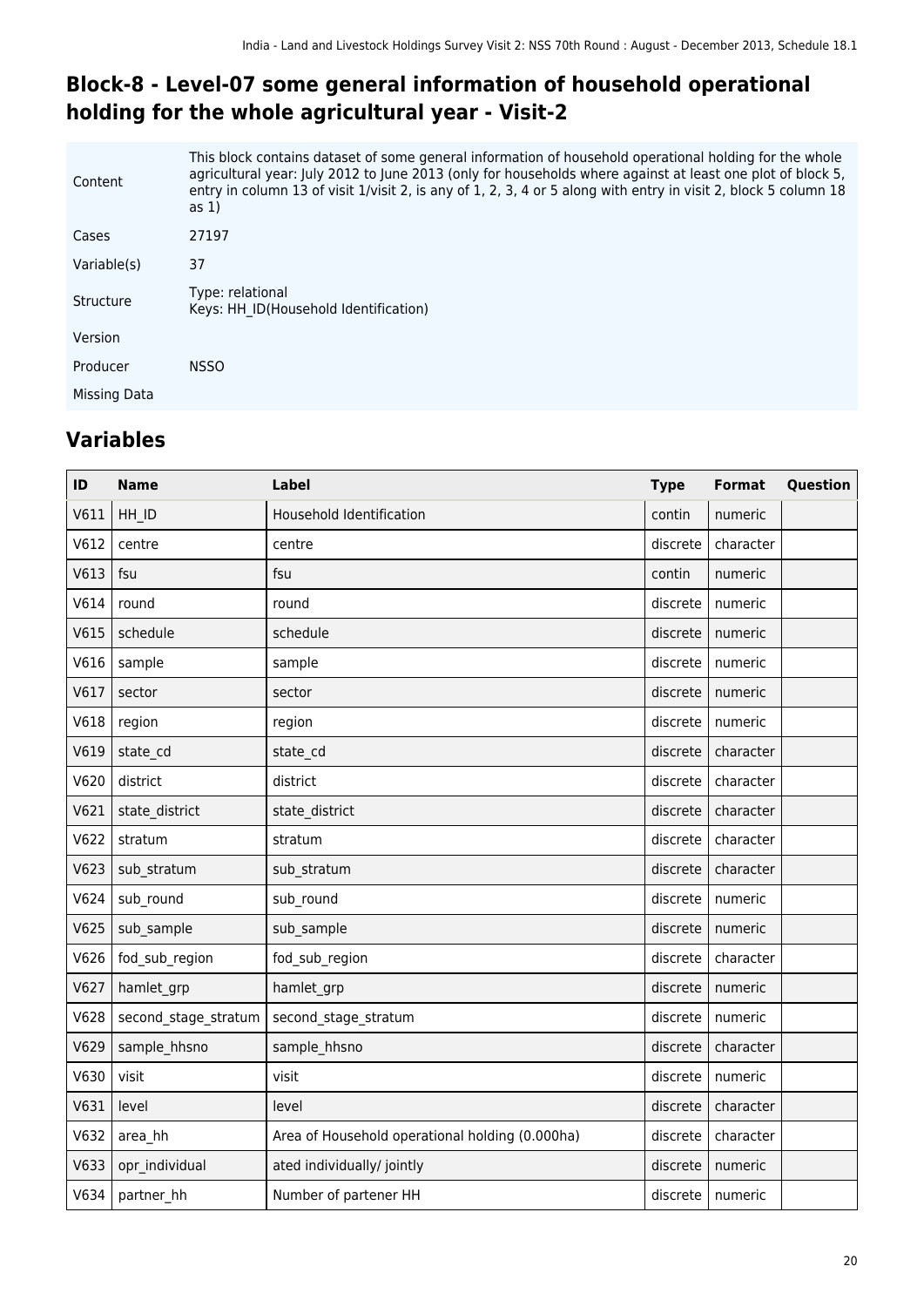| ID   | <b>Name</b>      | Label                                                                                    | <b>Type</b> | <b>Format</b> | Question |
|------|------------------|------------------------------------------------------------------------------------------|-------------|---------------|----------|
| V635 | per share land   | Percentage share of land of the HHD                                                      | contin      | numeric       |          |
| V636 | type hold        | Type of holding                                                                          | discrete    | numeric       |          |
| V637 | main use hold    | Main use of holding                                                                      | discrete    | numeric       |          |
| V638 | no parcels       | No. of parcels                                                                           | discrete    | character     |          |
| V639 | workers ag wage  | Workers against wage in cash/kind                                                        | discrete    | character     |          |
| V640 | workers ag share | Workers against share of produce                                                         | contin      | numeric       |          |
| V641 | agricul_oper     | Whether the HHID carried out agrucultural operation in<br>July12 - Dec12/ Jan13 - June13 | discrete    | numeric       |          |
| V642 | sp char ok       | Special characters for OK stamp                                                          | discrete    | numeric       |          |
| V643 | nss              | nss                                                                                      | discrete    | numeric       |          |
| V644 | nsc              | nsc                                                                                      | discrete    | numeric       |          |
| V645 | mlt              | mlt                                                                                      | contin      | numeric       |          |
| V646 | wgt_ss           | wgt_ss                                                                                   | contin      | numeric       |          |
| V647 | wgt combined     | wgt combined                                                                             | contin      | numeric       |          |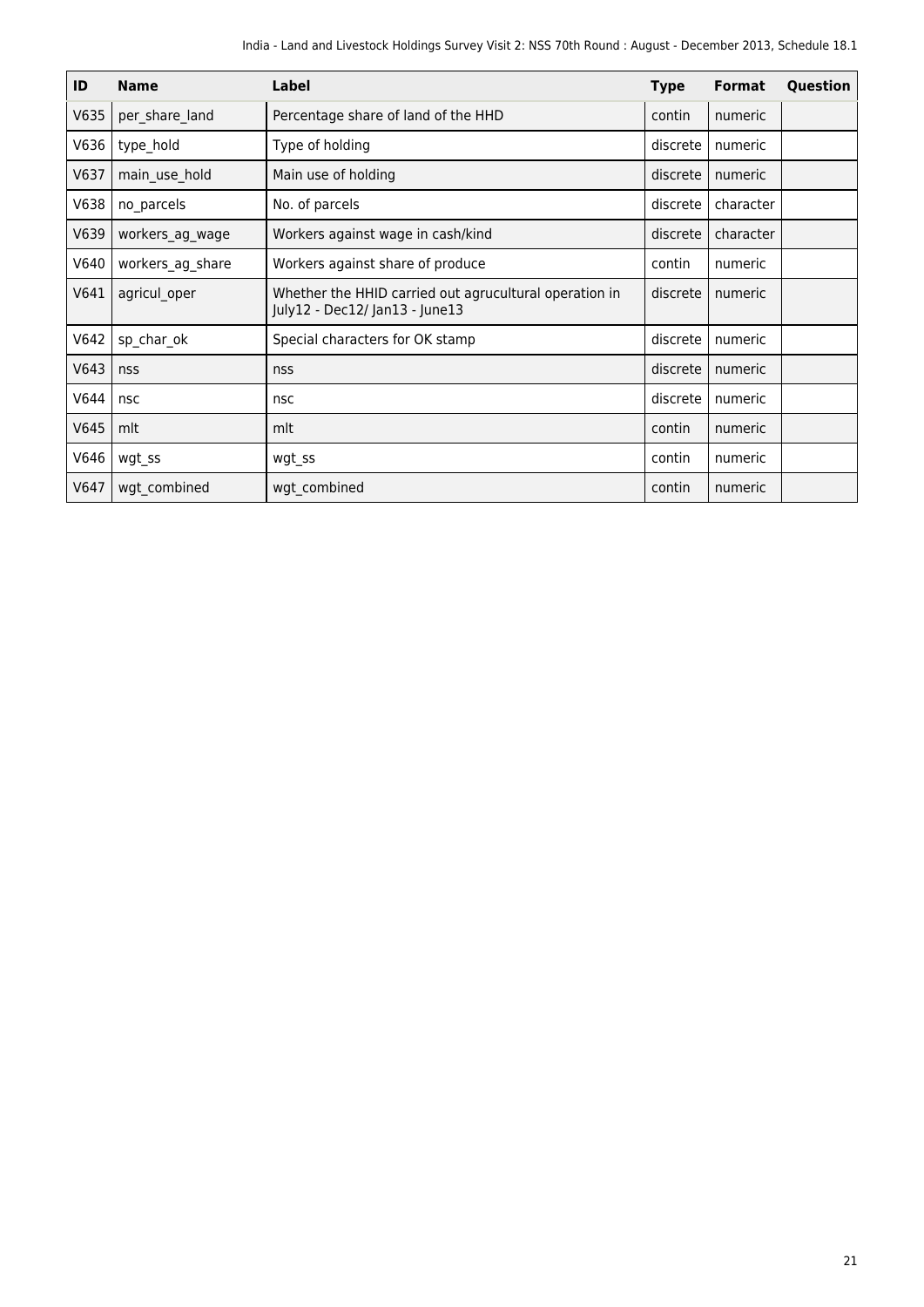### **Block-2 - Level-08 Particulars of field operations**

| Content      | This dataset contains the identity of the investigators (FI/ASO), field officer (FO)/superintending officer<br>(SO), date of survey/ inspection/ scrutiny of schedules, despatch, etc., against the appropriate items in<br>the relevant columns. |
|--------------|---------------------------------------------------------------------------------------------------------------------------------------------------------------------------------------------------------------------------------------------------|
| Cases        | 35300                                                                                                                                                                                                                                             |
| Variable(s)  | 38                                                                                                                                                                                                                                                |
| Structure    | Type:<br>Keys: ()                                                                                                                                                                                                                                 |
| Version      |                                                                                                                                                                                                                                                   |
| Producer     | <b>NSSO</b>                                                                                                                                                                                                                                       |
| Missing Data |                                                                                                                                                                                                                                                   |

| ID   | <b>Name</b>          | <b>Label</b>              | <b>Type</b> | <b>Format</b> | Question |
|------|----------------------|---------------------------|-------------|---------------|----------|
| V533 | HH_ID                | Household Identification  | contin      | numeric       |          |
| V534 | centre               | centre                    | discrete    | character     |          |
| V535 | fsu                  | fsu                       | contin      | numeric       |          |
| V536 | round                | round                     | discrete    | numeric       |          |
| V537 | schedule             | schedule                  | discrete    | numeric       |          |
| V538 | sample               | sample                    | discrete    | numeric       |          |
| V539 | sector               | sector                    | discrete    | numeric       |          |
| V540 | region               | region                    | discrete    | numeric       |          |
| V541 | state_cd             | state_cd                  | discrete    | character     |          |
| V542 | district             | district                  | discrete    | character     |          |
| V543 | state_district       | state_district            | discrete    | character     |          |
| V544 | stratum              | stratum                   | discrete    | character     |          |
| V545 | sub stratum          | sub stratum               | discrete    | character     |          |
| V546 | sub_round            | sub_round                 | discrete    | numeric       |          |
| V547 | sub sample           | sub sample                | discrete    | numeric       |          |
| V548 | fod_sub_region       | fod_sub_region            | discrete    | character     |          |
| V549 | hamlet grp           | hamlet_grp                | discrete    | numeric       |          |
| V550 | second_stage_stratum | second_stage_stratum      | discrete    | numeric       |          |
| V551 | sample_hhsno         | sample_hhsno              | discrete    | character     |          |
| V552 | visit                | visit                     | discrete    | numeric       |          |
| V553 | level                | level                     | discrete    | character     |          |
| V554 | $emp_c d1$           | Employee code 1(a),(ii)   | discrete    | character     |          |
| V555 | emp cd2              | Employee code 1(a),(ii)   | discrete    | character     |          |
| V556 | emp_cd3              | Employee code 1(b),(ii)   | discrete    | character     |          |
| V557 | survey_date          | Date of Survey "DDMMYY"   | discrete    | character     |          |
| V558 | disp date            | Date of Dispatch "DDMMYY" | discrete    | character     |          |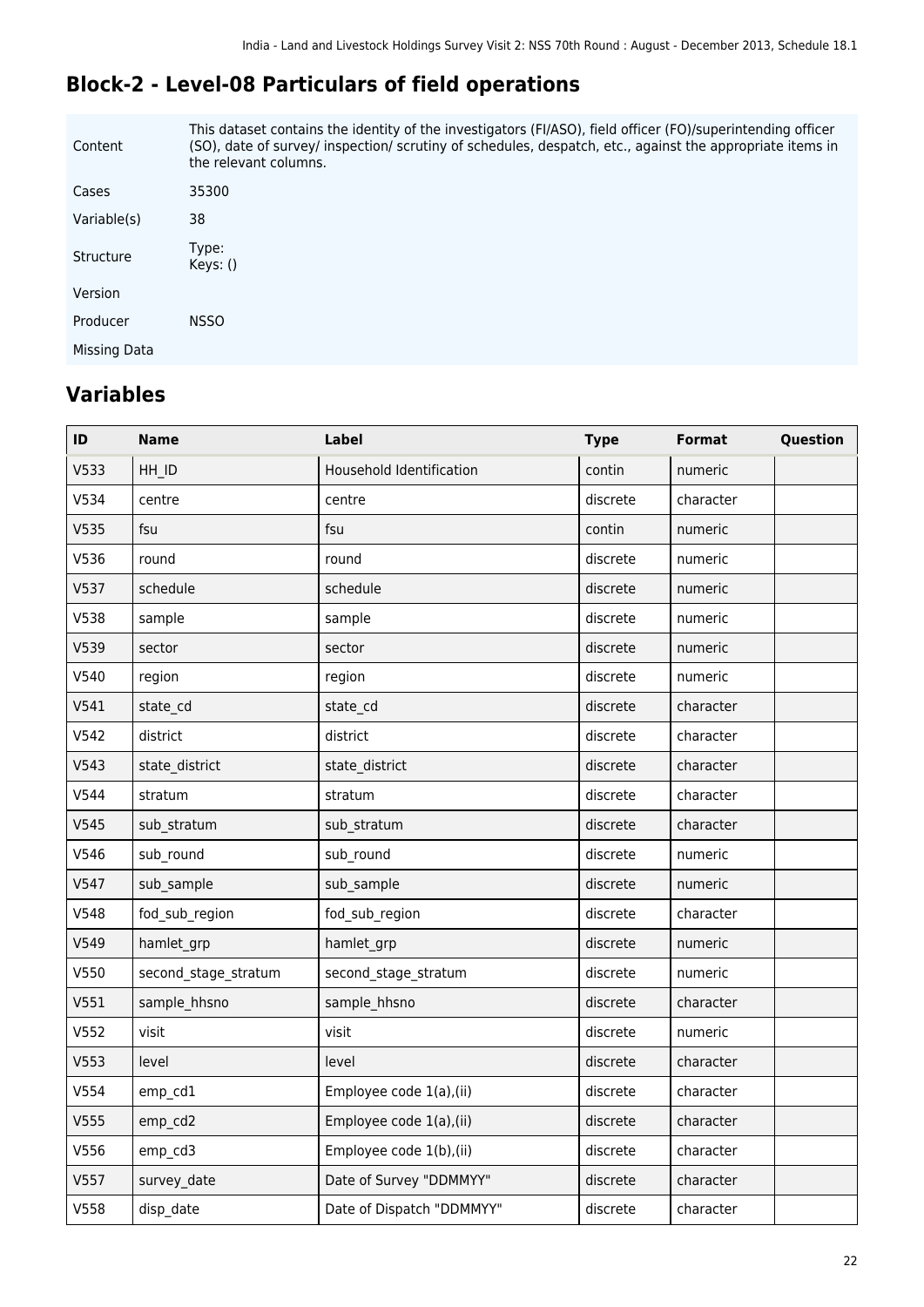| ID               | <b>Name</b>  | Label                         | <b>Type</b> | <b>Format</b> | Question |
|------------------|--------------|-------------------------------|-------------|---------------|----------|
| V <sub>559</sub> | canvass_time | Time to canvass (minutes)     | discrete    | character     |          |
| V560             | no invest    | Number of Invetigators        | discrete    | numeric       |          |
| V561             | remark1      | Remarks in block 9/10         | discrete    | numeric       |          |
| V562             | remark2      | Remarks in block 9/10         | discrete    | numeric       |          |
| V563             | remark3      | Remarks in Schedules          | discrete    | numeric       |          |
| V564             | remark4      | Remarks in Schedules          | discrete    | numeric       |          |
| V565             | sp char ok   | Special Character of OK stamp | discrete    | numeric       |          |
| V566             | nss          | <b>NSS</b>                    | discrete    | numeric       |          |
| V567             | <b>nsc</b>   | <b>NSC</b>                    | discrete    | numeric       |          |
| V568             | mlt          | <b>Multiplier Posted</b>      | contin      | numeric       |          |
| V569             | wgt_ss       | Multiplier Sub Sample         | contin      | numeric       |          |
| V570             | wgt combined | Multiplier Combined           | contin      | numeric       |          |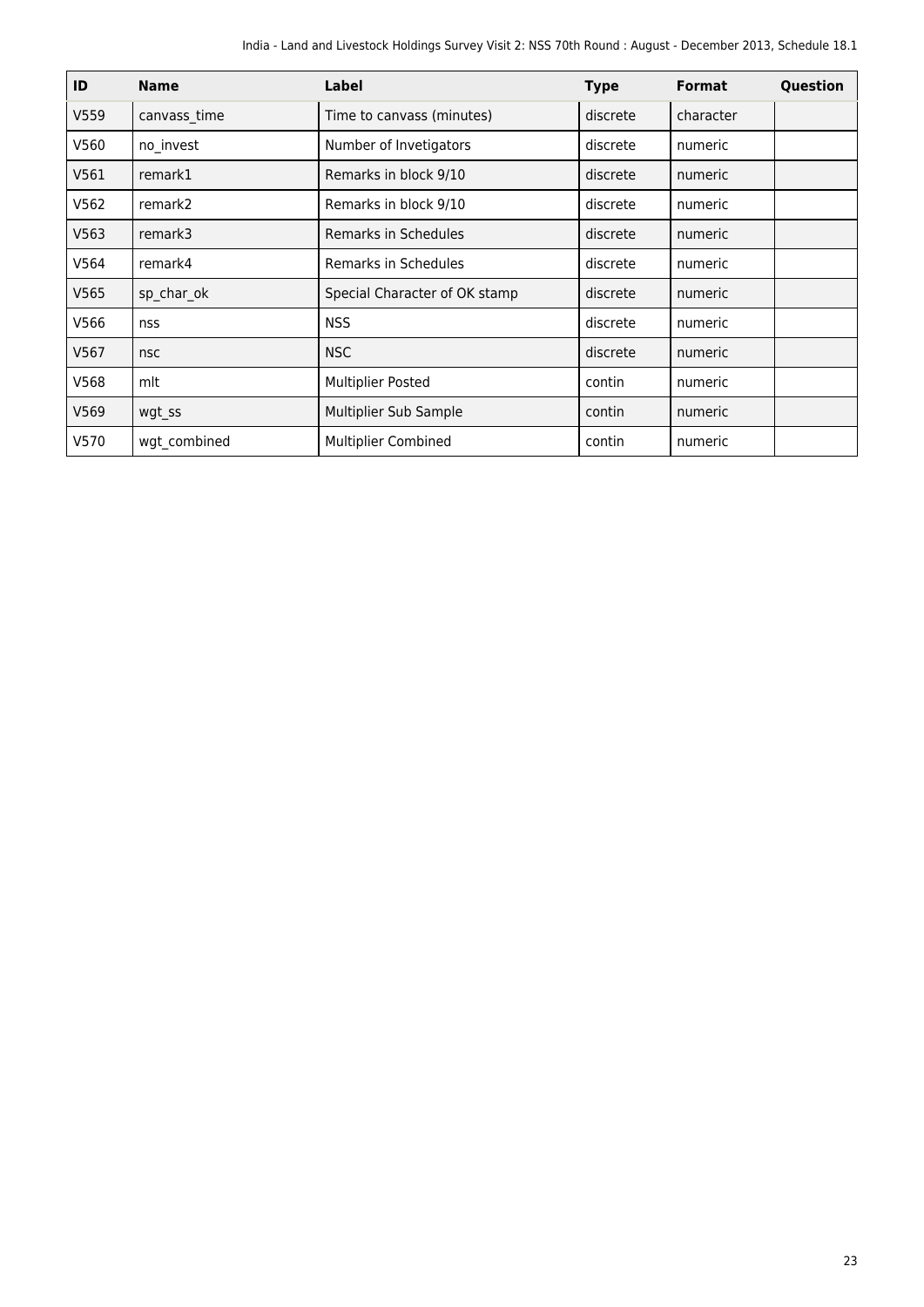India - Land and Livestock Holdings Survey Visit 2: NSS 70th Round : August - December 2013, Schedule 18.1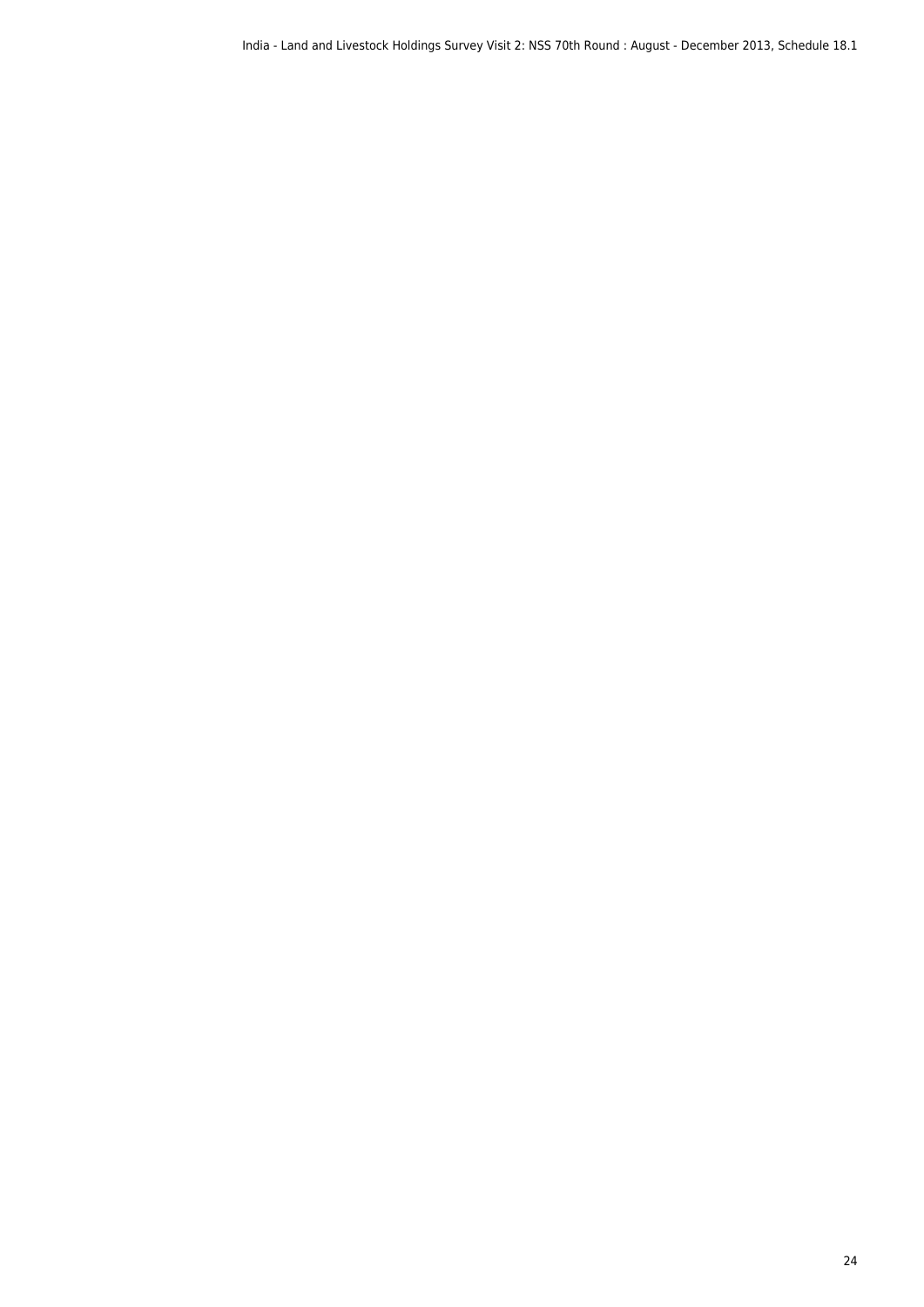# Household Identification (HH\_ID) File: Block-1- Level -01-Identification of sample household-records-visit-1

#### **Overview**

Type: Continuous Format: numeric Width: 9 Decimals: 0 Range: 200001101-299482401

#### **Description**

1. Common Primary Key for identification of a Household is: FSU Serial Number 5 bytes Segment Number/Hemlet group 1 byte Second Stage Stratum Number 1 byte household Number 2 byte

### centre (centre) File: Block-1- Level -01-Identification of sample household-records-visit-1

#### **Overview**

Type: Discrete Format: character Width: 3

Valid cases: 35337 Invalid: 0

### FSU Serial No. (fsu) File: Block-1- Level -01-Identification of sample household-records-visit-1

#### **Overview**

Type: Continuous Format: numeric Width: 5 Decimals: 0 Range: 20000-29948 Valid cases: 35337 Invalid: 0 Minimum: 20000 Maximum: 29948 Mean: 23492.4 Standard deviation: 2586.4

### round (round) File: Block-1- Level -01-Identification of sample household-records-visit-1

#### **Overview**

Type: Discrete Format: numeric Width: 2 Decimals: 0 Range: 70-70

Valid cases: 35337 Invalid: 0

Valid cases: 35337 Invalid: 0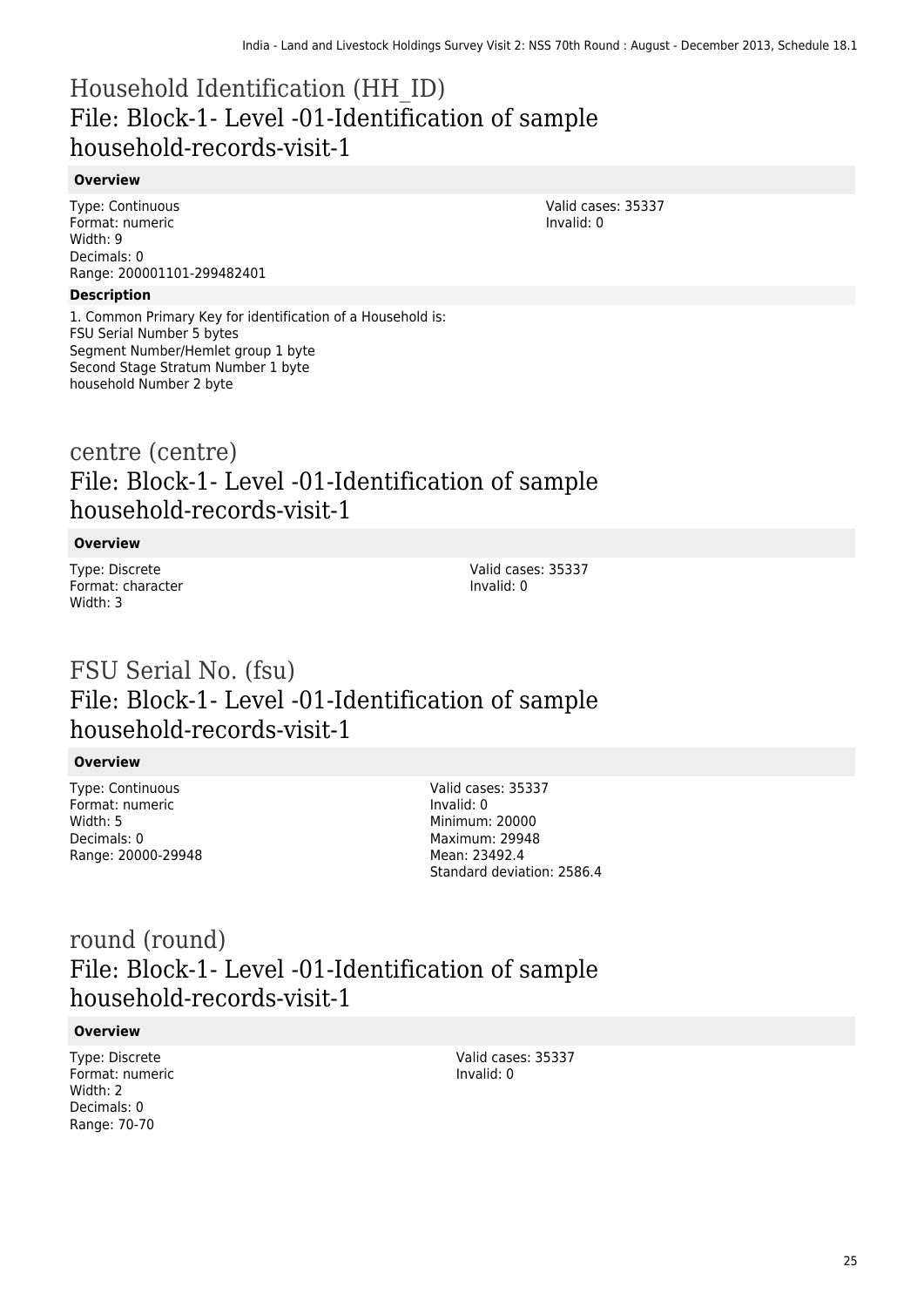# schedule (schedule) File: Block-1- Level -01-Identification of sample household-records-visit-1

#### **Overview**

Type: Discrete Format: numeric Width: 3 Decimals: 0 Range: 181-181

Valid cases: 35337 Invalid: 0

# sample (sample) File: Block-1- Level -01-Identification of sample household-records-visit-1

#### **Overview**

Type: Discrete Format: numeric Width: 1 Decimals: 0 Range: 1-1

Valid cases: 35337 Invalid: 0

### sector (sector) File: Block-1- Level -01-Identification of sample household-records-visit-1

#### **Overview**

Type: Discrete Format: numeric Width: 1 Decimals: 0 Range: 1-1

Valid cases: 35337 Invalid: 0

### region (region) File: Block-1- Level -01-Identification of sample household-records-visit-1

#### **Overview**

Type: Discrete Format: numeric Width: 1 Decimals: 0 Range: 1-6

Valid cases: 35337 Invalid: 0

### state\_cd (state\_cd) File: Block-1- Level -01-Identification of sample household-records-visit-1

#### **Overview**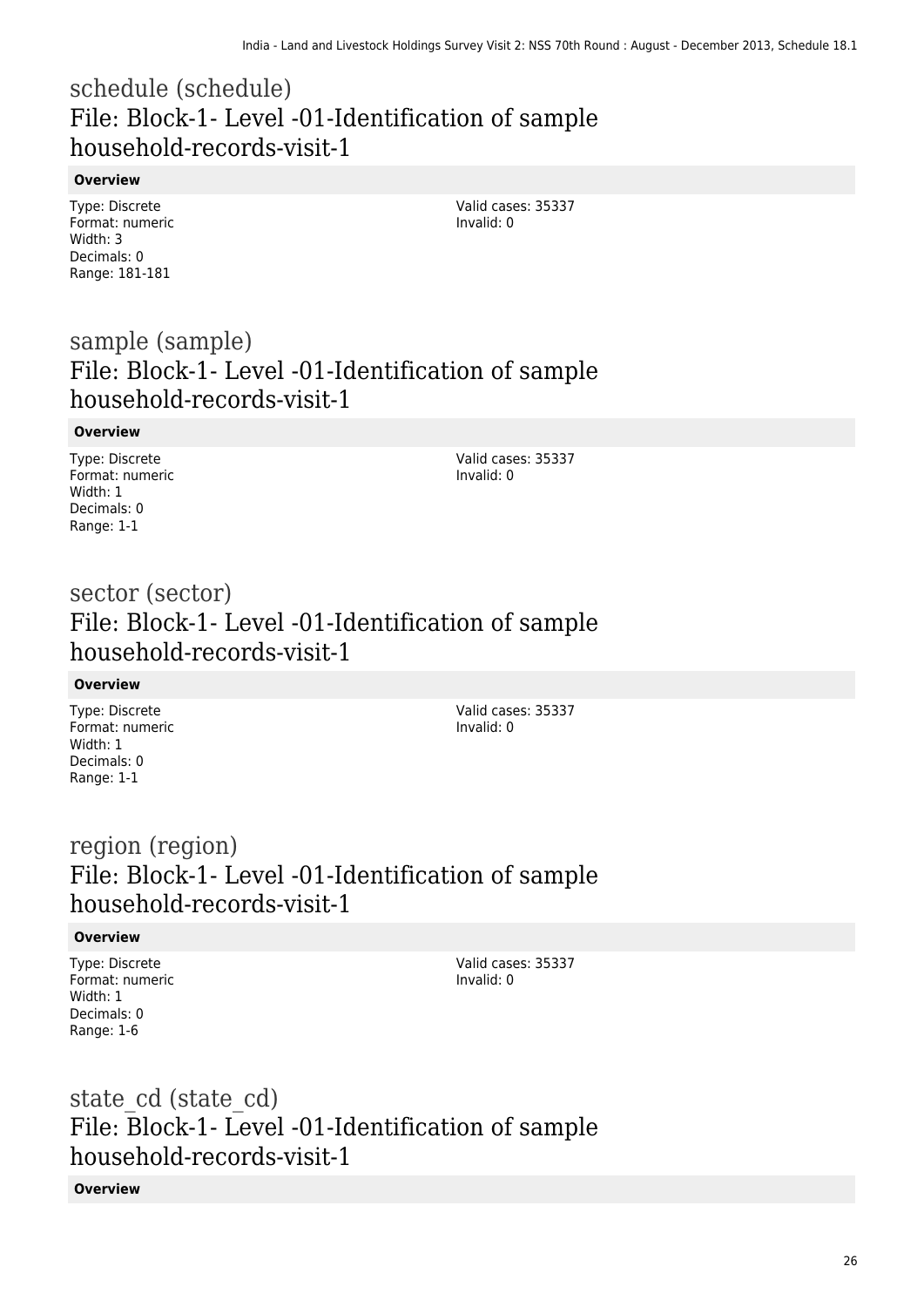# state\_cd (state\_cd) File: Block-1- Level -01-Identification of sample household-records-visit-1

Type: Discrete Format: character Width: 2

Valid cases: 35337 Invalid: 0

# district (district) File: Block-1- Level -01-Identification of sample household-records-visit-1

#### **Overview**

Type: Discrete Format: character Width: 2

Valid cases: 35337 Invalid: 0

### state district (state district) File: Block-1- Level -01-Identification of sample household-records-visit-1

#### **Overview**

Type: Discrete Format: character Width: 4

Valid cases: 35337 Invalid: 0

### stratum (stratum) File: Block-1- Level -01-Identification of sample household-records-visit-1

#### **Overview**

Type: Discrete Format: character Width: 2

Valid cases: 35337 Invalid: 0

### sub stratum (sub stratum) File: Block-1- Level -01-Identification of sample household-records-visit-1

#### **Overview**

Type: Discrete Format: character Width: 2

Valid cases: 35337 Invalid: 0

sub round (sub round) File: Block-1- Level -01-Identification of sample household-records-visit-1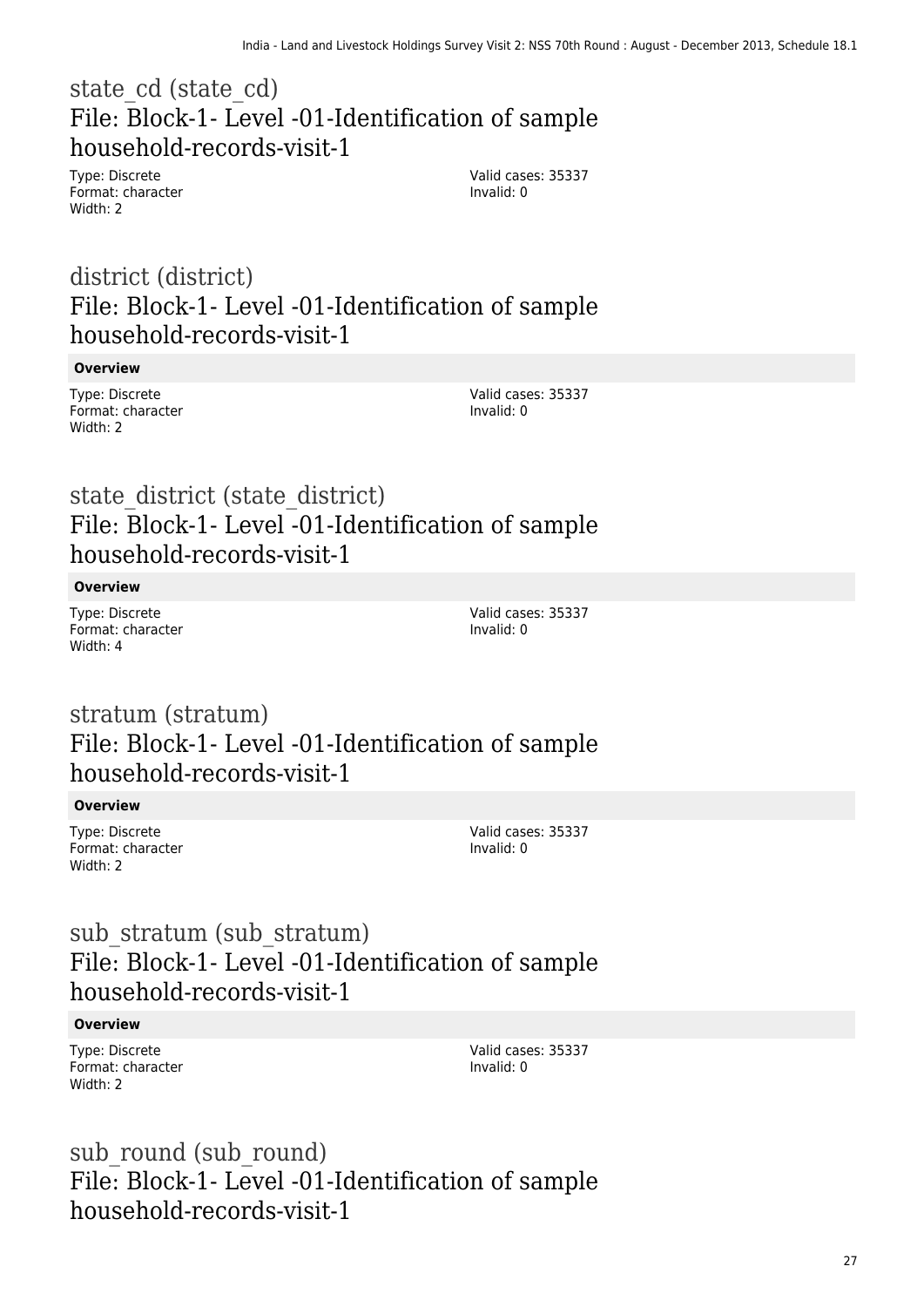# sub round (sub round) File: Block-1- Level -01-Identification of sample household-records-visit-1

#### **Overview**

Type: Discrete Format: numeric Width: 1 Decimals: 0 Range: 1-2

Valid cases: 35337 Invalid: 0

### sub sample (sub sample) File: Block-1- Level -01-Identification of sample household-records-visit-1

#### **Overview**

Type: Discrete Format: numeric Width: 1 Decimals: 0 Range: 1-2

Valid cases: 35337 Invalid: 0

### fod\_sub\_region (fod\_sub\_region) File: Block-1- Level -01-Identification of sample household-records-visit-1

#### **Overview**

Type: Discrete Format: character Width: 4

Valid cases: 35302 Invalid: 0

### hamlet qrp (hamlet qrp) File: Block-1- Level -01-Identification of sample household-records-visit-1

#### **Overview**

Type: Discrete Format: numeric Width: 1 Decimals: 0 Range: 1-2

Valid cases: 35337 Invalid: 0

second\_stage\_stratum (second\_stage\_stratum) File: Block-1- Level -01-Identification of sample household-records-visit-1

#### **Overview**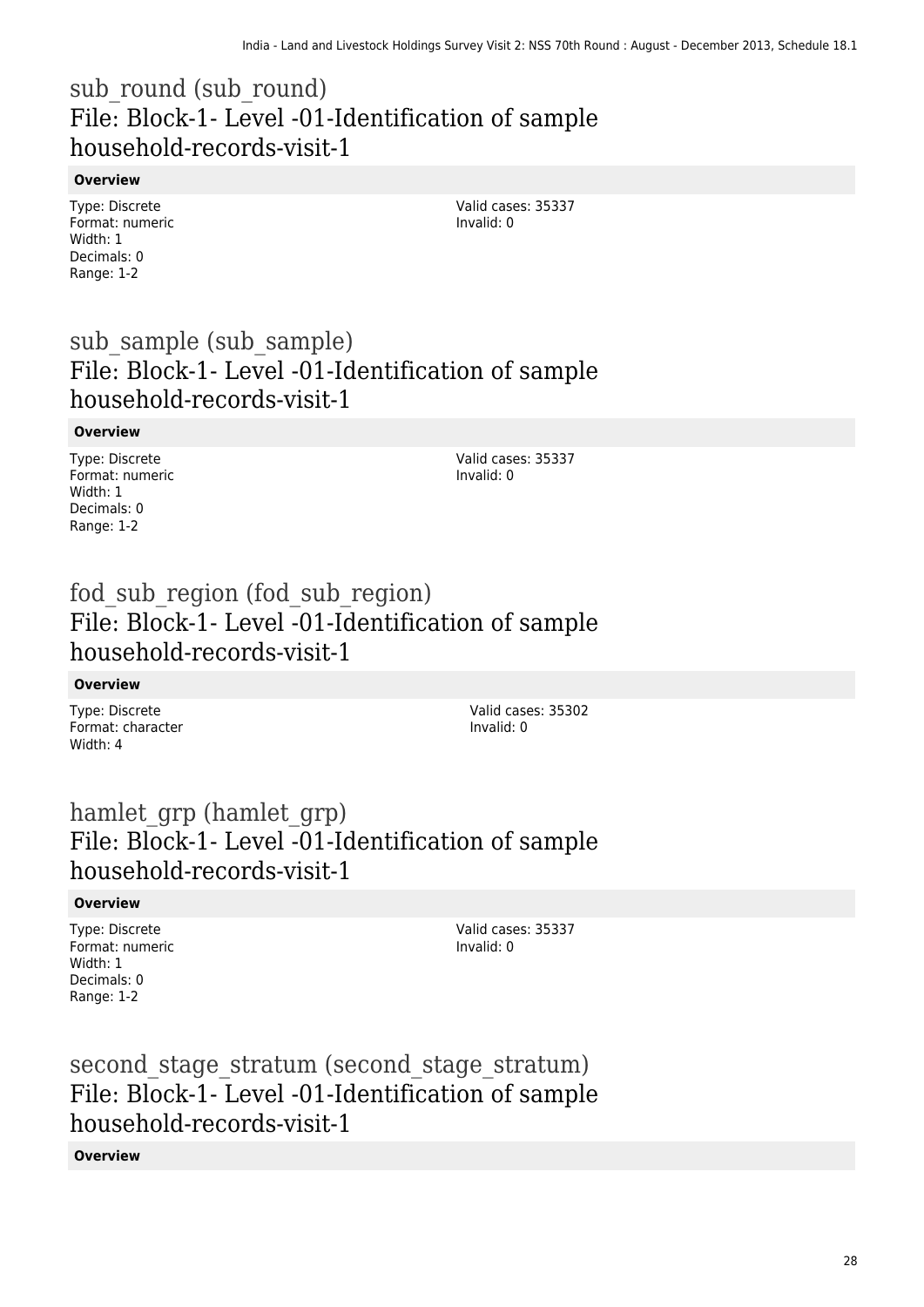### second stage stratum (second stage stratum) File: Block-1- Level -01-Identification of sample household-records-visit-1

Type: Discrete Format: numeric Width: 1 Decimals: 0 Range: 1-4

Valid cases: 35337 Invalid: 0

### sample hhsno (sample hhsno) File: Block-1- Level -01-Identification of sample household-records-visit-1

#### **Overview**

Type: Discrete Format: character Width: 2

Valid cases: 35337 Invalid: 0

### visit (visit) File: Block-1- Level -01-Identification of sample household-records-visit-1

#### **Overview**

Type: Discrete Format: numeric Width: 1 Decimals: 0 Range: 1-2

Valid cases: 35337 Invalid: 0

### level (level) File: Block-1- Level -01-Identification of sample household-records-visit-1

#### **Overview**

Type: Discrete Format: character Width: 2

Valid cases: 35337 Invalid: 0

### Informant S.No. (infor\_sno) File: Block-1- Level -01-Identification of sample household-records-visit-1

#### **Overview**

Type: Discrete Format: character Width: 2

Valid cases: 35337 Invalid: 0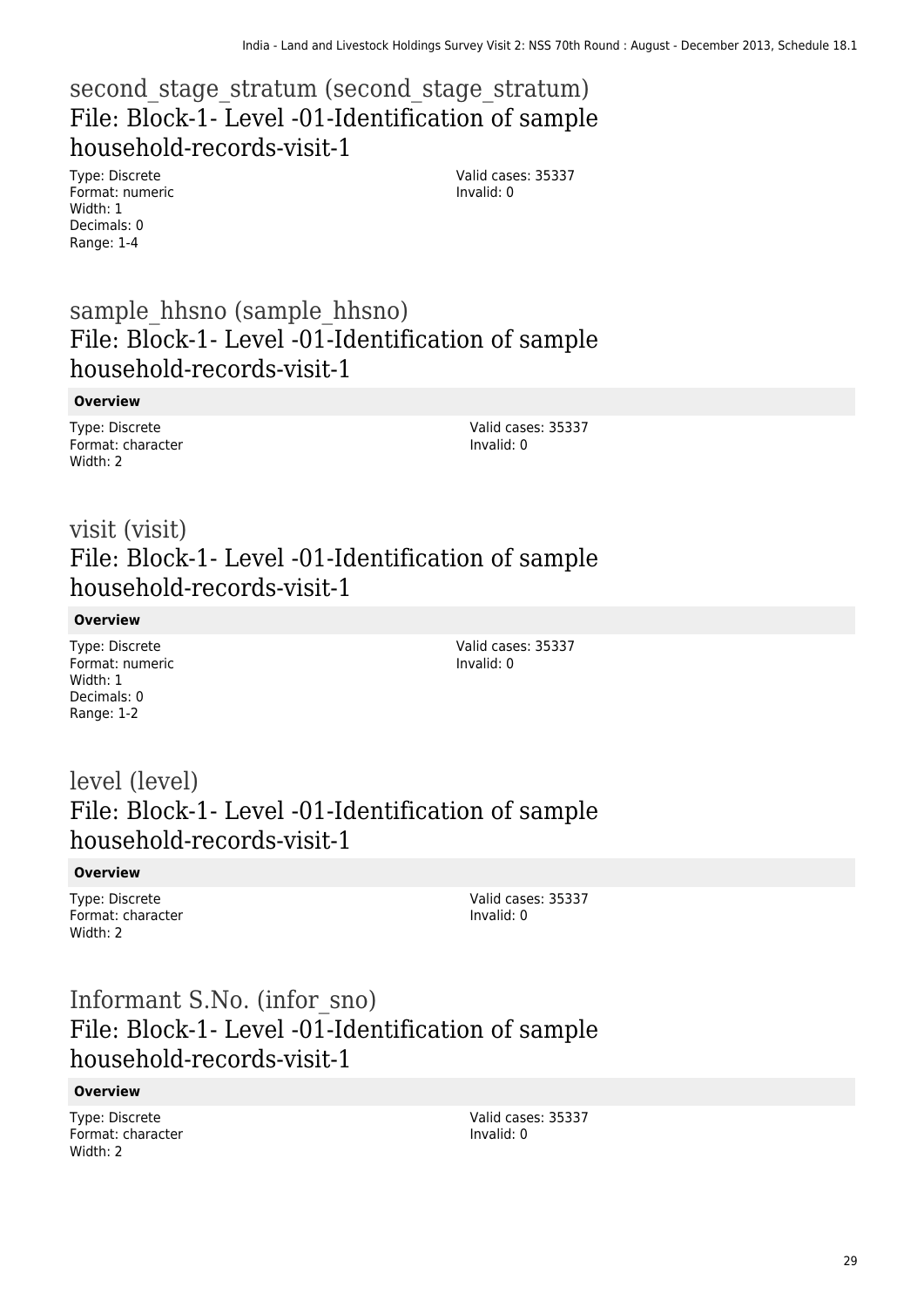# Response Code (resp\_cd) File: Block-1- Level -01-Identification of sample household-records-visit-1

#### **Overview**

Type: Discrete Format: numeric Width: 1 Decimals: 0 Range: 1-9

Valid cases: 35337 Invalid: 0

### survey cd (survey cd) File: Block-1- Level -01-Identification of sample household-records-visit-1

#### **Overview**

Type: Discrete Format: numeric Width: 1 Decimals: 0 Range: 1-2

Valid cases: 35337 Invalid: 0

### Substitution Code/ casualty code (sub\_cd) File: Block-1- Level -01-Identification of sample household-records-visit-1

#### **Overview**

Type: Discrete Format: numeric Width: 1 Decimals: 0 Range: 1-9

Valid cases: 0 Invalid: 35337

### Special characters for OK stamp (sp\_char) File: Block-1- Level -01-Identification of sample household-records-visit-1

#### **Overview**

Type: Discrete Format: numeric Width: 1 Decimals: 0

Valid cases: 0 Invalid: 35337

NSS (nss) File: Block-1- Level -01-Identification of sample household-records-visit-1

#### **Overview**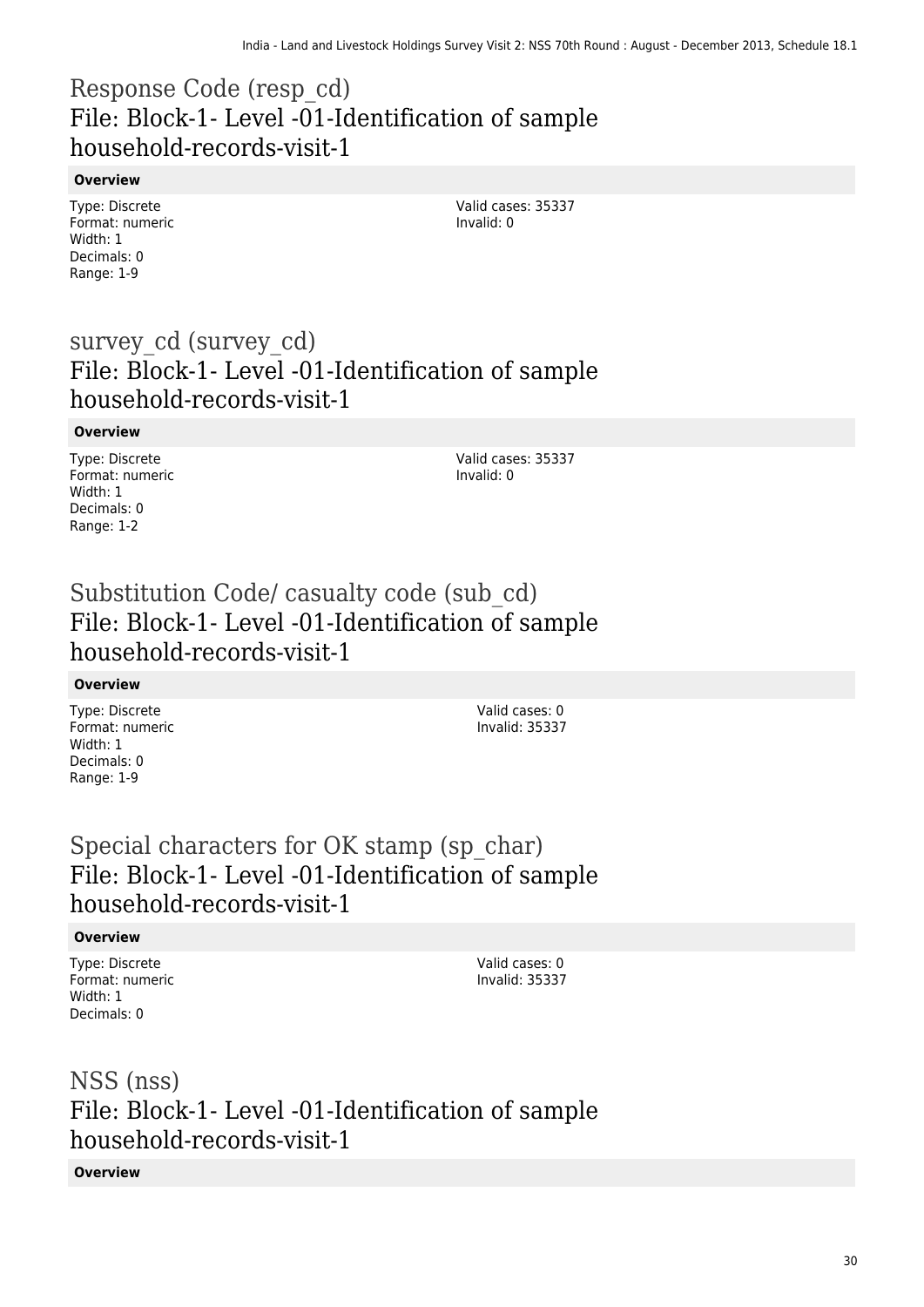# NSS (nss) File: Block-1- Level -01-Identification of sample household-records-visit-1

Type: Discrete Format: numeric Width: 1 Decimals: 0 Range: 1-9

Valid cases: 35337 Invalid: 0

### NSC (nsc) File: Block-1- Level -01-Identification of sample household-records-visit-1

#### **Overview**

Type: Discrete Format: numeric Width: 2 Decimals: 0 Range: 1-18

Valid cases: 35337 Invalid: 0

### Multiplier Posted (mlt) File: Block-1- Level -01-Identification of sample household-records-visit-1

#### **Overview**

Type: Continuous Format: numeric Width: 8 Decimals: 0 Range: 200-97200000

Valid cases: 35337 Invalid: 0 Minimum: 200 Maximum: 97200000 Mean: 881955.8 Standard deviation: 2298786.2

### Multiplier Sub Sample (wgt\_ss) File: Block-1- Level -01-Identification of sample household-records-visit-1

#### **Overview**

Type: Continuous Format: numeric Width: 9 Decimals: 2 Range: 2-972000

Valid cases: 35337 Invalid: 0 Minimum: 2 Maximum: 972000 Mean: 8819.6 Standard deviation: 22987.9

#### **Description**

sub-sample wise estimates  $wgt$ <sub>\_SS</sub> = MLT/100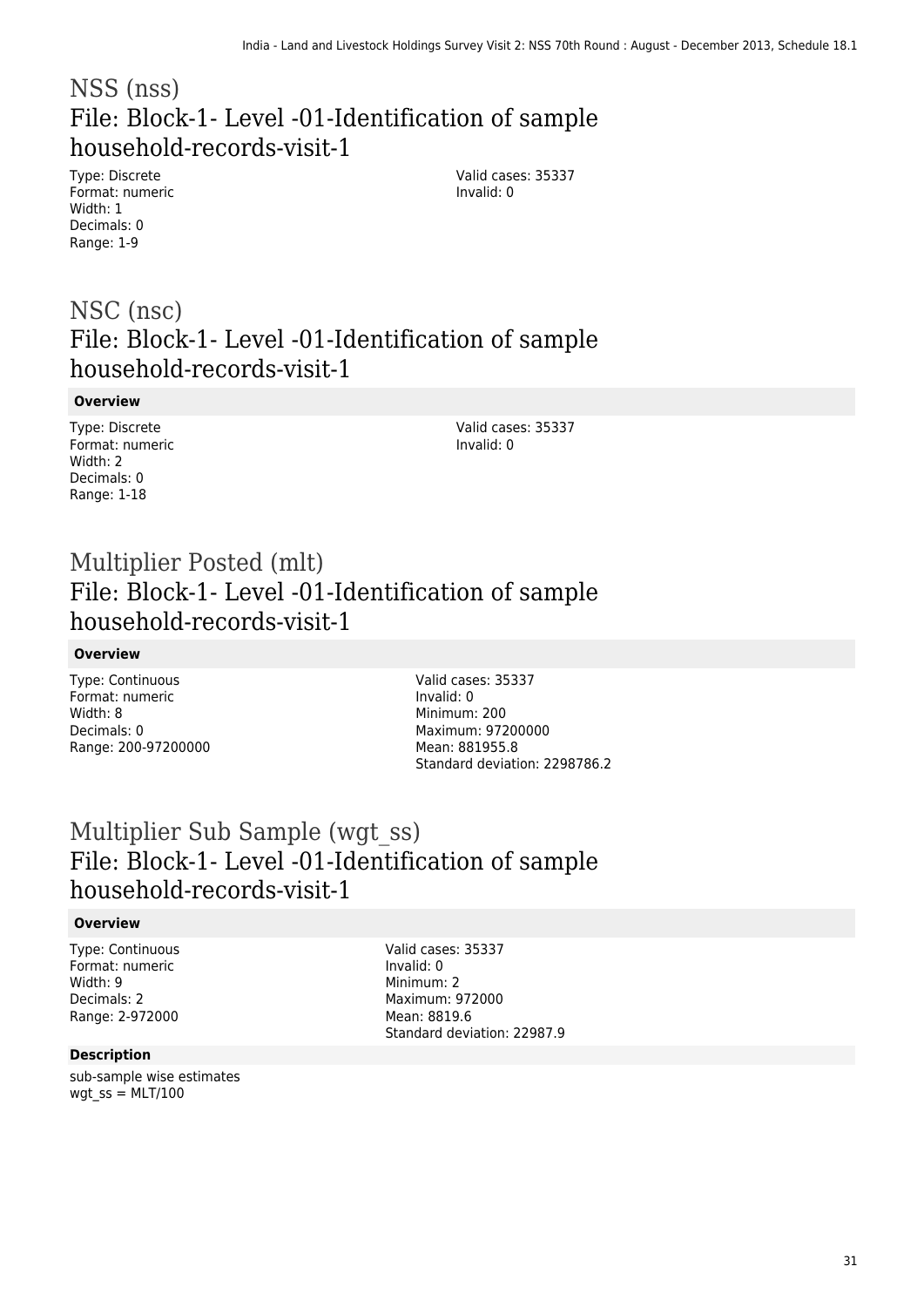# Multiplier Combined (wgt\_combined) File: Block-1- Level -01-Identification of sample household-records-visit-1

#### **Overview**

Type: Continuous Format: numeric Width: 9 Decimals: 2 Range: 1-486000

Valid cases: 35337 Invalid: 0 Minimum: 1 Maximum: 486000 Mean: 4415.9 Standard deviation: 11506.8

#### **Description**

For sub-sample combined estimates wgt\_combined = MLT/100, if  $NSS=NSC$  $=$  MLT/200 otherwise.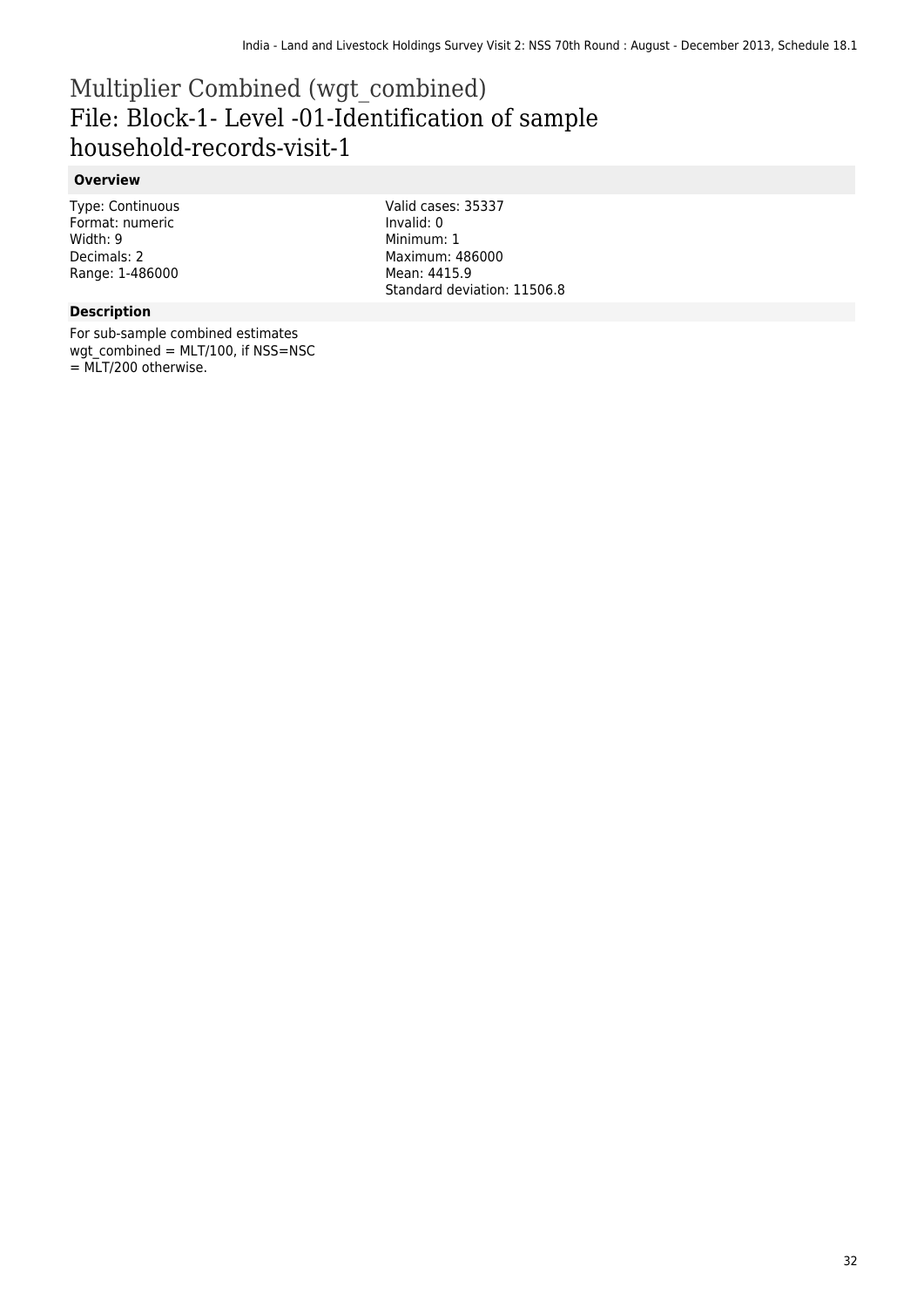# Household Identification (HH\_ID) File: Block-5 - Level -04 Particulars of land of the Household and its operation during January 2013 to June 2013 - visit-2

#### **Overview**

Type: Continuous Format: numeric Width: 9 Decimals: 0 Range: 200001101-299482401 Valid cases: 166153 Invalid: 0

#### **Description**

Common Primary Key for identification of a Household is: FSU Serial Number 5 bytes Segment Number/Hemlet group 1 byte Second Stage Stratum Number 1 byte household Number 2 byte

### centre (centre) File: Block-5 - Level -04 Particulars of land of the Household and its operation during January 2013 to June 2013 - visit-2

#### **Overview**

Type: Discrete Format: character Width: 3

Valid cases: 166153 Invalid: 0

# fsu (fsu) File: Block-5 - Level -04 Particulars of land of the Household and its operation during January 2013 to June 2013 - visit-2

#### **Overview**

Type: Continuous Format: numeric Width: 5 Decimals: 0 Range: 20000-29948

Valid cases: 166153 Invalid: 0 Minimum: 20000 Maximum: 29948 Mean: 23566.7 Standard deviation: 2507.5

### round (round) File: Block-5 - Level -04 Particulars of land of the Household and its operation during January 2013 to June 2013 - visit-2

#### **Overview**

Type: Discrete Format: numeric Width: 2 Decimals: 0 Range: 70-70

Valid cases: 166153 Invalid: 0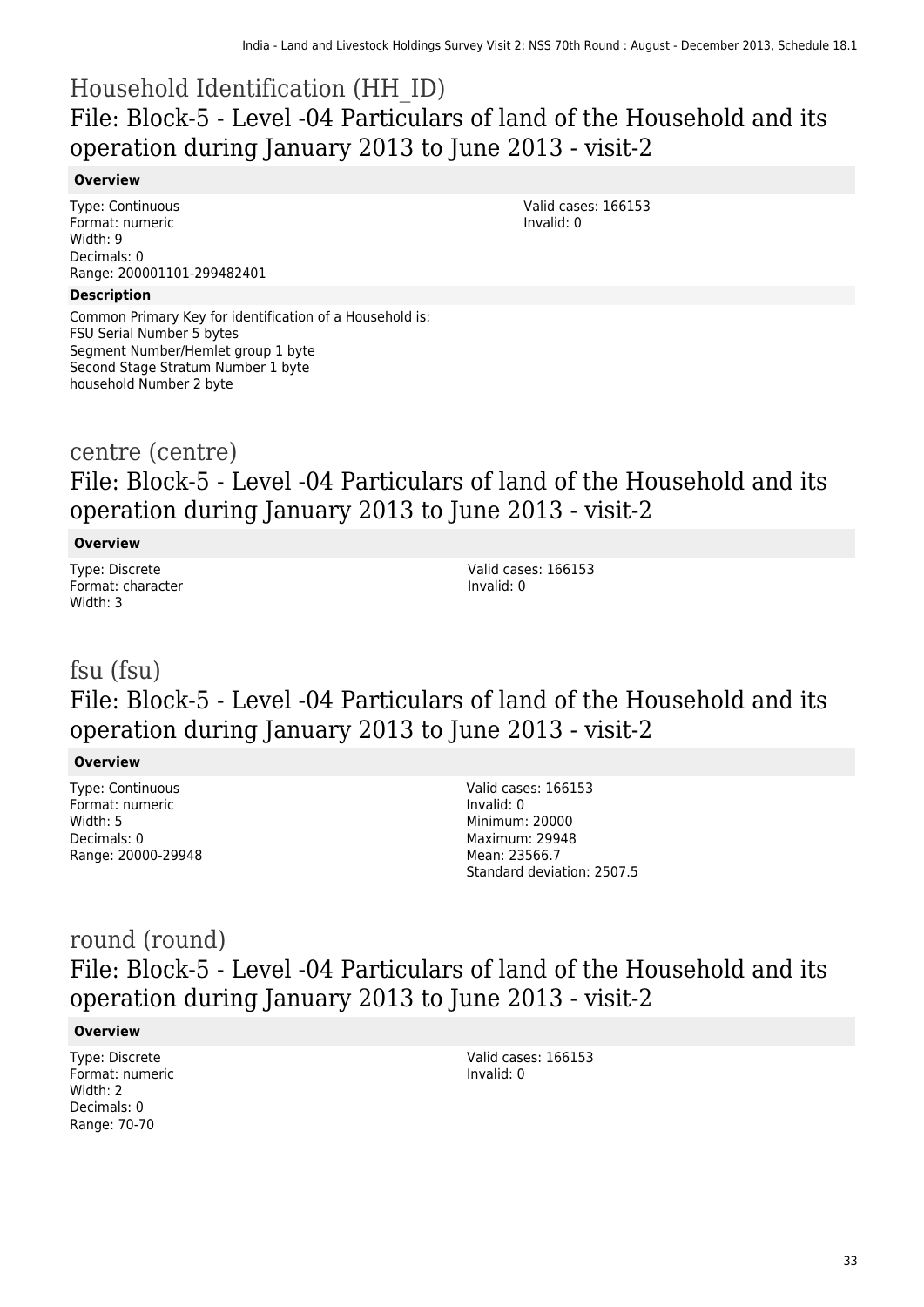# schedule (schedule) File: Block-5 - Level -04 Particulars of land of the Household and its operation during January 2013 to June 2013 - visit-2

#### **Overview**

Type: Discrete Format: numeric Width: 3 Decimals: 0 Range: 181-181

Valid cases: 166153 Invalid: 0

# sample (sample) File: Block-5 - Level -04 Particulars of land of the Household and its operation during January 2013 to June 2013 - visit-2

#### **Overview**

Type: Discrete Format: numeric Width: 1 Decimals: 0 Range: 1-1

Valid cases: 166153 Invalid: 0

### sector (sector) File: Block-5 - Level -04 Particulars of land of the Household and its operation during January 2013 to June 2013 - visit-2

#### **Overview**

Type: Discrete Format: numeric Width: 1 Decimals: 0 Range: 1-1

Valid cases: 166153 Invalid: 0

### region (region) File: Block-5 - Level -04 Particulars of land of the Household and its operation during January 2013 to June 2013 - visit-2

#### **Overview**

Type: Discrete Format: numeric Width: 1 Decimals: 0 Range: 1-6

Valid cases: 166153 Invalid: 0

state\_cd (state\_cd) File: Block-5 - Level -04 Particulars of land of the Household and its operation during January 2013 to June 2013 - visit-2

#### **Overview**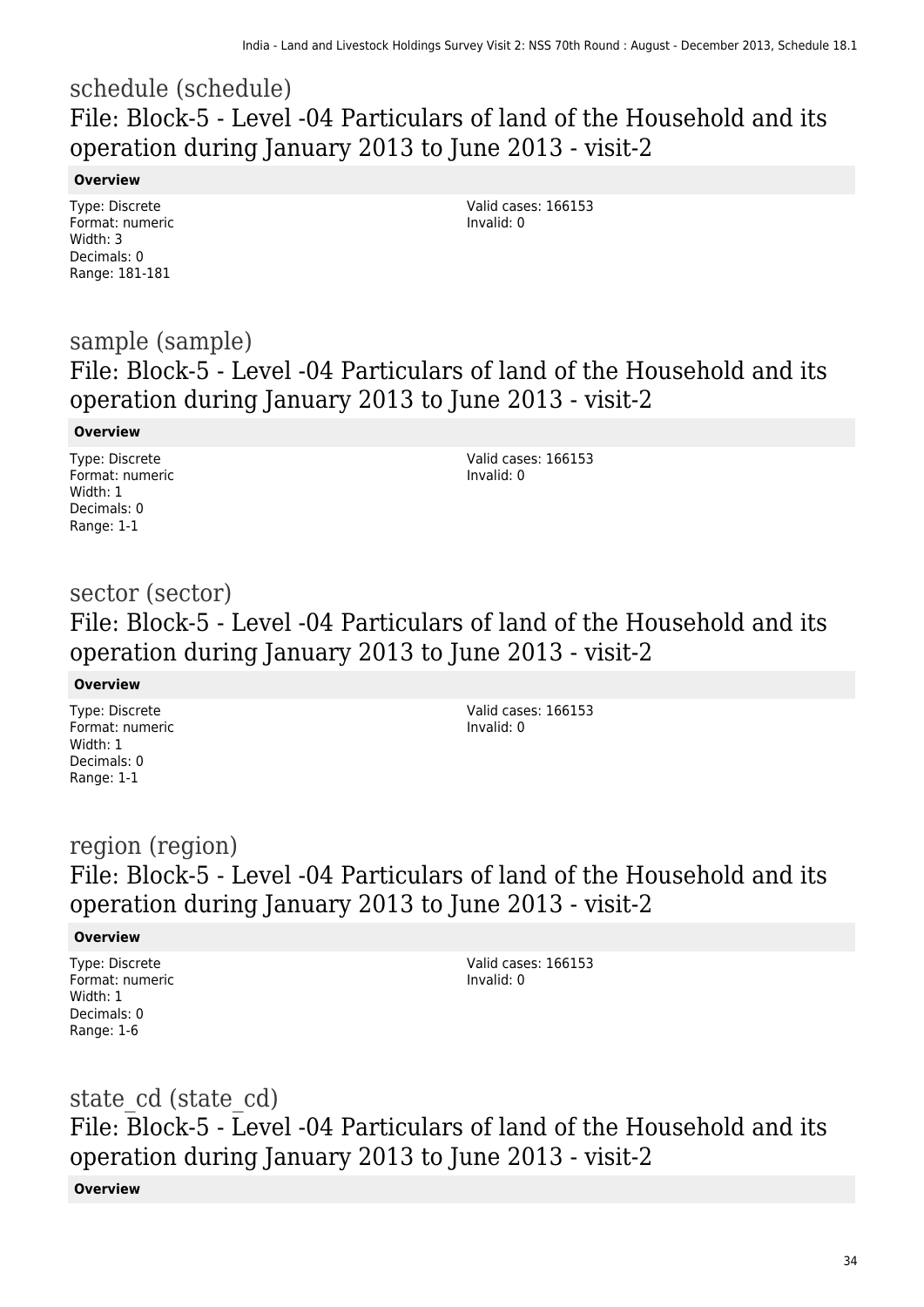# state\_cd (state\_cd) File: Block-5 - Level -04 Particulars of land of the Household and its operation during January 2013 to June 2013 - visit-2

Type: Discrete Format: character Width: 2

Valid cases: 166153 Invalid: 0

### district (district) File: Block-5 - Level -04 Particulars of land of the Household and its operation during January 2013 to June 2013 - visit-2

#### **Overview**

Type: Discrete Format: character Width: 2

Valid cases: 166153 Invalid: 0

state district (state district) File: Block-5 - Level -04 Particulars of land of the Household and its operation during January 2013 to June 2013 - visit-2

#### **Overview**

Type: Discrete Format: character Width: 4

Valid cases: 166153 Invalid: 0

# stratum (stratum) File: Block-5 - Level -04 Particulars of land of the Household and its operation during January 2013 to June 2013 - visit-2

#### **Overview**

Type: Discrete Format: character Width: 2

Valid cases: 166153 Invalid: 0

sub stratum (sub stratum) File: Block-5 - Level -04 Particulars of land of the Household and its operation during January 2013 to June 2013 - visit-2

#### **Overview**

Type: Discrete Format: character Width: 2

Valid cases: 166153 Invalid: 0

sub round (sub round) File: Block-5 - Level -04 Particulars of land of the Household and its operation during January 2013 to June 2013 - visit-2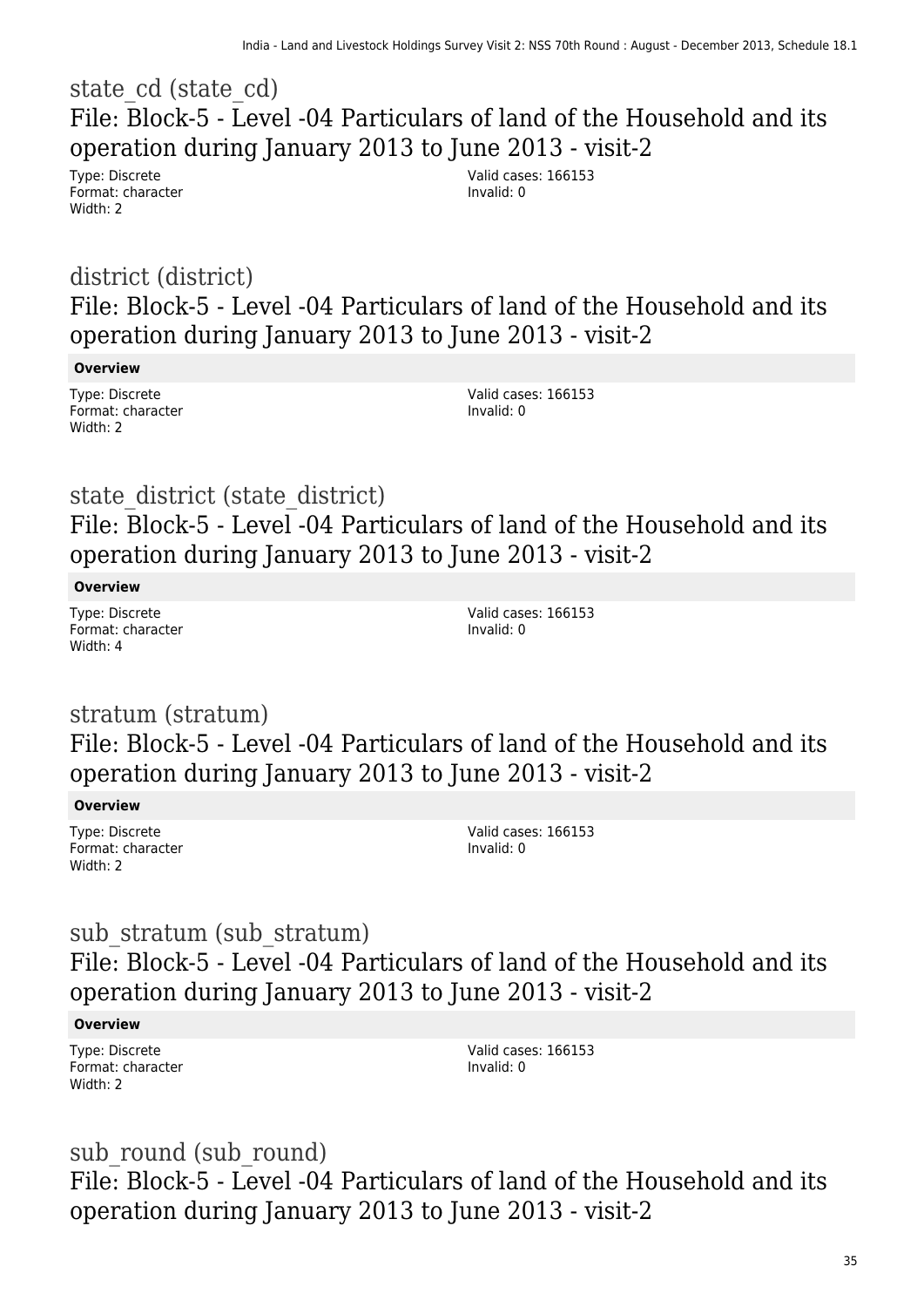# sub round (sub round) File: Block-5 - Level -04 Particulars of land of the Household and its operation during January 2013 to June 2013 - visit-2

#### **Overview**

Type: Discrete Format: numeric Width: 1 Decimals: 0 Range: 1-2

Valid cases: 166153 Invalid: 0

### sub sample (sub sample) File: Block-5 - Level -04 Particulars of land of the Household and its operation during January 2013 to June 2013 - visit-2

**Overview**

Type: Discrete Format: numeric Width: 1 Decimals: 0 Range: 1-2

Valid cases: 166153 Invalid: 0

### fod\_sub\_region (fod\_sub\_region) File: Block-5 - Level -04 Particulars of land of the Household and its operation during January 2013 to June 2013 - visit-2

#### **Overview**

Type: Discrete Format: character Width: 4

Valid cases: 166030 Invalid: 0

### hamlet grp (hamlet grp) File: Block-5 - Level -04 Particulars of land of the Household and its operation during January 2013 to June 2013 - visit-2

#### **Overview**

Type: Discrete Format: numeric Width: 1 Decimals: 0 Range: 1-2

Valid cases: 166153 Invalid: 0

second stage stratum (second stage stratum) File: Block-5 - Level -04 Particulars of land of the Household and its operation during January 2013 to June 2013 - visit-2 **Overview**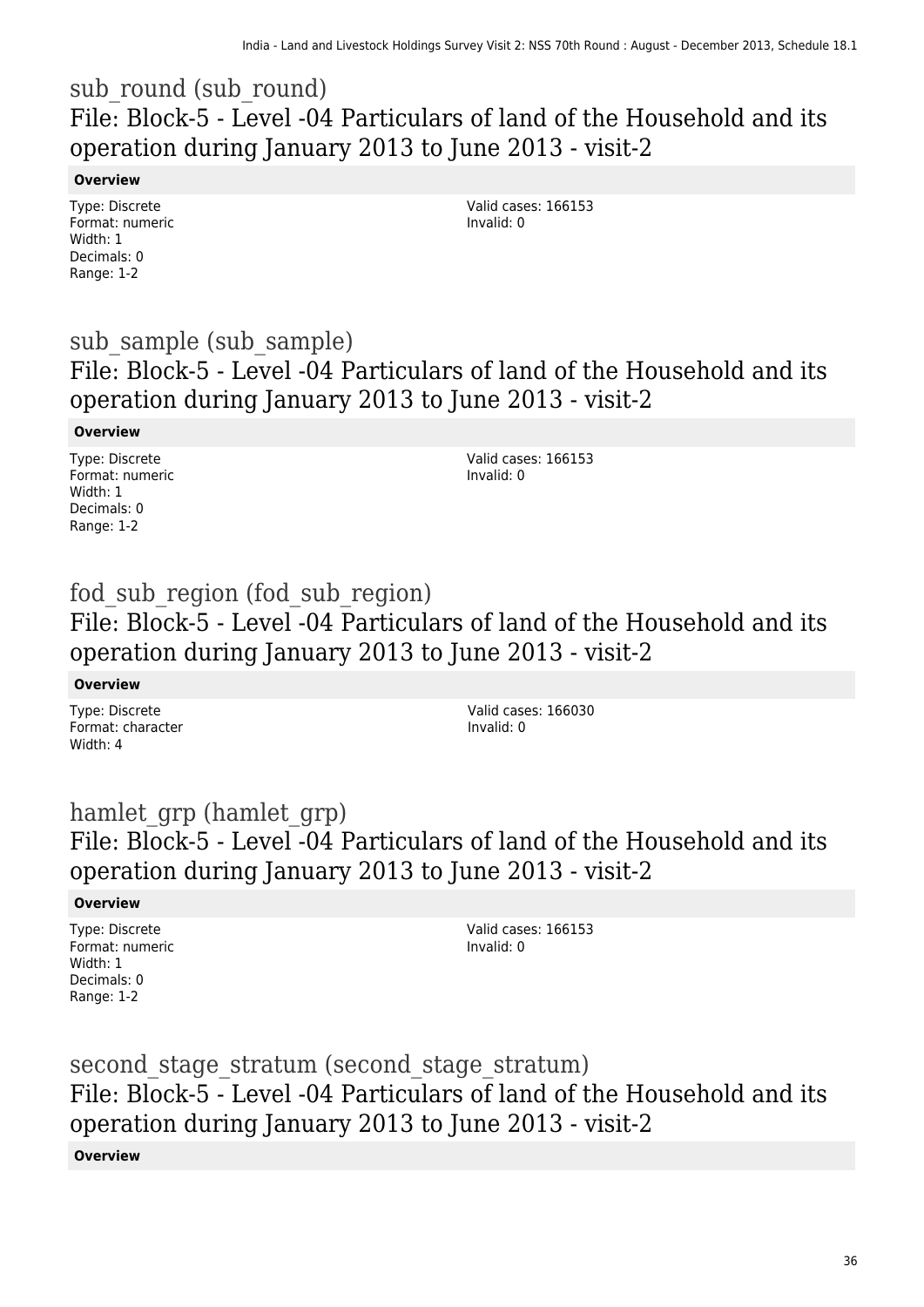# second stage stratum (second stage stratum) File: Block-5 - Level -04 Particulars of land of the Household and its operation during January 2013 to June 2013 - visit-2

Type: Discrete Format: numeric Width: 1 Decimals: 0 Range: 1-4

Valid cases: 166153 Invalid: 0

sample hhsno (sample hhsno) File: Block-5 - Level  $-0<sub>4</sub>$  Particulars of land of the Household and its operation during January 2013 to June 2013 - visit-2

#### **Overview**

Type: Discrete Format: character Width: 2

Valid cases: 166153 Invalid: 0

# visit (visit) File: Block-5 - Level -04 Particulars of land of the Household and its operation during January 2013 to June 2013 - visit-2

#### **Overview**

Type: Discrete Format: numeric Width: 1 Decimals: 0 Range: 1-2

Valid cases: 166153 Invalid: 0

# level (level) File: Block-5 - Level -04 Particulars of land of the Household and its operation during January 2013 to June 2013 - visit-2

#### **Overview**

Type: Discrete Format: character Width: 2

Valid cases: 166153 Invalid: 0

# Plot Slno. (plot\_sno) File: Block-5 - Level -04 Particulars of land of the Household and its operation during January 2013 to June 2013 - visit-2

#### **Overview**

Type: Discrete Format: character Width: 2

Valid cases: 166153 Invalid: 0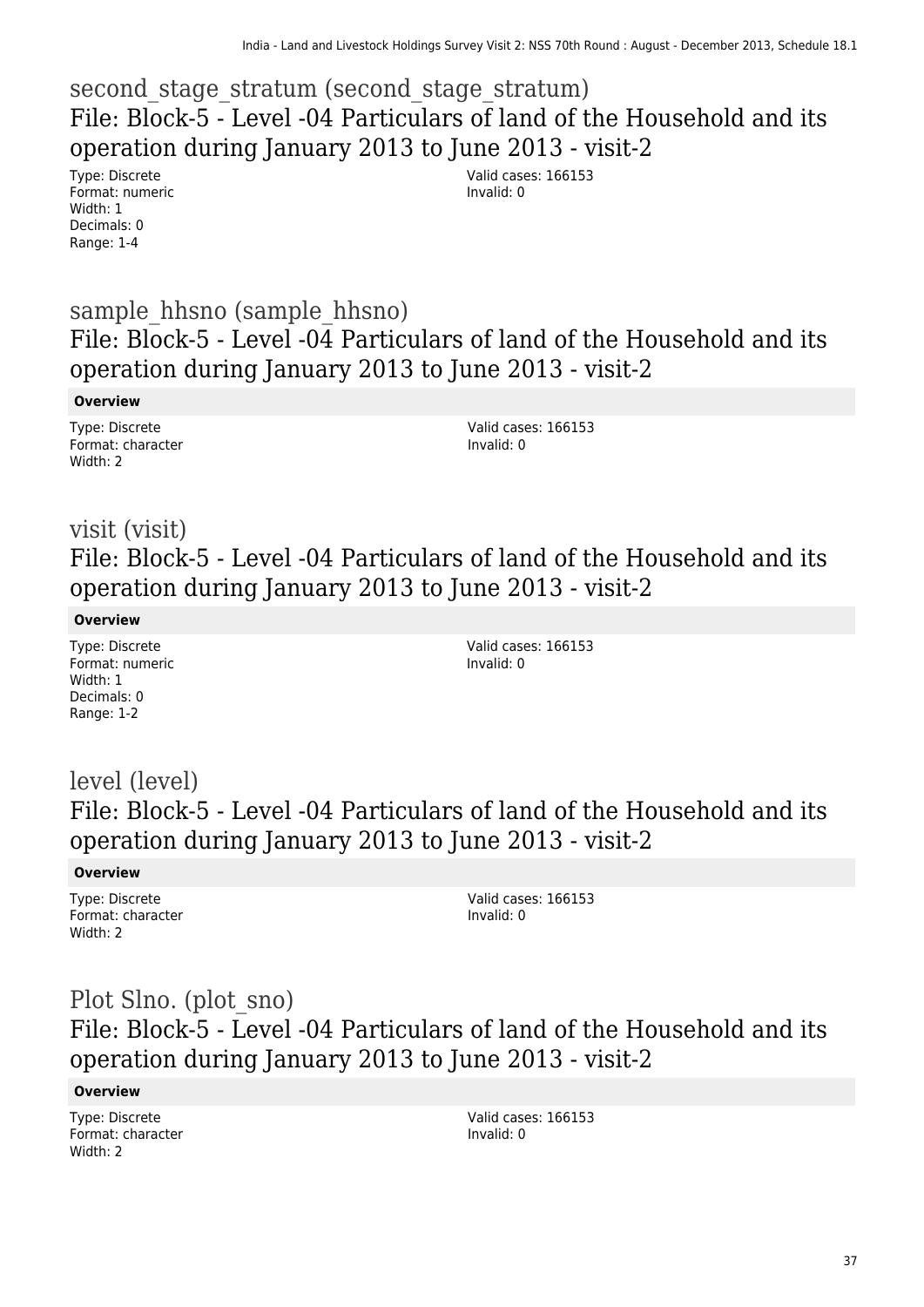# location (location) File: Block-5 - Level -04 Particulars of land of the Household and its operation during January 2013 to June 2013 - visit-2

#### **Overview**

Type: Discrete Format: numeric Width: 1 Decimals: 0 Range: 1-4

Valid cases: 125880 Invalid: 40273

# kind\_possession (kind\_possession) File: Block-5 - Level -04 Particulars of land of the Household and its operation during January 2013 to June 2013 - visit-2

**Overview**

Type: Discrete Format: numeric Width: 1 Decimals: 0 Range: 1-4

Valid cases: 130844 Invalid: 35309

Is there any change in the area of plot recorded in visit 1 (Change\_plot\_recorded)

File: Block-5 - Level -04 Particulars of land of the Household and its operation during January 2013 to June 2013 - visit-2

#### **Overview**

Type: Discrete Format: numeric Width: 1 Decimals: 0

Valid cases: 128875 Invalid: 37278

Area of land (0.000 ha) (area\_land) File: Block-5 - Level -04 Particulars of land of the Household and its operation during January 2013 to June 2013 - visit-2

#### **Overview**

Type: Discrete Format: character Width: 9

Valid cases: 165916 Invalid: 0

Type of Possession (type\_possession)

File: Block-5 - Level -04 Particulars of land of the Household and its operation during January 2013 to June 2013 - visit-2

#### **Overview**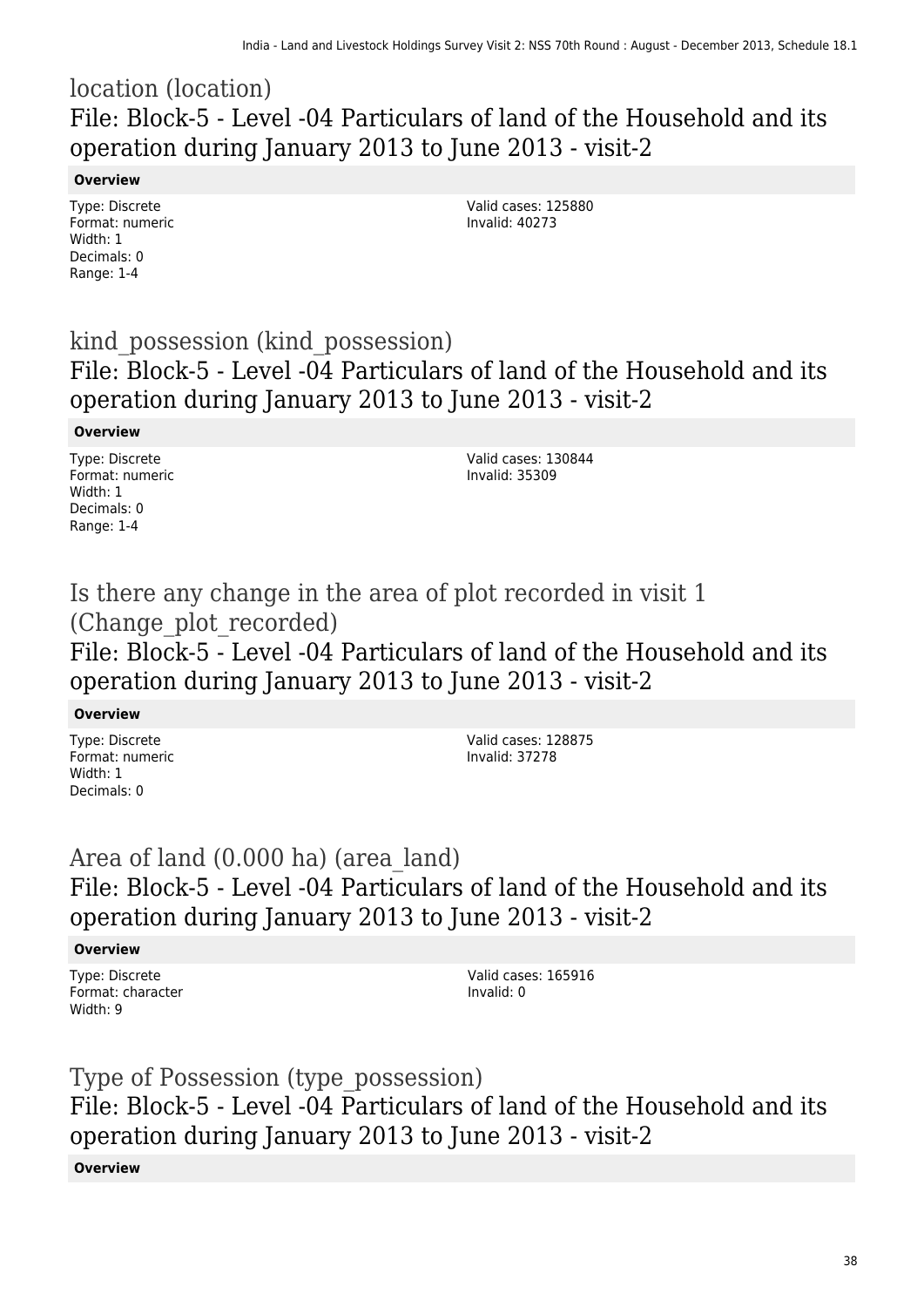# Type of Possession (type\_possession) File: Block-5 - Level -04 Particulars of land of the Household and its operation during January 2013 to June 2013 - visit-2

Type: Discrete Format: numeric Width: 1 Decimals: 0 Range: 1-9

Valid cases: 9670 Invalid: 156483

Duration of possession (duration\_possession) File: Block-5 - Level -04 Particulars of land of the Household and its operation during January 2013 to June 2013 - visit-2

#### **Overview**

Type: Discrete Format: numeric Width: 1 Decimals: 0 Range: 1-4

Valid cases: 127337 Invalid: 38816

# No. of lessor/ lessee households (no\_lessor) File: Block-5 - Level -04 Particulars of land of the Household and its operation during January 2013 to June 2013 - visit-2

**Overview**

Type: Discrete Format: character Width: 2

Valid cases: 10768 Invalid: 0

## Terms of lease (terms\_lease)

File: Block-5 - Level -04 Particulars of land of the Household and its operation during January 2013 to June 2013 - visit-2

#### **Overview**

Type: Discrete Format: numeric Width: 1 Decimals: 0 Range: 1-9

Valid cases: 10759 Invalid: 155394

Use of leased-out land by lessee Household (use\_leased\_out) File: Block-5 - Level -04 Particulars of land of the Household and its operation during January 2013 to June 2013 - visit-2

#### **Overview**

Type: Discrete Format: numeric Width: 1 Decimals: 0 Range: 1-9

Valid cases: 2759 Invalid: 163394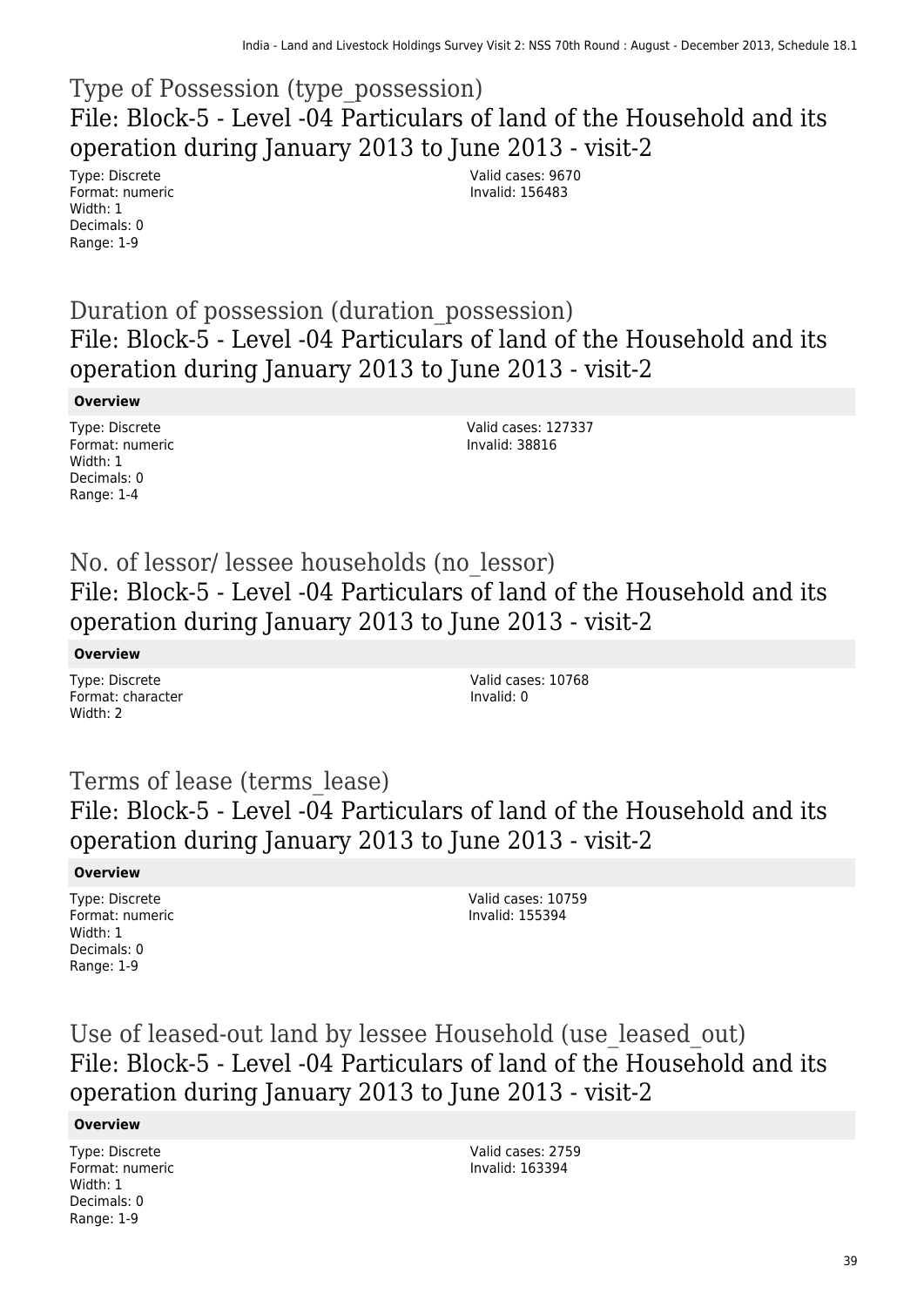# Whether flooded (flooded) File: Block-5 - Level -04 Particulars of land of the Household and its operation during January 2013 to June 2013 - visit-2

#### **Overview**

Type: Discrete Format: numeric Width: 1 Decimals: 0 Range: 1-4

Valid cases: 92315 Invalid: 73838

# Land use (land use) File: Block-5 - Level -04 Particulars of land of the Household and its operation during January 2013 to June 2013 - visit-2

#### **Overview**

Type: Discrete Format: numeric Width: 1 Decimals: 0 Range: 1-9

Valid cases: 92322 Invalid: 73831

# Type of crop/ livestock (type\_crop) File: Block-5 - Level -04 Particulars of land of the Household and its operation during January 2013 to June 2013 - visit-2

#### **Overview**

Type: Discrete Format: character Width: 2

Valid cases: 69237 Invalid: 0

Whether more than one crop grown (more than one crop) File: Block-5 - Level -04 Particulars of land of the Household and its operation during January 2013 to June 2013 - visit-2

#### **Overview**

Type: Discrete Format: numeric Width: 1 Decimals: 0 Range: 1-2

Valid cases: 58404 Invalid: 107749

Whether irrigated (irrigated) File: Block-5 - Level -04 Particulars of land of the Household and its operation during January 2013 to June 2013 - visit-2 **Overview**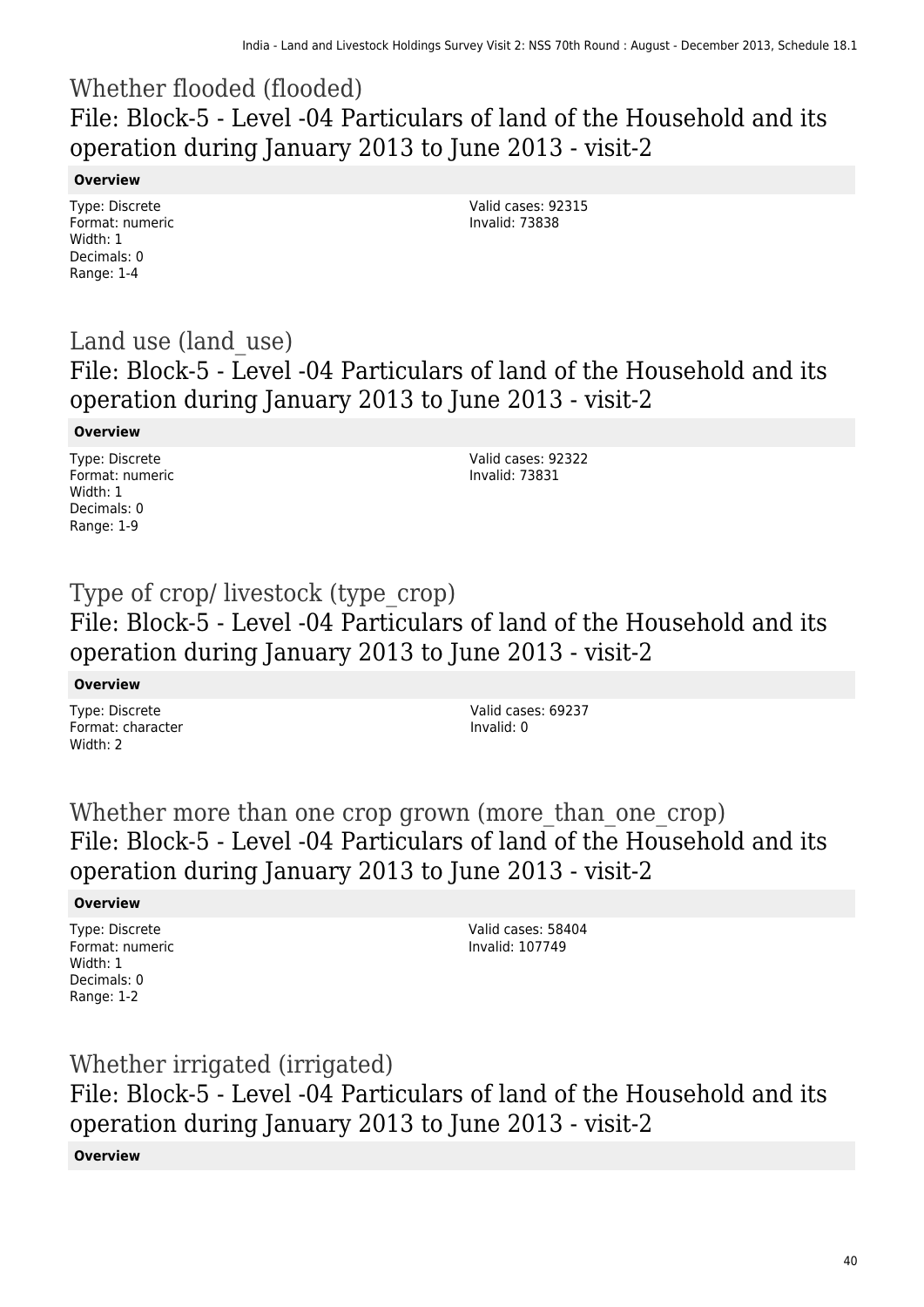# Whether irrigated (irrigated) File: Block-5 - Level -04 Particulars of land of the Household and its operation during January 2013 to June 2013 - visit-2

Type: Discrete Format: numeric Width: 1 Decimals: 0 Range: 1-2

Valid cases: 58396 Invalid: 107757

Source irrigation (source irrigation) File: Block-5 - Level -04 Particulars of land of the Household and its operation during January 2013 to June 2013 - visit-2

#### **Overview**

Type: Discrete Format: numeric Width: 1 Decimals: 0 Range: 1-9

Valid cases: 40015 Invalid: 126138

whetheer possessed for major part of the agriculture year July 12 - June 13 (possessed\_major\_part)

File: Block-5 - Level -04 Particulars of land of the Household and its operation during January 2013 to June 2013 - visit-2

#### **Overview**

Type: Discrete Format: numeric Width: 1 Decimals: 0

#### **Description**

For visit 2 only

Valid cases: 130597 Invalid: 35556

If irrigated is 1 type of crop/ livestock (irrigated\_type\_crop) File: Block-5 - Level -04 Particulars of land of the Household and its operation during January 2013 to June 2013 - visit-2

#### **Overview**

Type: Discrete Format: numeric Width: 1 Decimals: 0

Valid cases: 91047 Invalid: 75106

Whether owned for major part of the agriculture year july12 - June13 (owned\_major\_part)

File: Block-5 - Level -04 Particulars of land of the Household and its operation during January 2013 to June 2013 - visit-2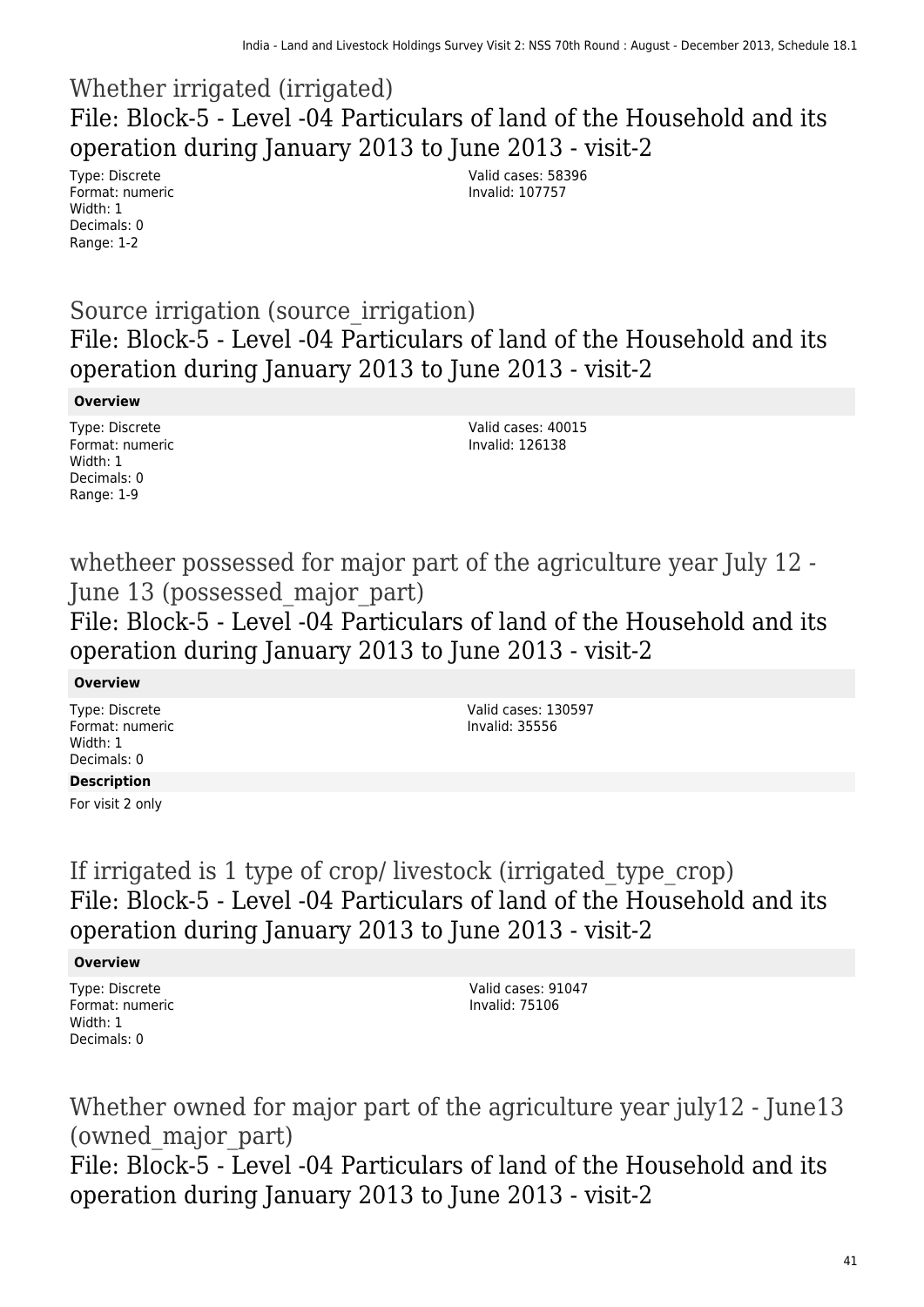# Whether owned for major part of the agriculture year july12 - June13 (owned\_major\_part) File: Block-5 - Level -04 Particulars of land of the Household and its operation during January 2013 to June 2013 - visit-2

#### **Overview**

Type: Discrete Format: numeric Width: 1 Decimals: 0

Valid cases: 130658 Invalid: 35495

# sp char ok (sp char ok) File: Block-5 - Level -04 Particulars of land of the Household and its operation during January 2013 to June 2013 - visit-2

#### **Overview**

Type: Discrete Format: numeric Width: 1 Decimals: 0

Valid cases: 0 Invalid: 166153

# NSS (nss) File: Block-5 - Level -04 Particulars of land of the Household and its operation during January 2013 to June 2013 - visit-2

#### **Overview**

Type: Discrete Format: numeric Width: 1 Decimals: 0 Range: 1-9

Valid cases: 166153 Invalid: 0

# NSC (nsc) File: Block-5 - Level -04 Particulars of land of the Household and its operation during January 2013 to June 2013 - visit-2

#### **Overview**

Type: Discrete Format: numeric Width: 2 Decimals: 0 Range: 1-18

Valid cases: 166153 Invalid: 0

Multiplier Posted (mlt) File: Block-5 - Level -04 Particulars of land of the Household and its operation during January 2013 to June 2013 - visit-2 **Overview**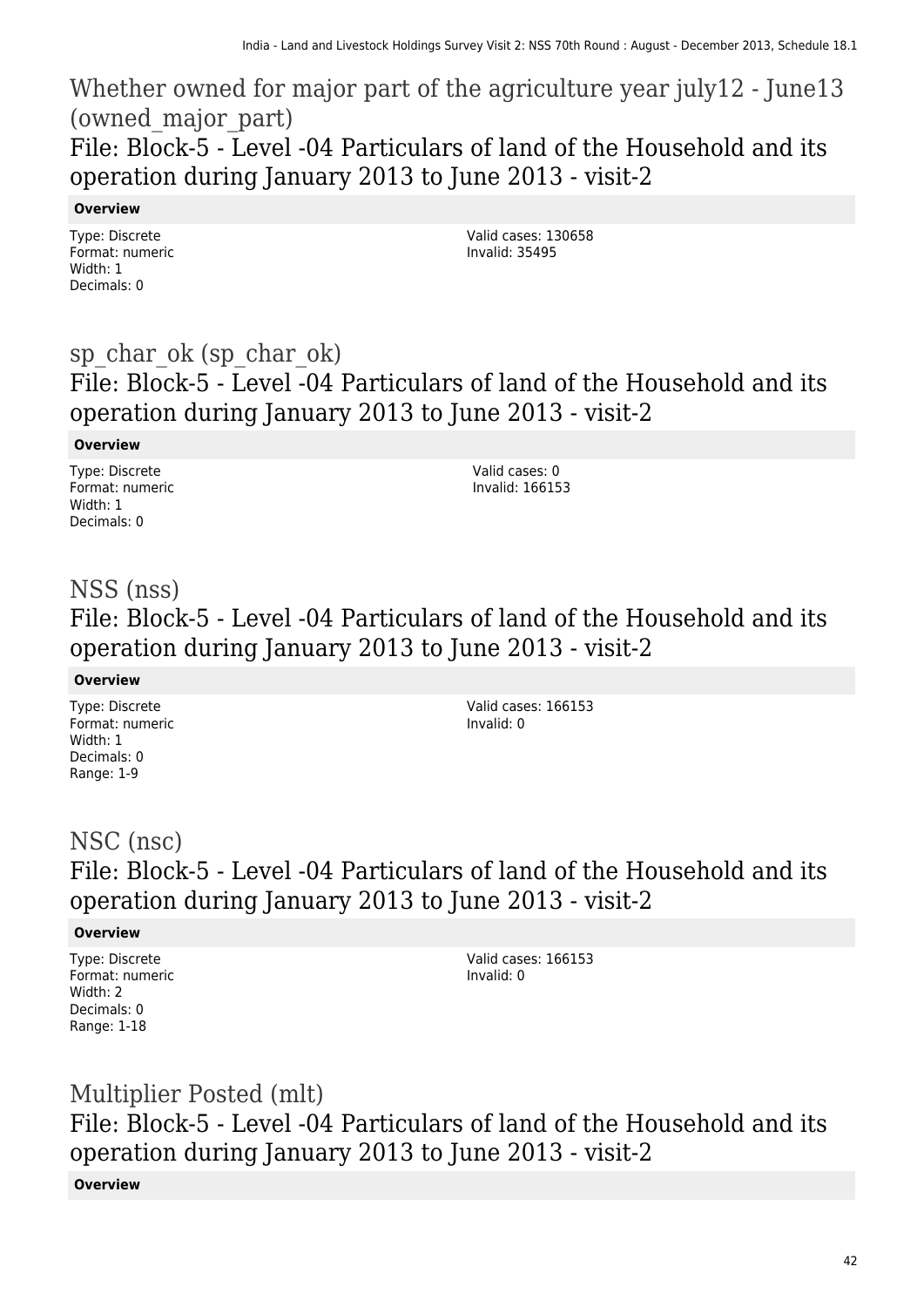# Multiplier Posted (mlt) File: Block-5 - Level -04 Particulars of land of the Household and its operation during January 2013 to June 2013 - visit-2

Type: Continuous Format: numeric Width: 8 Decimals: 0 Range: 200-97200000 Valid cases: 166153 Invalid: 0

# Multiplier Sub Sample (wgt\_ss) File: Block-5 - Level -04 Particulars of land of the Household and its operation during January 2013 to June 2013 - visit-2

#### **Overview**

Type: Continuous Format: numeric Width: 9 Decimals: 2 Range: 2-972000

#### **Description**

sub-sample wise estimates wgt  $ss = MLT/100$ 

Valid cases: 166153 Invalid: 0

# Multiplier Combined (wgt\_combined) File: Block-5 - Level -04 Particulars of land of the Household and its operation during January 2013 to June 2013 - visit-2

#### **Overview**

Type: Continuous Format: numeric Width: 9 Decimals: 2 Range: 1-486000

#### **Description**

For sub-sample combined estimates wgt\_combined =  $MLT/100$ , if NSS=NSC = MLT/200 otherwise.

Valid cases: 166153 Invalid: 0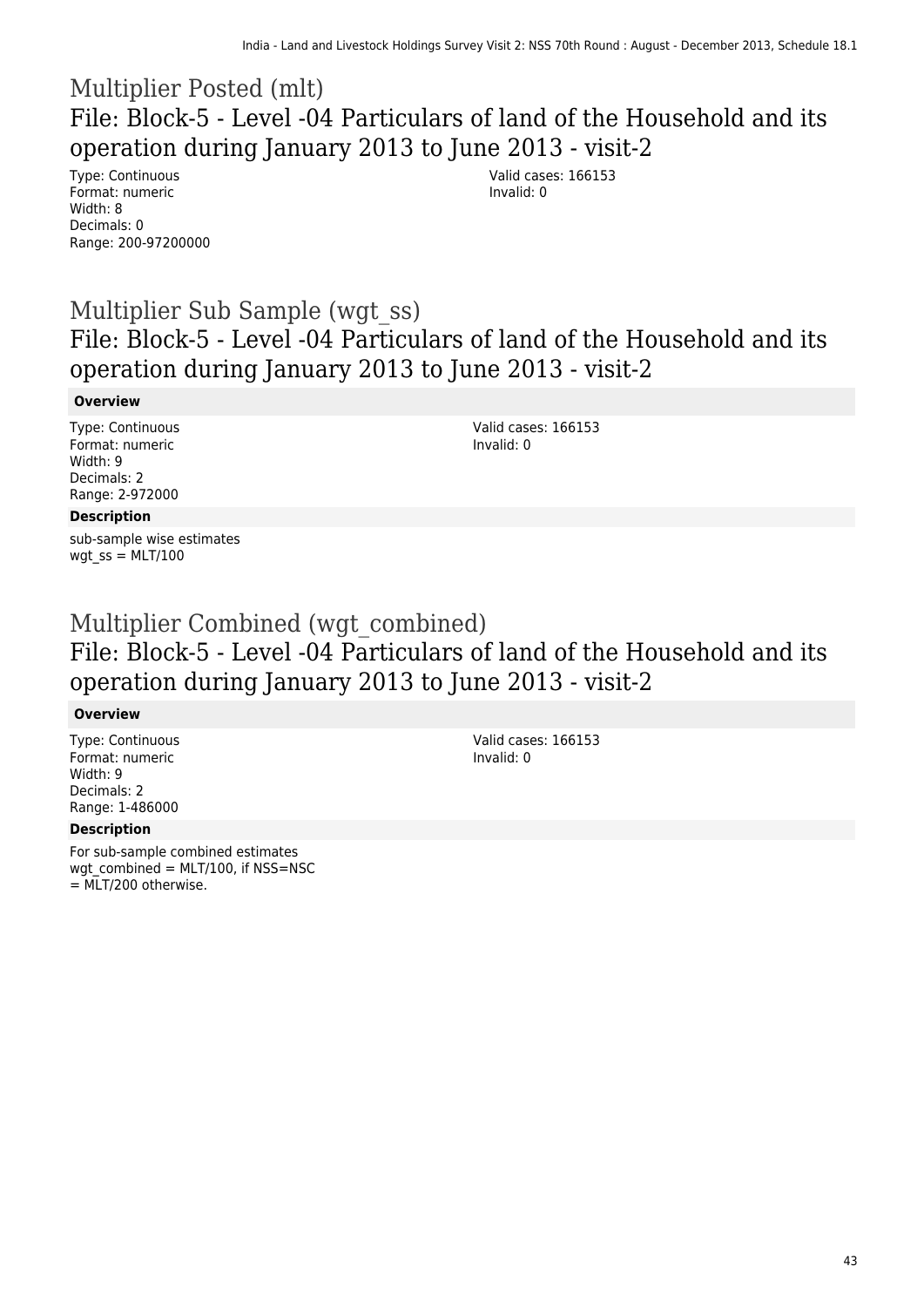# Household Identification (HH\_ID) File: Block-6 Level-05 Some general information of household operational holding - Visit-2

#### **Overview**

Type: Continuous Format: numeric Width: 9 Decimals: 0 Range: 200001201-299482401

#### **Description**

Common Primary Key for identification of a Household is: FSU Serial Number 5 bytes Segment Number/Hemlet group 1 byte Second Stage Stratum Number 1 byte household Number 2 byte

Valid cases: 25308 Invalid: 0 Minimum: 200001201 Maximum: 299482401 Mean: 235559713.6 Standard deviation: 25443287.8

# centre (centre) File: Block-6 Level-05 Some general information of household operational holding - Visit-2

#### **Overview**

Type: Discrete Format: character Width: 3

Valid cases: 25308 Invalid: 0

# fsu (fsu) File: Block-6 Level-05 Some general information of household operational holding - Visit-2

#### **Overview**

Type: Continuous Format: numeric Width: 5 Decimals: 0 Range: 20000-29948

Valid cases: 25308 Invalid: 0 Minimum: 20000 Maximum: 29948 Mean: 23555.8 Standard deviation: 2544.3

# round (round) File: Block-6 Level-05 Some general information of household operational holding - Visit-2

#### **Overview**

Type: Discrete Format: numeric Width: 2 Decimals: 0 Range: 70-70

Valid cases: 25308 Invalid: 0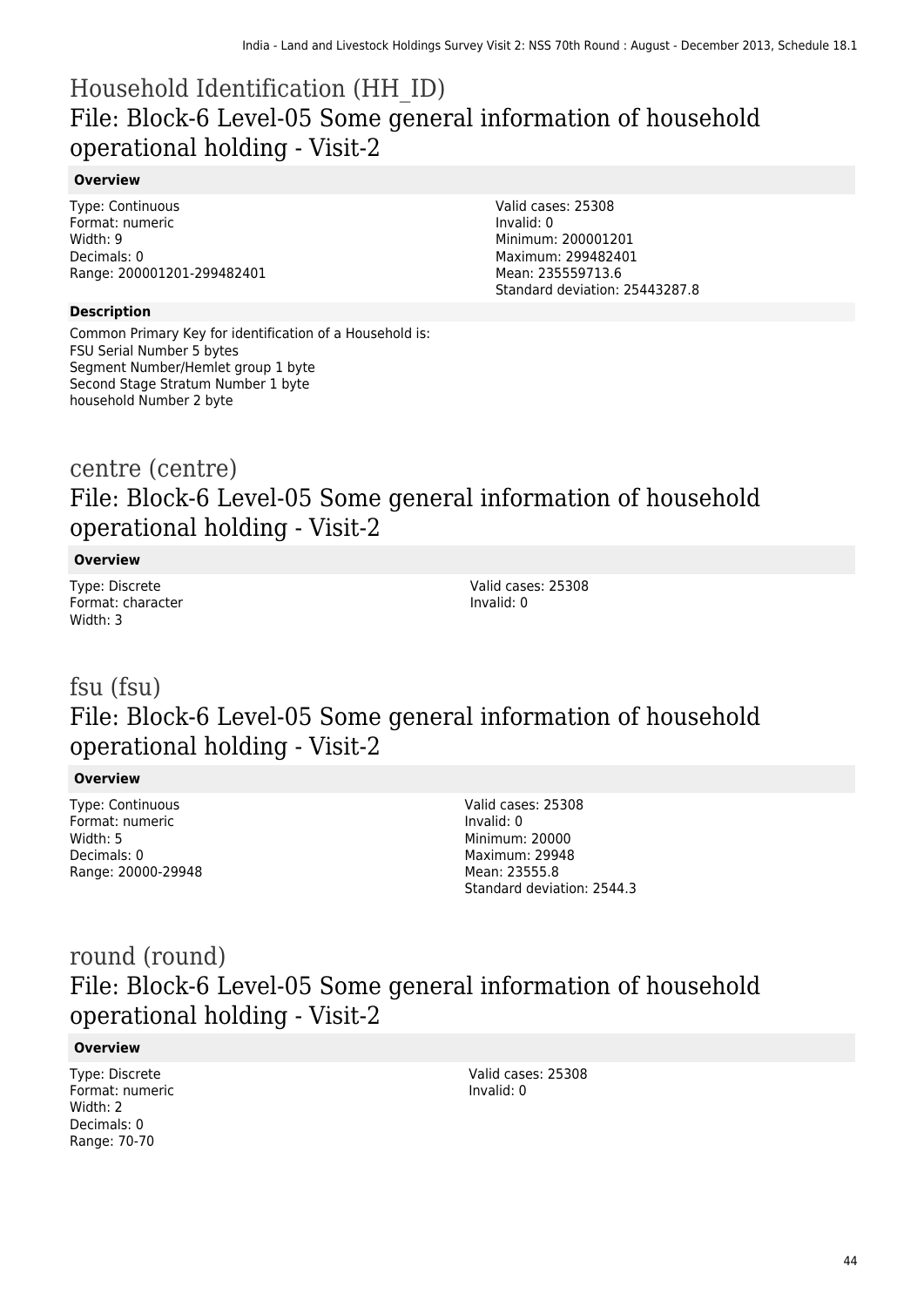# schedule (schedule) File: Block-6 Level-05 Some general information of household operational holding - Visit-2

#### **Overview**

Type: Discrete Format: numeric Width: 3 Decimals: 0 Range: 181-181

Valid cases: 25308 Invalid: 0

# sample (sample) File: Block-6 Level-05 Some general information of household operational holding - Visit-2

#### **Overview**

Type: Discrete Format: numeric Width: 1 Decimals: 0 Range: 1-1

Valid cases: 25308 Invalid: 0

# sector (sector) File: Block-6 Level-05 Some general information of household operational holding - Visit-2

#### **Overview**

Type: Discrete Format: numeric Width: 1 Decimals: 0 Range: 1-1

Valid cases: 25308 Invalid: 0

# region (region) File: Block-6 Level-05 Some general information of household operational holding - Visit-2

#### **Overview**

Type: Discrete Format: numeric Width: 1 Decimals: 0 Range: 1-6

Valid cases: 25308 Invalid: 0

state\_cd (state\_cd) File: Block-6 Level-05 Some general information of household operational holding - Visit-2

#### **Overview**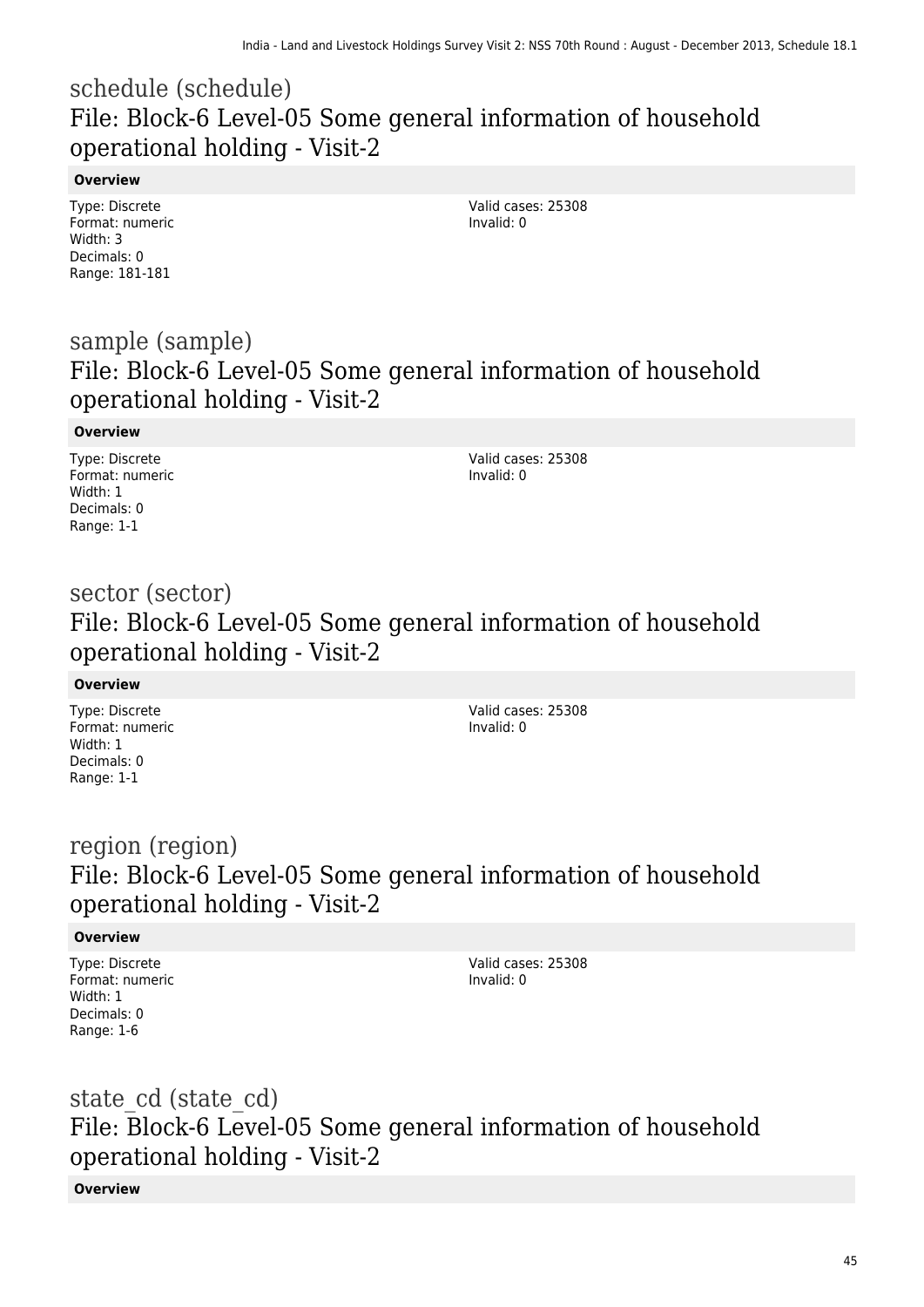# state\_cd (state\_cd) File: Block-6 Level-05 Some general information of household operational holding - Visit-2

Type: Discrete Format: character Width: 2

Valid cases: 25308 Invalid: 0

# district (district) File: Block-6 Level-05 Some general information of household operational holding - Visit-2

**Overview**

Type: Discrete Format: character Width: 2

Valid cases: 25308 Invalid: 0

# state district (state district) File: Block-6 Level-05 Some general information of household operational holding - Visit-2

**Overview**

Type: Discrete Format: character Width: 4

Valid cases: 25308 Invalid: 0

# stratum (stratum) File: Block-6 Level-05 Some general information of household operational holding - Visit-2

#### **Overview**

Type: Discrete Format: character Width: 2

Valid cases: 25308 Invalid: 0

# sub stratum (sub stratum) File: Block-6 Level-05 Some general information of household operational holding - Visit-2

**Overview**

Type: Discrete Format: character Width: 2

Valid cases: 25308 Invalid: 0

sub round (sub round) File: Block-6 Level-05 Some general information of household operational holding - Visit-2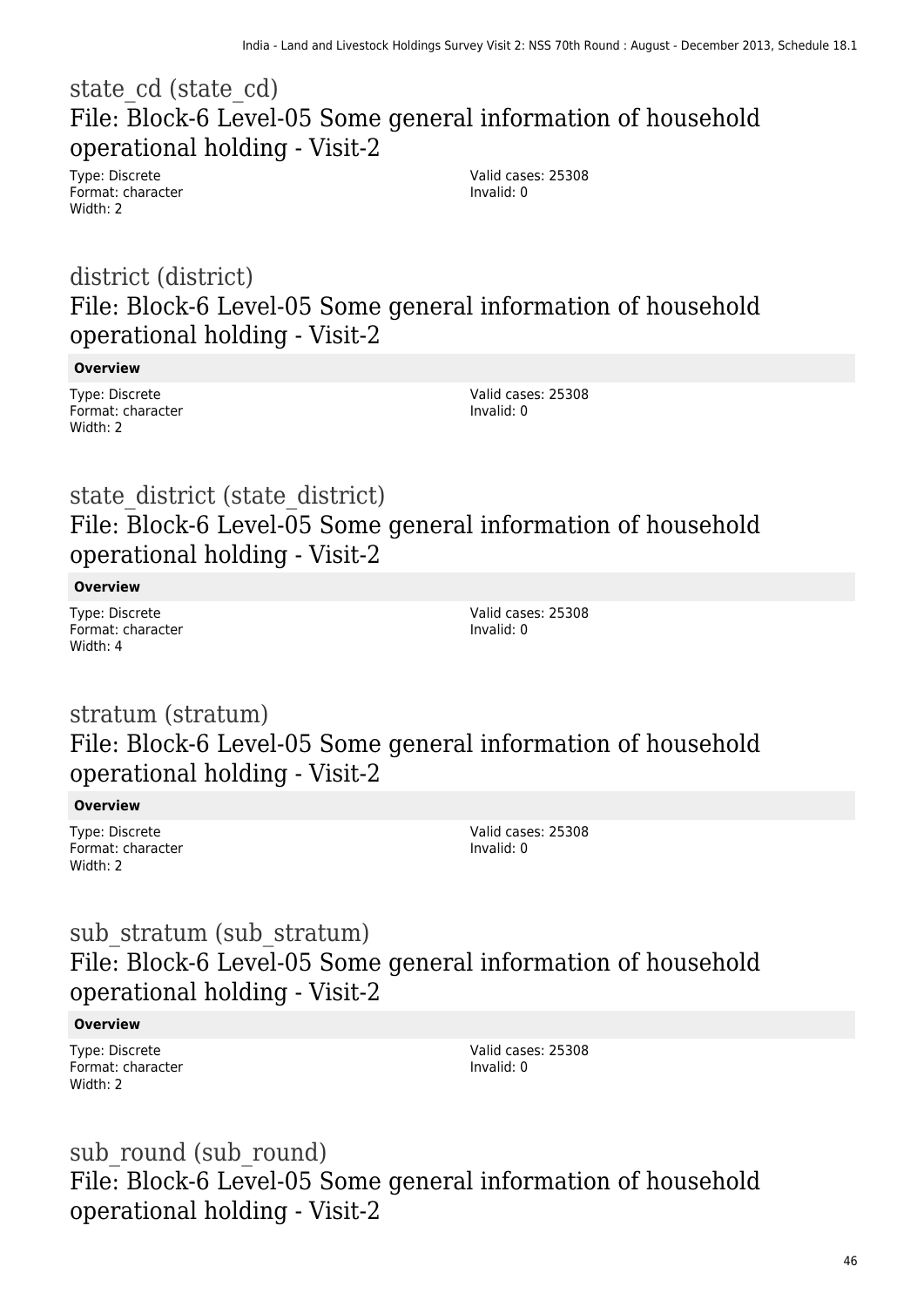# sub round (sub round) File: Block-6 Level-05 Some general information of household operational holding - Visit-2

#### **Overview**

Type: Discrete Format: numeric Width: 1 Decimals: 0 Range: 1-2

Valid cases: 25308 Invalid: 0

# sub sample (sub sample) File: Block-6 Level-05 Some general information of household operational holding - Visit-2

#### **Overview**

Type: Discrete Format: numeric Width: 1 Decimals: 0 Range: 1-2

Valid cases: 25308 Invalid: 0

# fod\_sub\_region (fod\_sub\_region) File: Block-6 Level-05 Some general information of household operational holding - Visit-2

#### **Overview**

Type: Discrete Format: character Width: 4

Valid cases: 25282 Invalid: 0

# hamlet grp (hamlet grp) File: Block-6 Level-05 Some general information of household operational holding - Visit-2

#### **Overview**

Type: Discrete Format: numeric Width: 1 Decimals: 0 Range: 1-2

Valid cases: 25308 Invalid: 0

second stage stratum (second stage stratum) File: Block-6 Level-05 Some general information of household operational holding - Visit-2

#### **Overview**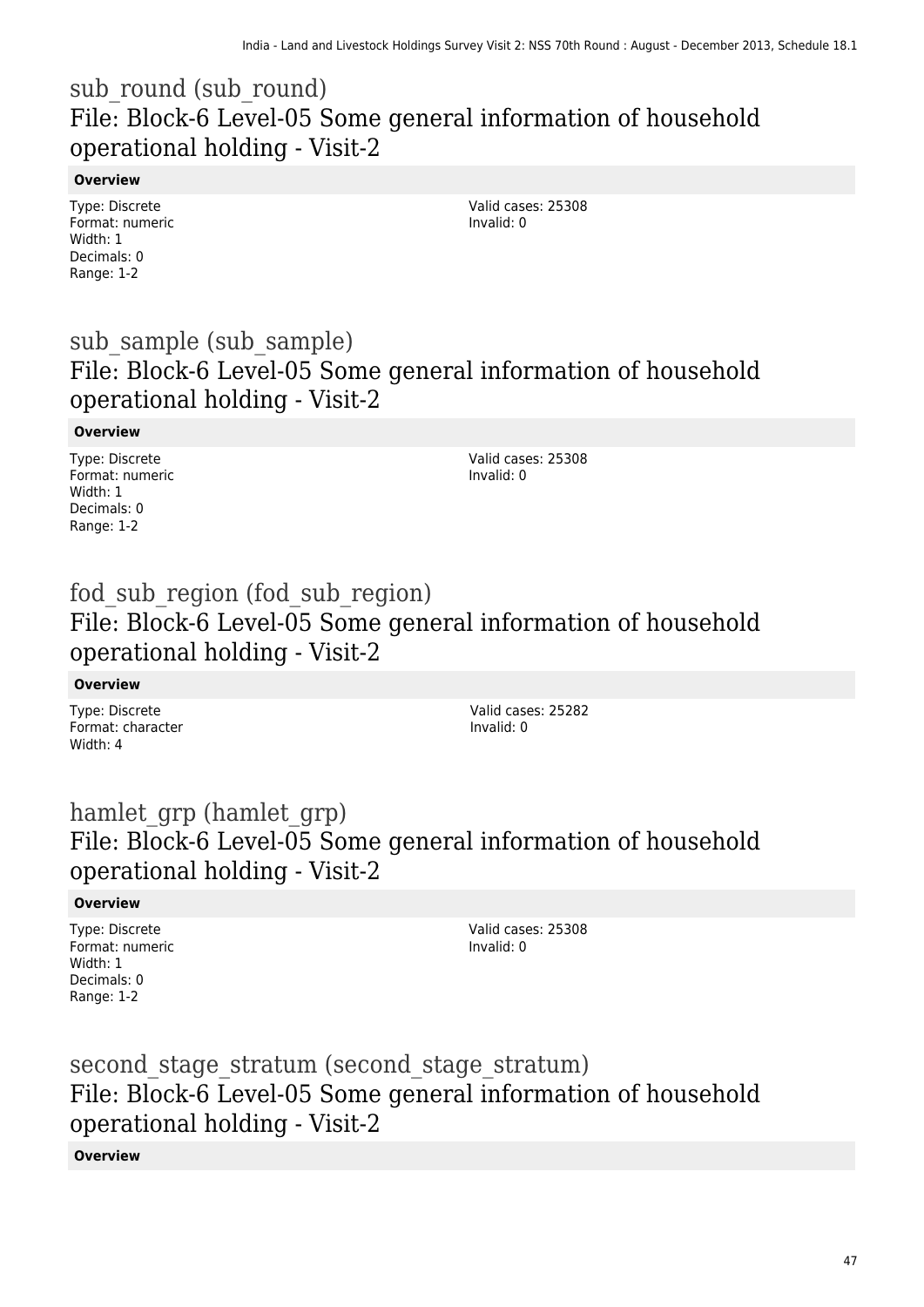# second stage stratum (second stage stratum) File: Block-6 Level-05 Some general information of household operational holding - Visit-2

Type: Discrete Format: numeric Width: 1 Decimals: 0 Range: 1-4

Valid cases: 25308 Invalid: 0

# sample hhsno (sample hhsno) File: Block-6 Level-05 Some general information of household operational holding - Visit-2

#### **Overview**

Type: Discrete Format: character Width: 2

Valid cases: 25308 Invalid: 0

# visit (visit) File: Block-6 Level-05 Some general information of household operational holding - Visit-2

#### **Overview**

Type: Discrete Format: numeric Width: 1 Decimals: 0 Range: 2-2

Valid cases: 25308 Invalid: 0

# level (level) File: Block-6 Level-05 Some general information of household operational holding - Visit-2

#### **Overview**

Type: Discrete Format: character Width: 2

Valid cases: 25308 Invalid: 0

# Area of Household operational holding (0.000ha) (area\_hh) File: Block-6 Level-05 Some general information of household operational holding - Visit-2

#### **Overview**

Type: Discrete Format: character Width: 9

Valid cases: 25308 Invalid: 0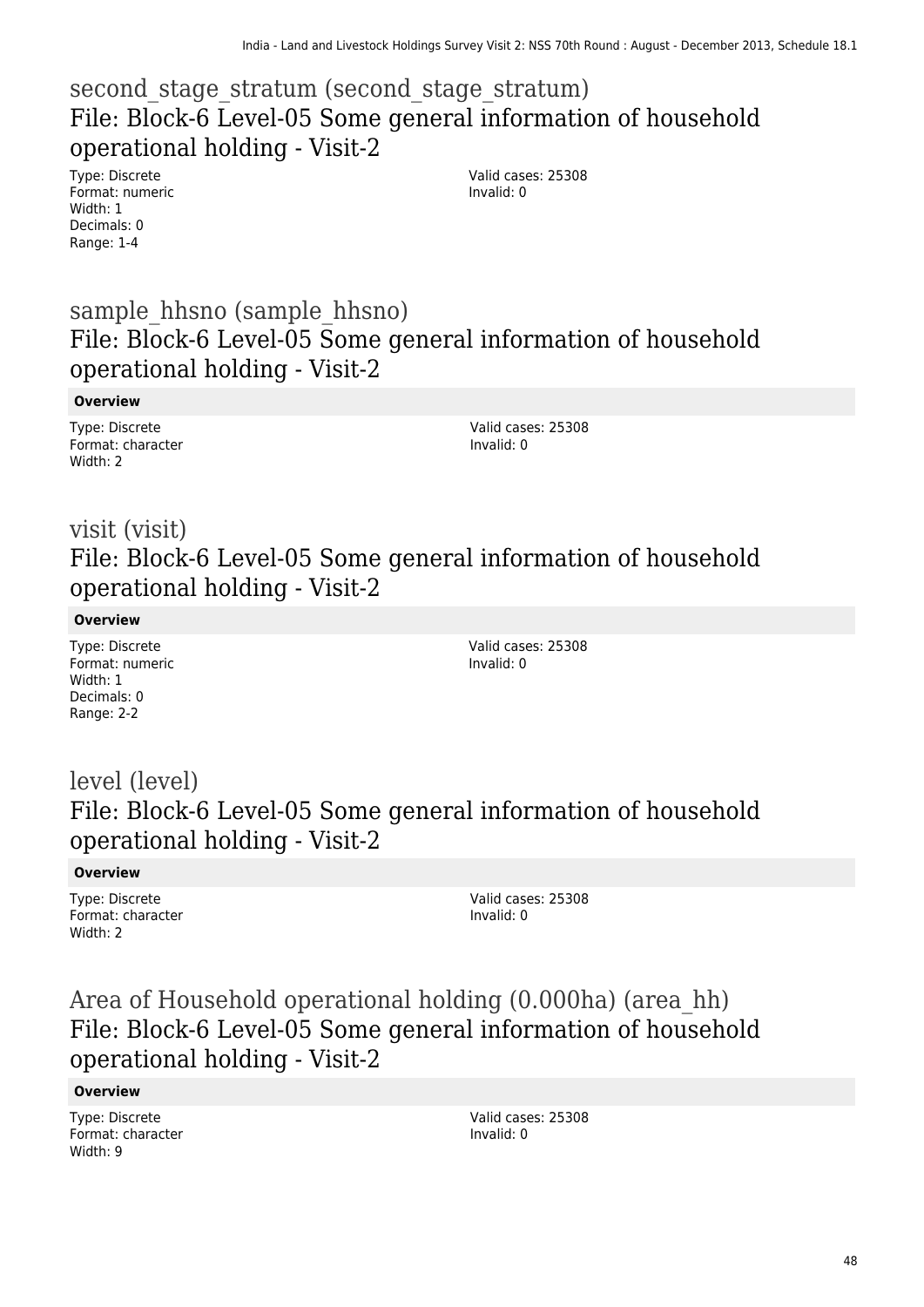# Whether operated individually/ jointly (opr individual) File: Block-6 Level-05 Some general information of household operational holding - Visit-2

#### **Overview**

Type: Discrete Format: numeric Width: 1 Decimals: 0 Range: 1-2

Valid cases: 25163 Invalid: 145

# Number of partener HH (partner\_hh) File: Block-6 Level-05 Some general information of household operational holding - Visit-2

#### **Overview**

Type: Discrete Format: numeric Width: 1 Decimals: 0 Range: 0-7

Valid cases: 566 Invalid: 24742

# Percentage share of land of the HHD (per\_share\_land) File: Block-6 Level-05 Some general information of household operational holding - Visit-2

#### **Overview**

Type: Continuous Format: numeric Width: 3 Decimals: 0 Range: 0-100

Valid cases: 575 Invalid: 24733 Minimum: 0 Maximum: 100 Mean: 38.1 Standard deviation: 18.7

# Type of holding (type\_hold) File: Block-6 Level-05 Some general information of household operational holding - Visit-2

#### **Overview**

Type: Discrete Format: numeric Width: 1 Decimals: 0 Range: 1-4

Valid cases: 25308 Invalid: 0

Main use of holding (main\_use\_hold) File: Block-6 Level-05 Some general information of household operational holding - Visit-2

#### **Overview**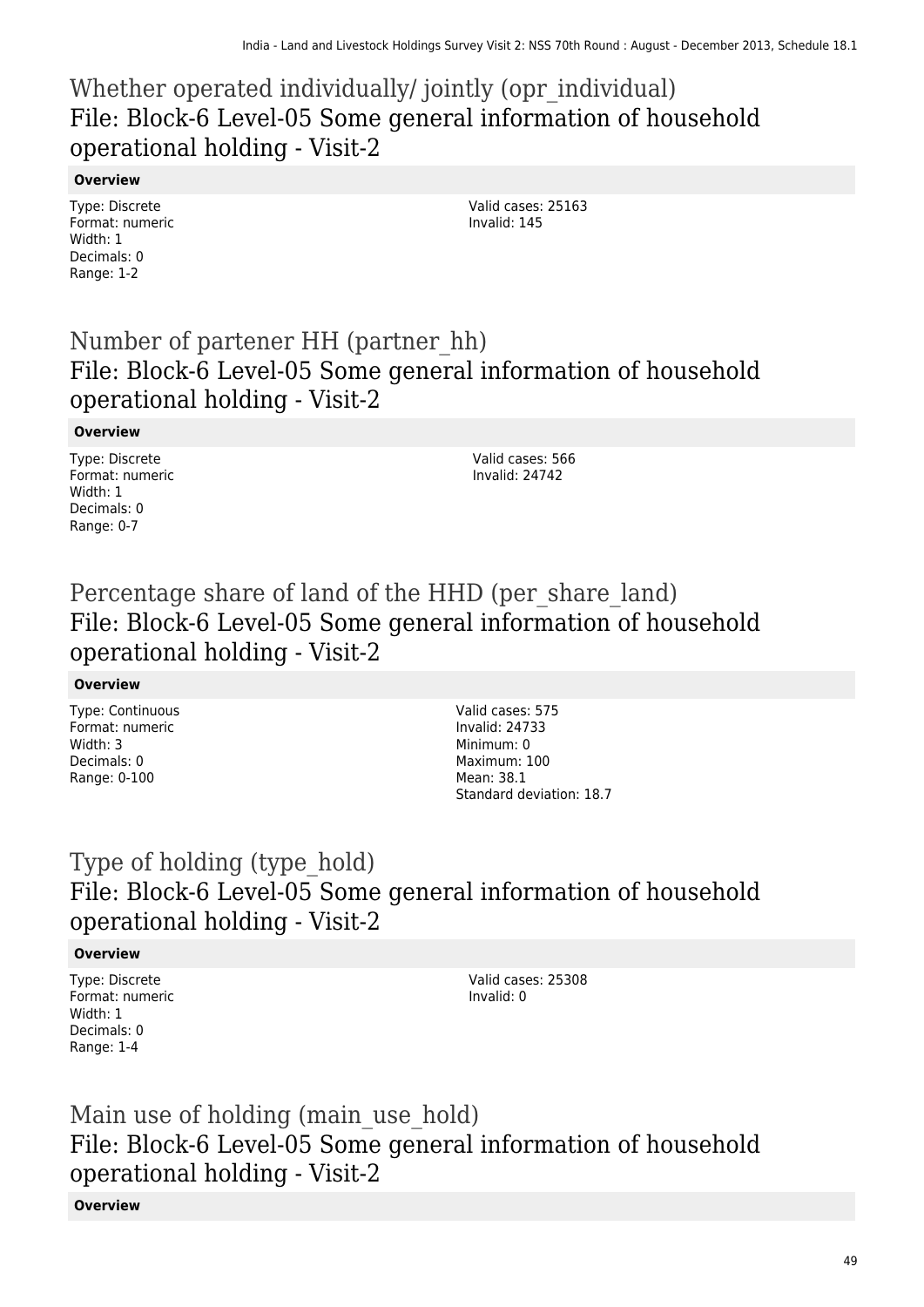# Main use of holding (main\_use\_hold) File: Block-6 Level-05 Some general information of household operational holding - Visit-2

Type: Discrete Format: numeric Width: 1 Decimals: 0 Range: 1-5

Valid cases: 25154 Invalid: 154

# No. of parcels (no\_parcels) File: Block-6 Level-05 Some general information of household operational holding - Visit-2

#### **Overview**

Type: Discrete Format: character Width: 2

Valid cases: 25150 Invalid: 0

Workers against wage in cash/kind (workers\_ag\_wage) File: Block-6 Level-05 Some general information of household operational holding - Visit-2

#### **Overview**

Type: Discrete Format: character Width: 2

Valid cases: 18628 Invalid: 0

Workers against share of produce (workers ag share) File: Block-6 Level-05 Some general information of household operational holding - Visit-2

#### **Overview**

Type: Discrete Format: character Width: 2

Valid cases: 18074 Invalid: 0

# Special characters for OK stamp (sp\_char\_ok) File: Block-6 Level-05 Some general information of household operational holding - Visit-2

#### **Overview**

Type: Discrete Format: numeric Width: 1 Decimals: 0

Valid cases: 0 Invalid: 25308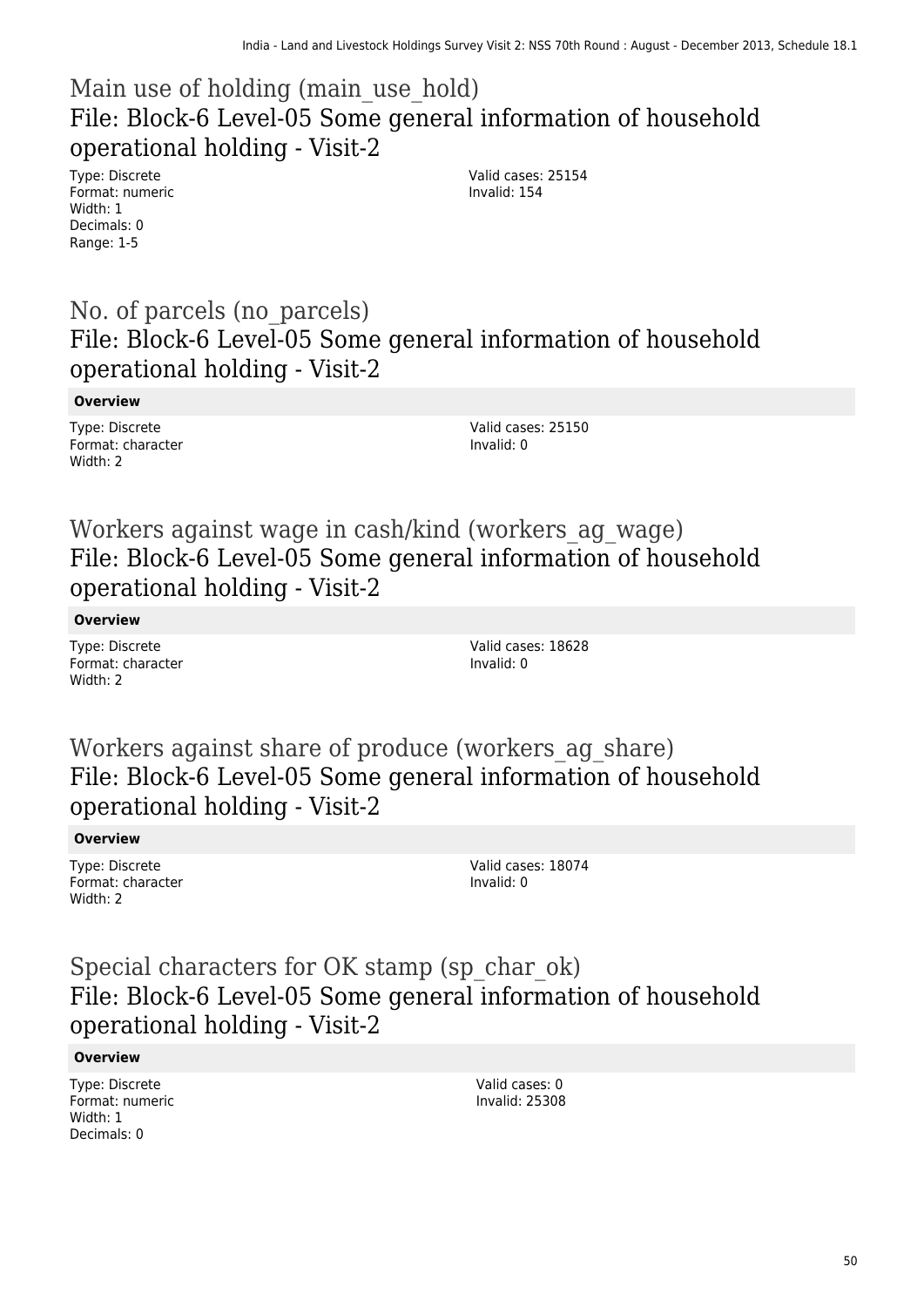# nss (nss) File: Block-6 Level-05 Some general information of household operational holding - Visit-2

#### **Overview**

Type: Discrete Format: numeric Width: 1 Decimals: 0 Range: 1-9

Valid cases: 25308 Invalid: 0

# nsc (nsc) File: Block-6 Level-05 Some general information of household operational holding - Visit-2

#### **Overview**

Type: Discrete Format: numeric Width: 2 Decimals: 0 Range: 1-18

Valid cases: 25308 Invalid: 0

# mlt (mlt) File: Block-6 Level-05 Some general information of household operational holding - Visit-2

#### **Overview**

Type: Continuous Format: numeric Width: 8 Decimals: 0 Range: 225-85023900

Valid cases: 25308 Invalid: 0 Minimum: 225 Maximum: 85023900 Mean: 788541.4 Standard deviation: 2043888.5

# wgt\_ss (wgt\_ss) File: Block-6 Level-05 Some general information of household operational holding - Visit-2

#### **Overview**

Type: Continuous Format: numeric Width: 9 Decimals: 2 Range: 2.25-850239 Valid cases: 25308 Invalid: 0 Minimum: 2.3 Maximum: 850239 Mean: 7885.4 Standard deviation: 20438.9

wgt\_combined (wgt\_combined) File: Block-6 Level-05 Some general information of household operational holding - Visit-2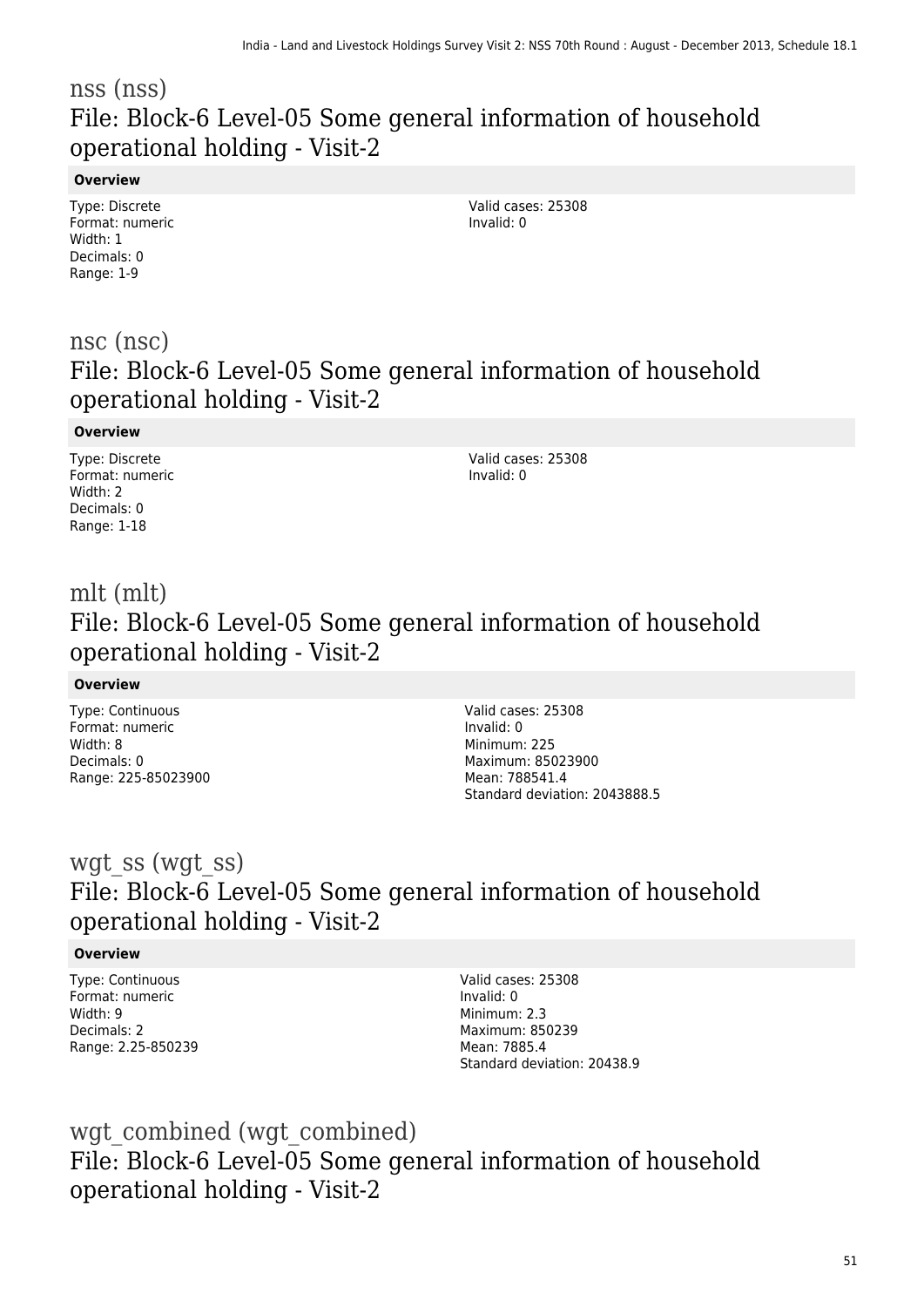# wgt\_combined (wgt\_combined) File: Block-6 Level-05 Some general information of household operational holding - Visit-2

#### **Overview**

Type: Continuous Format: numeric Width: 9 Decimals: 2 Range: 1.125-425119.5 Valid cases: 25308 Invalid: 0 Minimum: 1.1 Maximum: 425119.5 Mean: 3946.8 Standard deviation: 10223.5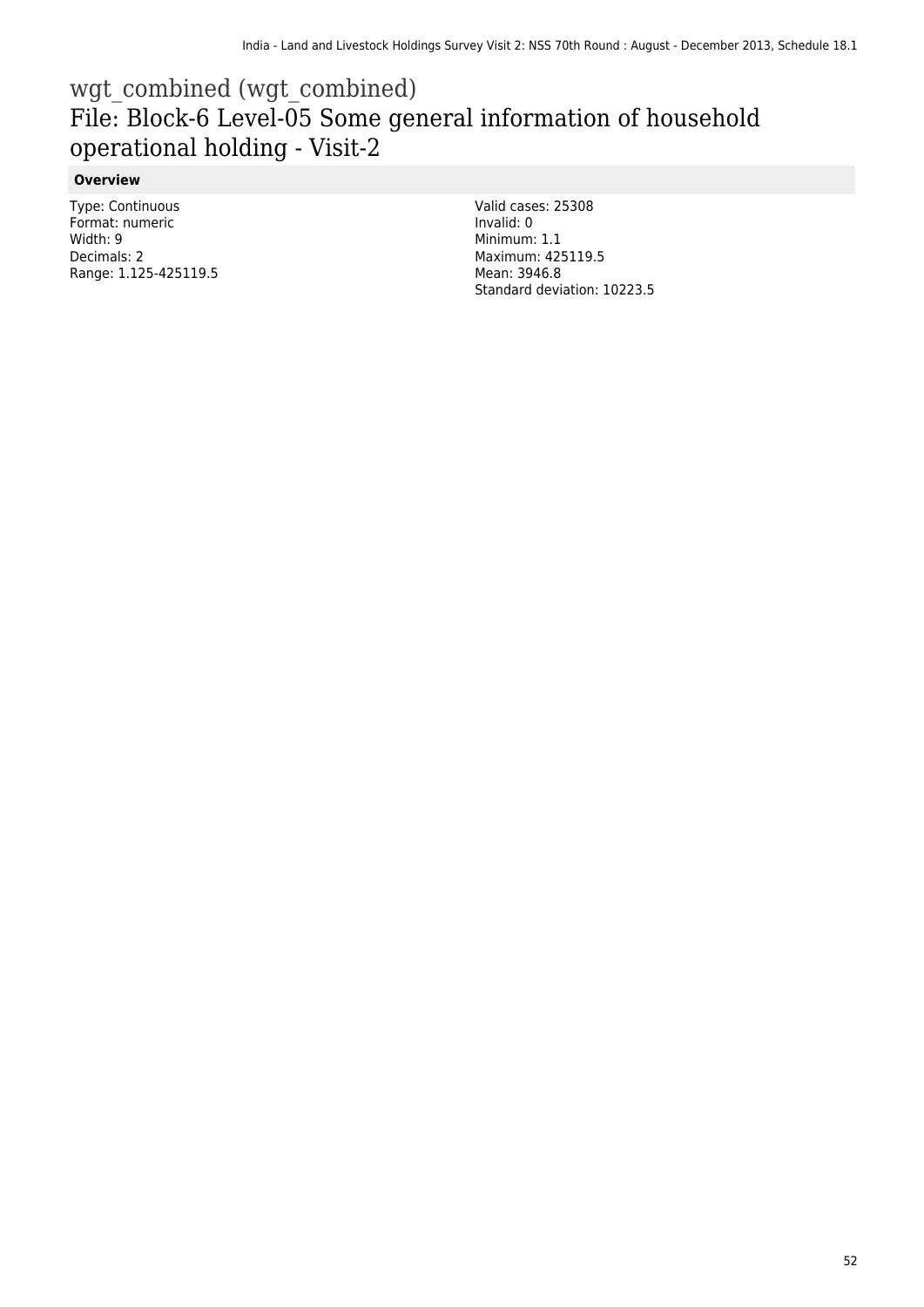# Household Identification (HH\_ID) File: Block-8 - Level-07 some general information of household operational holding for the whole agricultural year - Visit-2

#### **Overview**

Type: Continuous Format: numeric Width: 9 Decimals: 0 Range: 200001201-299482401

Valid cases: 27197 Invalid: 0 Minimum: 200001201 Maximum: 299482401 Mean: 235189848.7 Standard deviation: 25519684.7

# centre (centre) File: Block-8 - Level-07 some general information of household operational holding for the whole agricultural year - Visit-2

#### **Overview**

Type: Discrete Format: character Width: 3

Valid cases: 27197 Invalid: 0

# fsu (fsu) File: Block-8 - Level-07 some general information of household operational holding for the whole agricultural year - Visit-2

#### **Overview**

Type: Continuous Format: numeric Width: 5 Decimals: 0 Range: 20000-29948

Valid cases: 27197 Invalid: 0 Minimum: 20000 Maximum: 29948 Mean: 23518.8 Standard deviation: 2552

# round (round) File: Block-8 - Level-07 some general information of household operational holding for the whole agricultural year - Visit-2

#### **Overview**

Type: Discrete Format: numeric Width: 2 Decimals: 0 Range: 70-70

Valid cases: 27197 Invalid: 0

schedule (schedule) File: Block-8 - Level-07 some general information of household operational holding for the whole agricultural year - Visit-2 **Overview**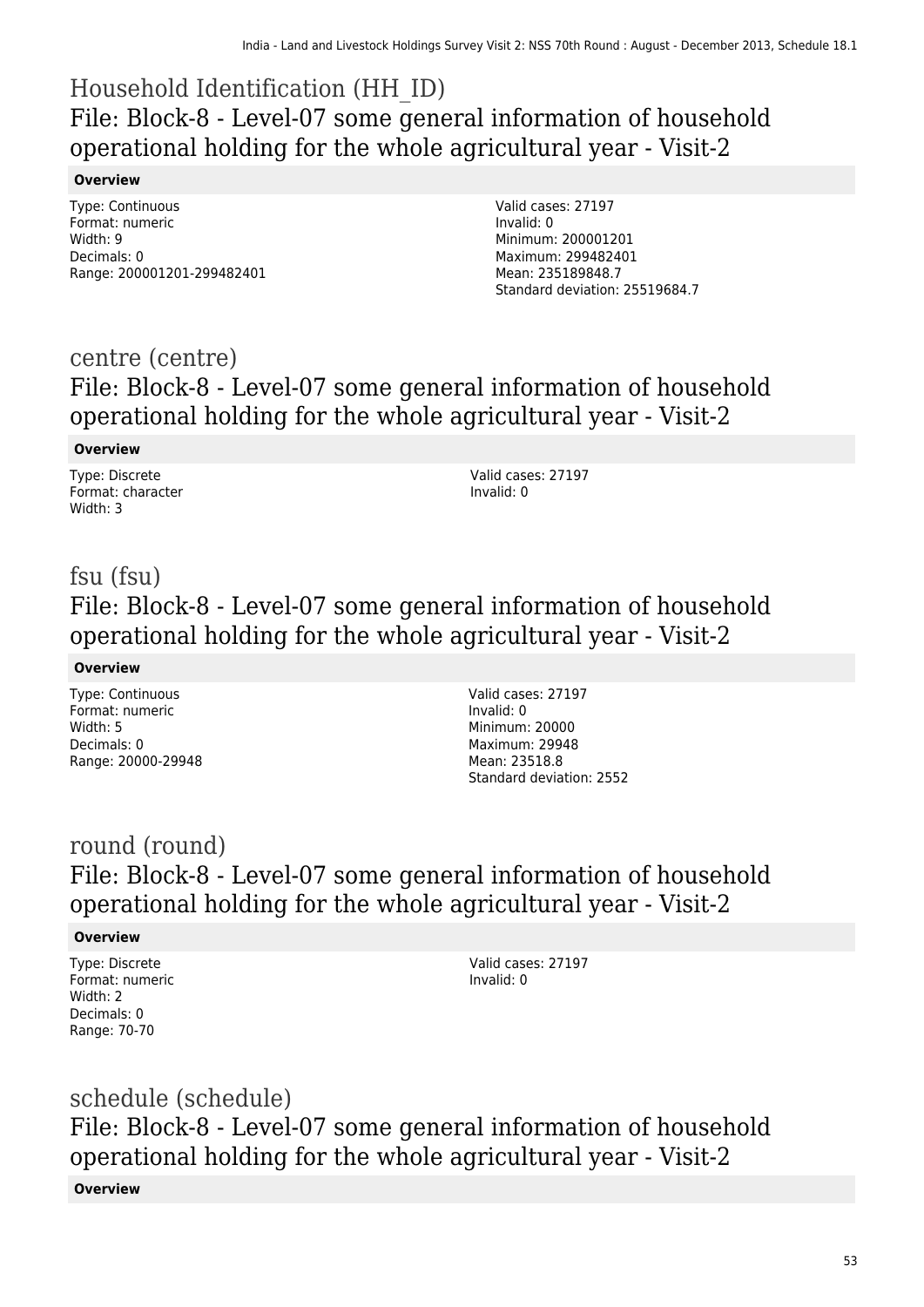# schedule (schedule) File: Block-8 - Level-07 some general information of household operational holding for the whole agricultural year - Visit-2

Type: Discrete Format: numeric Width: 3 Decimals: 0 Range: 181-181

Valid cases: 27197 Invalid: 0

# sample (sample) File: Block-8 - Level-07 some general information of household operational holding for the whole agricultural year - Visit-2

#### **Overview**

Type: Discrete Format: numeric Width: 1 Decimals: 0 Range: 1-1

Valid cases: 27197 Invalid: 0

# sector (sector) File: Block-8 - Level-07 some general information of household operational holding for the whole agricultural year - Visit-2

#### **Overview**

Type: Discrete Format: numeric Width: 1 Decimals: 0 Range: 1-1

Valid cases: 27197 Invalid: 0

## region (region) File: Block-8 - Level-07 some general information of household operational holding for the whole agricultural year - Visit-2

#### **Overview**

Type: Discrete Format: numeric Width: 1 Decimals: 0 Range: 1-6

Valid cases: 27197 Invalid: 0

# state\_cd (state\_cd) File: Block-8 - Level-07 some general information of household operational holding for the whole agricultural year - Visit-2

#### **Overview**

Type: Discrete Format: character Width: 2

Valid cases: 27197 Invalid: 0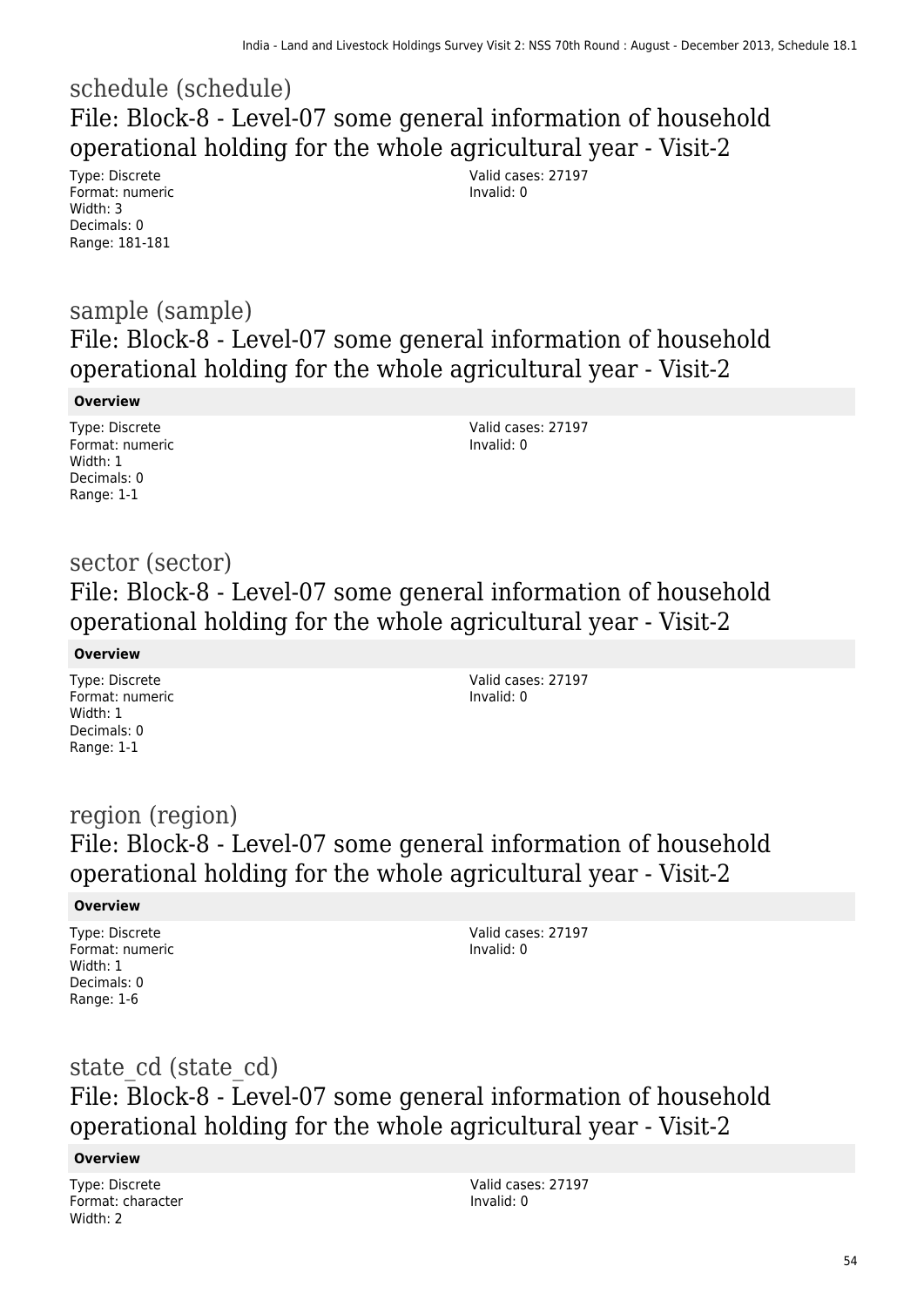# district (district) File: Block-8 - Level-07 some general information of household operational holding for the whole agricultural year - Visit-2

#### **Overview**

Type: Discrete Format: character Width: 2

Valid cases: 27197 Invalid: 0

# state district (state district) File: Block-8 - Level-07 some general information of household operational holding for the whole agricultural year - Visit-2

#### **Overview**

Type: Discrete Format: character Width: 4

Valid cases: 27197 Invalid: 0

# stratum (stratum) File: Block-8 - Level-07 some general information of household operational holding for the whole agricultural year - Visit-2

#### **Overview**

Type: Discrete Format: character Width: 2

Valid cases: 27197 Invalid: 0

# sub stratum (sub stratum) File: Block-8 - Level-07 some general information of household operational holding for the whole agricultural year - Visit-2

#### **Overview**

Type: Discrete Format: character Width: 2

Valid cases: 27197 Invalid: 0

# sub round (sub round) File: Block-8 - Level-07 some general information of household operational holding for the whole agricultural year - Visit-2

#### **Overview**

Type: Discrete Format: numeric Width: 1 Decimals: 0 Range: 1-2

Valid cases: 27197 Invalid: 0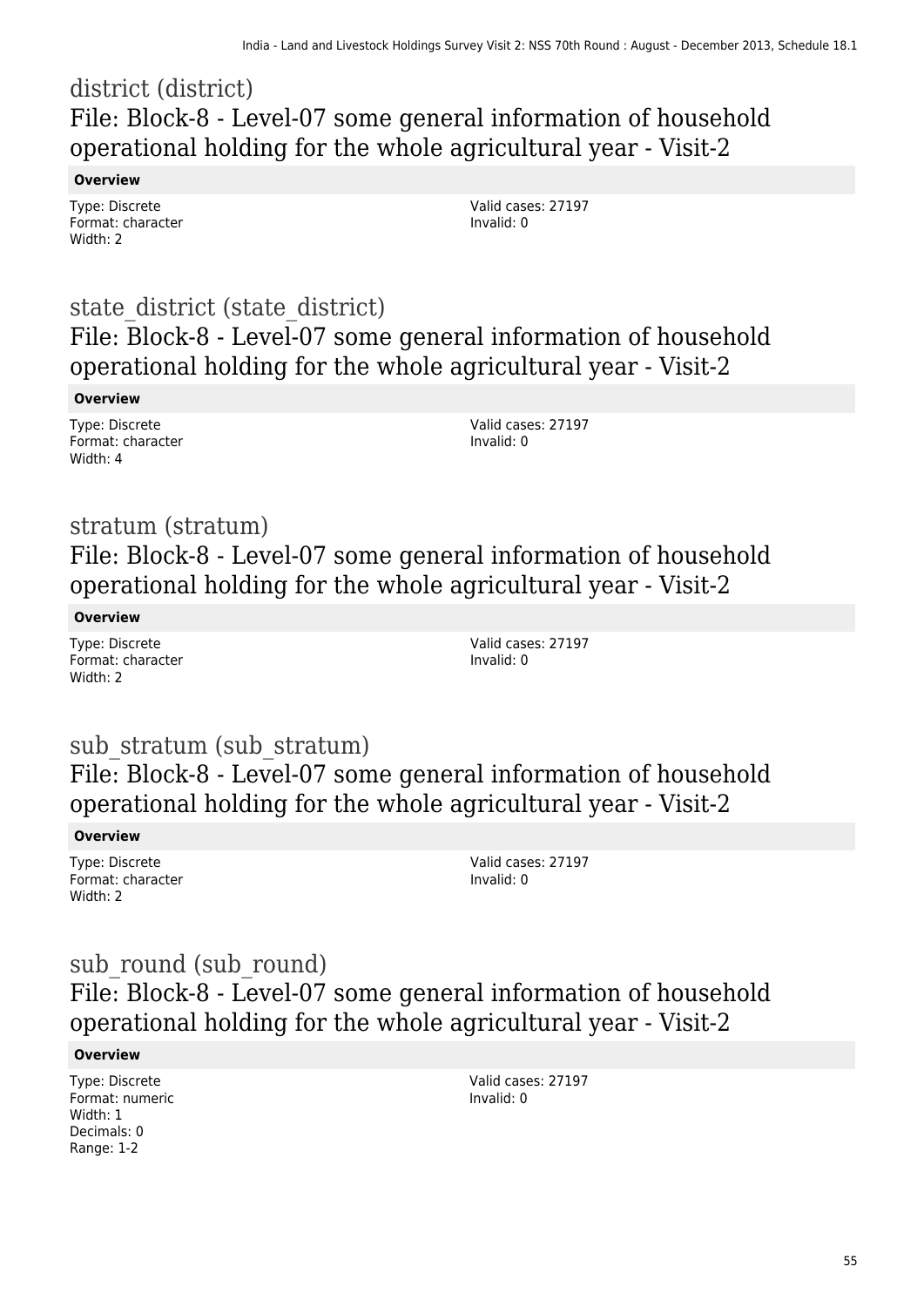# sub sample (sub sample) File: Block-8 - Level-07 some general information of household operational holding for the whole agricultural year - Visit-2

#### **Overview**

Type: Discrete Format: numeric Width: 1 Decimals: 0 Range: 1-2

Valid cases: 27197 Invalid: 0

# fod sub region (fod sub region) File: Block-8 - Level-07 some general information of household operational holding for the whole agricultural year - Visit-2

**Overview**

Type: Discrete Format: character Width: 4

Valid cases: 27173 Invalid: 0

# hamlet grp (hamlet grp) File: Block-8 - Level-07 some general information of household operational holding for the whole agricultural year - Visit-2

**Overview**

Type: Discrete Format: numeric Width: 1 Decimals: 0 Range: 1-2

Valid cases: 27197 Invalid: 0

second\_stage\_stratum (second\_stage\_stratum) File: Block-8 - Level-07 some general information of household operational holding for the whole agricultural year - Visit-2

#### **Overview**

Type: Discrete Format: numeric Width: 1 Decimals: 0 Range: 1-4

Valid cases: 27197 Invalid: 0

# sample hhsno (sample hhsno) File: Block-8 - Level-07 some general information of household operational holding for the whole agricultural year - Visit-2

#### **Overview**

Type: Discrete Format: character Width: 2

Valid cases: 27197 Invalid: 0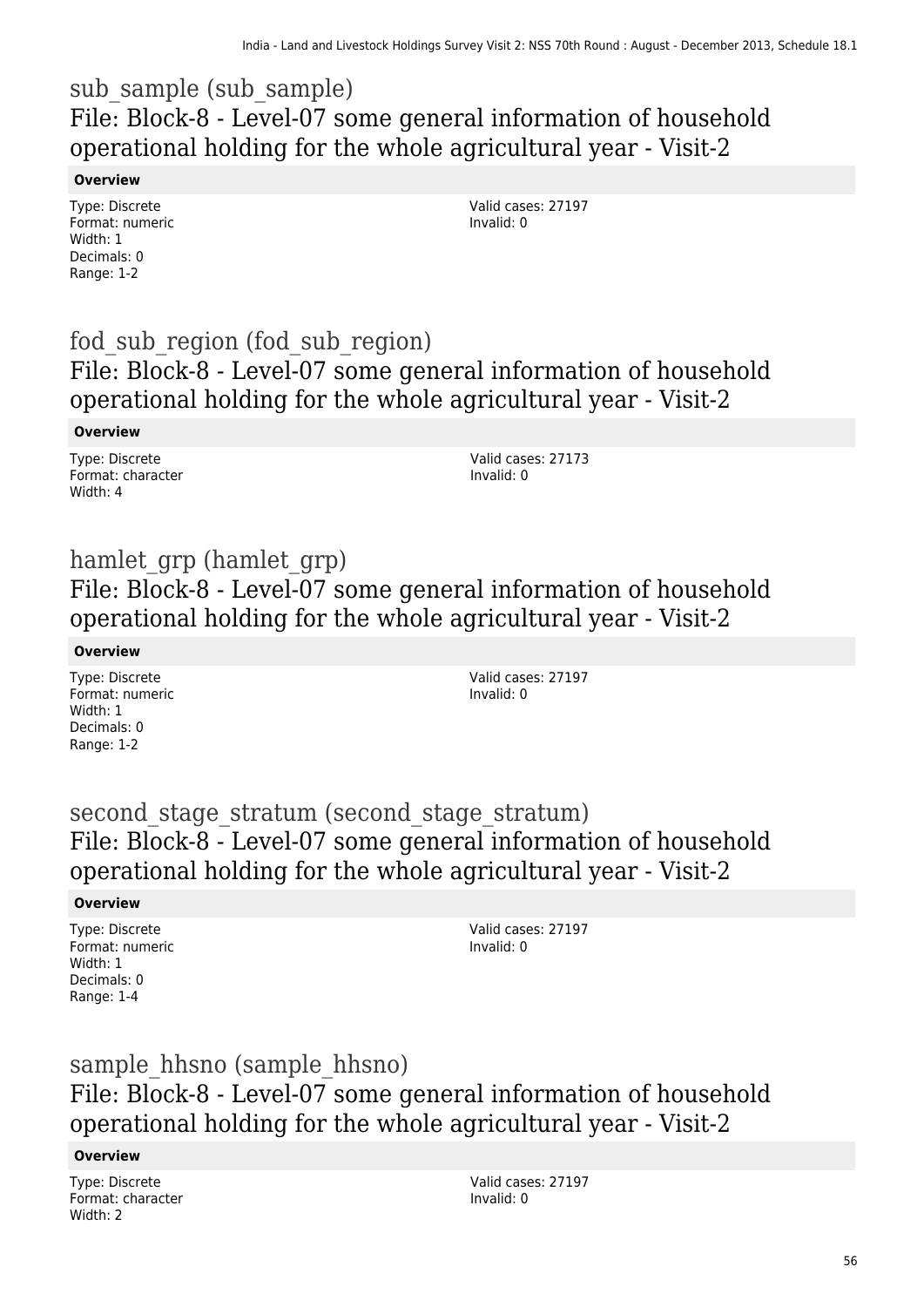# visit (visit) File: Block-8 - Level-07 some general information of household operational holding for the whole agricultural year - Visit-2

#### **Overview**

Type: Discrete Format: numeric Width: 1 Decimals: 0 Range: 2-2

Valid cases: 27197 Invalid: 0

# level (level) File: Block-8 - Level-07 some general information of household operational holding for the whole agricultural year - Visit-2

#### **Overview**

Type: Discrete Format: character Width: 2

Valid cases: 27197 Invalid: 0

Area of Household operational holding (0.000ha) (area\_hh) File: Block-8 - Level-07 some general information of household operational holding for the whole agricultural year - Visit-2

**Overview**

Type: Discrete Format: character Width: 9

Valid cases: 27197 Invalid: 0

# ated individually/ jointly (opr\_individual) File: Block-8 - Level-07 some general information of household operational holding for the whole agricultural year - Visit-2

#### **Overview**

Type: Discrete Format: numeric Width: 1 Decimals: 0 Range: 1-2

Valid cases: 27150 Invalid: 47

# Number of partener HH (partner\_hh) File: Block-8 - Level-07 some general information of household operational holding for the whole agricultural year - Visit-2

#### **Overview**

Type: Discrete Format: numeric Width: 2 Decimals: 0 Range: 0-12

Valid cases: 707 Invalid: 26490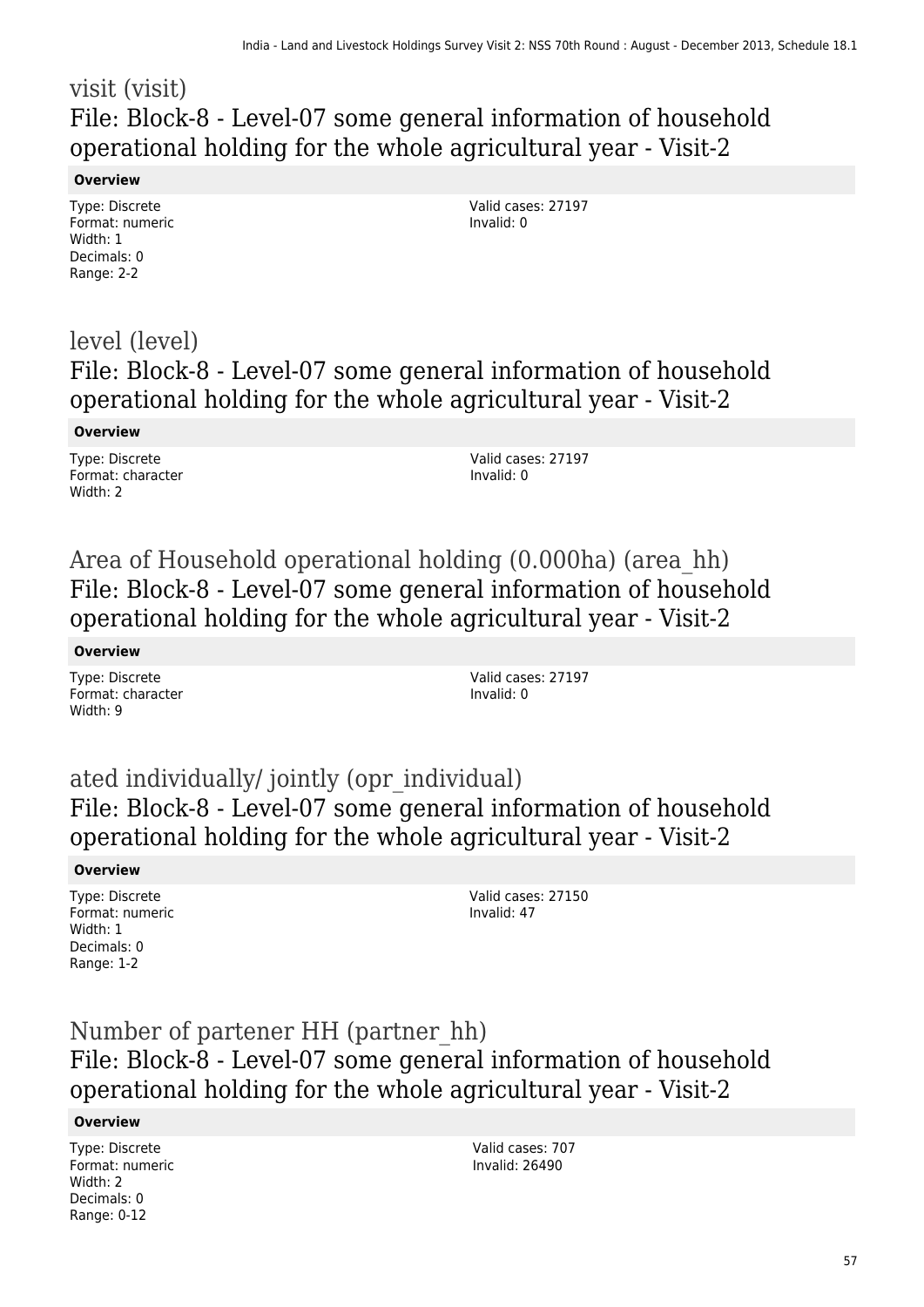# Percentage share of land of the HHD (per\_share\_land) File: Block-8 - Level-07 some general information of household operational holding for the whole agricultural year - Visit-2

#### **Overview**

Type: Continuous Format: numeric Width: 3 Decimals: 0 Range: 0-100

Valid cases: 715 Invalid: 26482 Minimum: 0 Maximum: 100 Mean: 37.5 Standard deviation: 19

# Type of holding (type\_hold)

File: Block-8 - Level-07 some general information of household operational holding for the whole agricultural year - Visit-2

#### **Overview**

Type: Discrete Format: numeric Width: 1 Decimals: 0 Range: 1-4

Valid cases: 27178 Invalid: 19

# Main use of holding (main\_use\_hold) File: Block-8 - Level-07 some general information of household operational holding for the whole agricultural year - Visit-2

#### **Overview**

Type: Discrete Format: numeric Width: 1 Decimals: 0 Range: 1-5

Valid cases: 27157 Invalid: 40

No. of parcels (no\_parcels) File: Block-8 - Level-07 some general information of household operational holding for the whole agricultural year - Visit-2

#### **Overview**

Type: Discrete Format: character Width: 2

Valid cases: 27031 Invalid: 0

Workers against wage in cash/kind (workers\_ag\_wage) File: Block-8 - Level-07 some general information of household operational holding for the whole agricultural year - Visit-2

#### **Overview**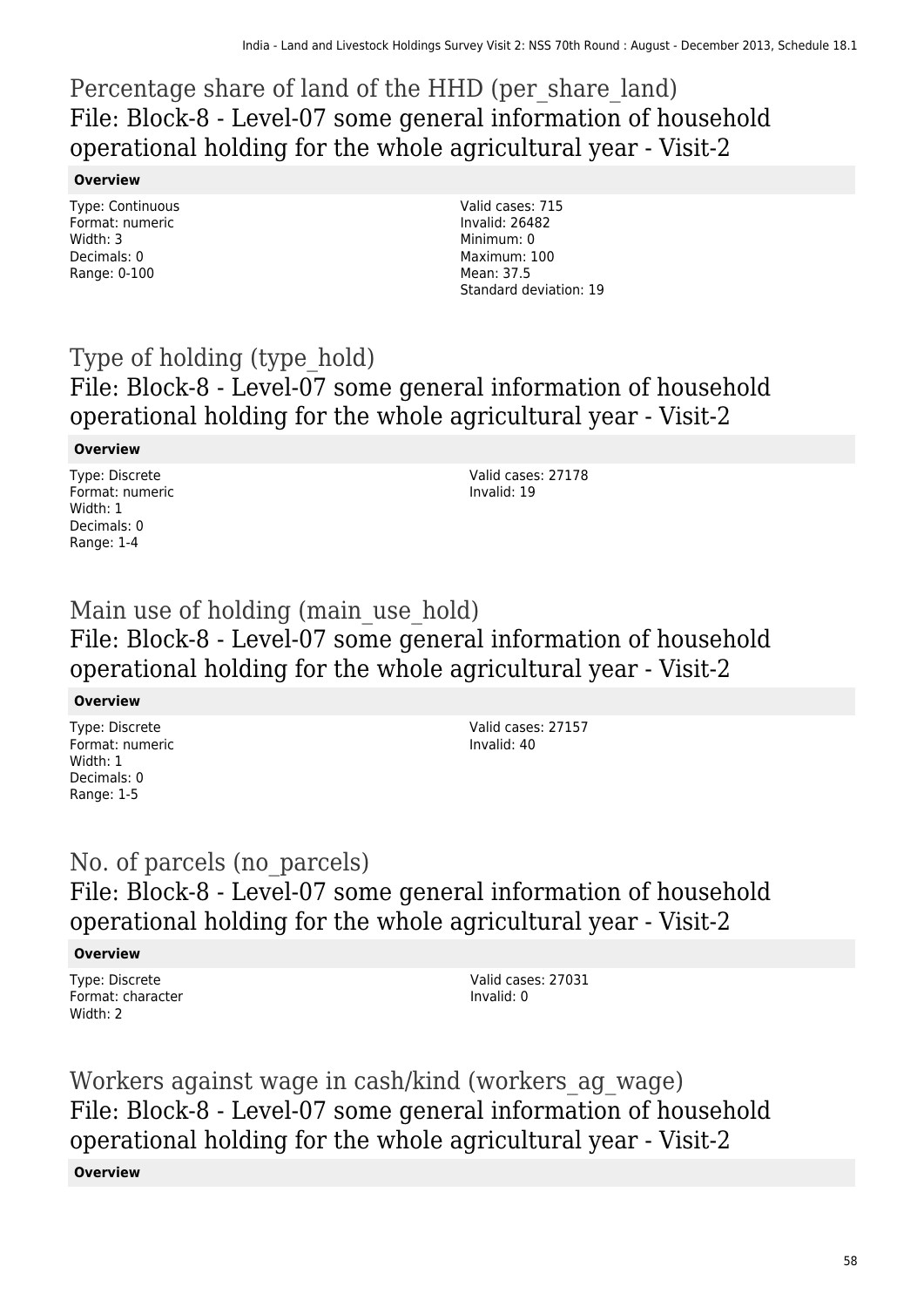Workers against wage in cash/kind (workers\_ag\_wage) File: Block-8 - Level-07 some general information of household operational holding for the whole agricultural year - Visit-2

Type: Discrete Format: character Width: 3

Valid cases: 20193 Invalid: 0

Workers against share of produce (workers ag share) File: Block-8 - Level-07 some general information of household operational holding for the whole agricultural year - Visit-2

#### **Overview**

Type: Continuous Format: numeric Width: 2 Decimals: 0 Range: 0-25

Valid cases: 19467 Invalid: 7730 Minimum: 0 Maximum: 25 Mean: 0.1 Standard deviation: 0.5

# Whether the HHID carried out agrucultural operation in July12 - Dec12/ Jan13 - June13 (agricul\_oper) File: Block-8 - Level-07 some general information of household operational holding for the whole agricultural year - Visit-2

#### **Overview**

Type: Discrete Format: numeric Width: 1 Decimals: 0 Range: 1-3

Valid cases: 27197 Invalid: 0

Special characters for OK stamp (sp\_char\_ok) File: Block-8 - Level-07 some general information of household operational holding for the whole agricultural year - Visit-2

#### **Overview**

Type: Discrete Format: numeric Width: 1 Decimals: 0

Valid cases: 0 Invalid: 27197

nss (nss) File: Block-8 - Level-07 some general information of household operational holding for the whole agricultural year - Visit-2

#### **Overview**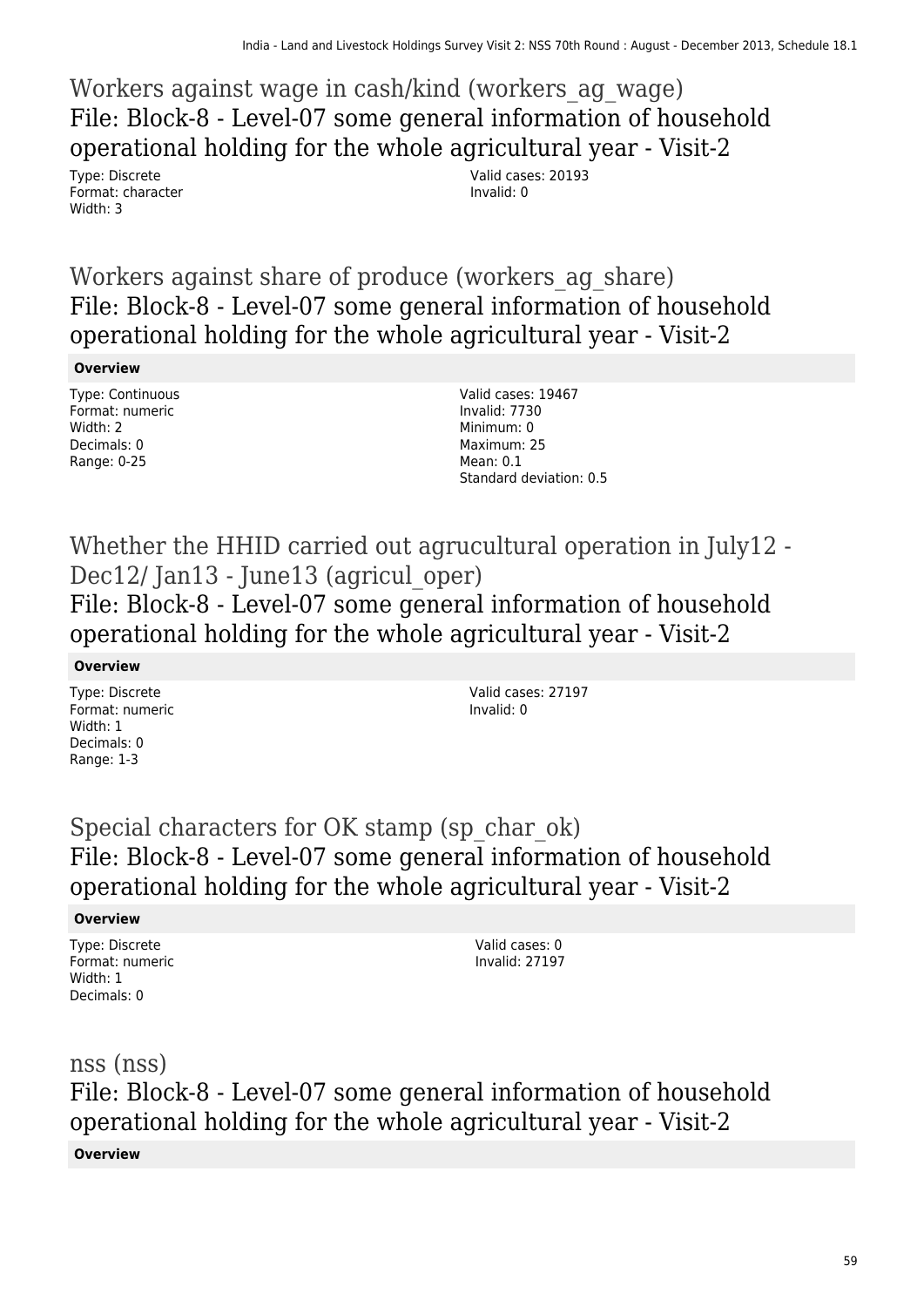# nss (nss) File: Block-8 - Level-07 some general information of household operational holding for the whole agricultural year - Visit-2

Type: Discrete Format: numeric Width: 1 Decimals: 0 Range: 1-9

Valid cases: 27197 Invalid: 0

# nsc (nsc) File: Block-8 - Level-07 some general information of household operational holding for the whole agricultural year - Visit-2

#### **Overview**

Type: Discrete Format: numeric Width: 2 Decimals: 0 Range: 1-18

Valid cases: 27197 Invalid: 0

# mlt (mlt) File: Block-8 - Level-07 some general information of household operational holding for the whole agricultural year - Visit-2

#### **Overview**

Type: Continuous Format: numeric Width: 8 Decimals: 0 Range: 225-85023900

Valid cases: 27197 Invalid: 0 Minimum: 225 Maximum: 85023900 Mean: 799182.4 Standard deviation: 2036157.2

# wgt\_ss (wgt\_ss) File: Block-8 - Level-07 some general information of household operational holding for the whole agricultural year - Visit-2

#### **Overview**

Type: Continuous Format: numeric Width: 9 Decimals: 2 Range: 2.25-850239 Valid cases: 27197 Invalid: 0 Minimum: 2.3 Maximum: 850239 Mean: 7991.8 Standard deviation: 20361.6

wgt\_combined (wgt\_combined) File: Block-8 - Level-07 some general information of household operational holding for the whole agricultural year - Visit-2 **Overview**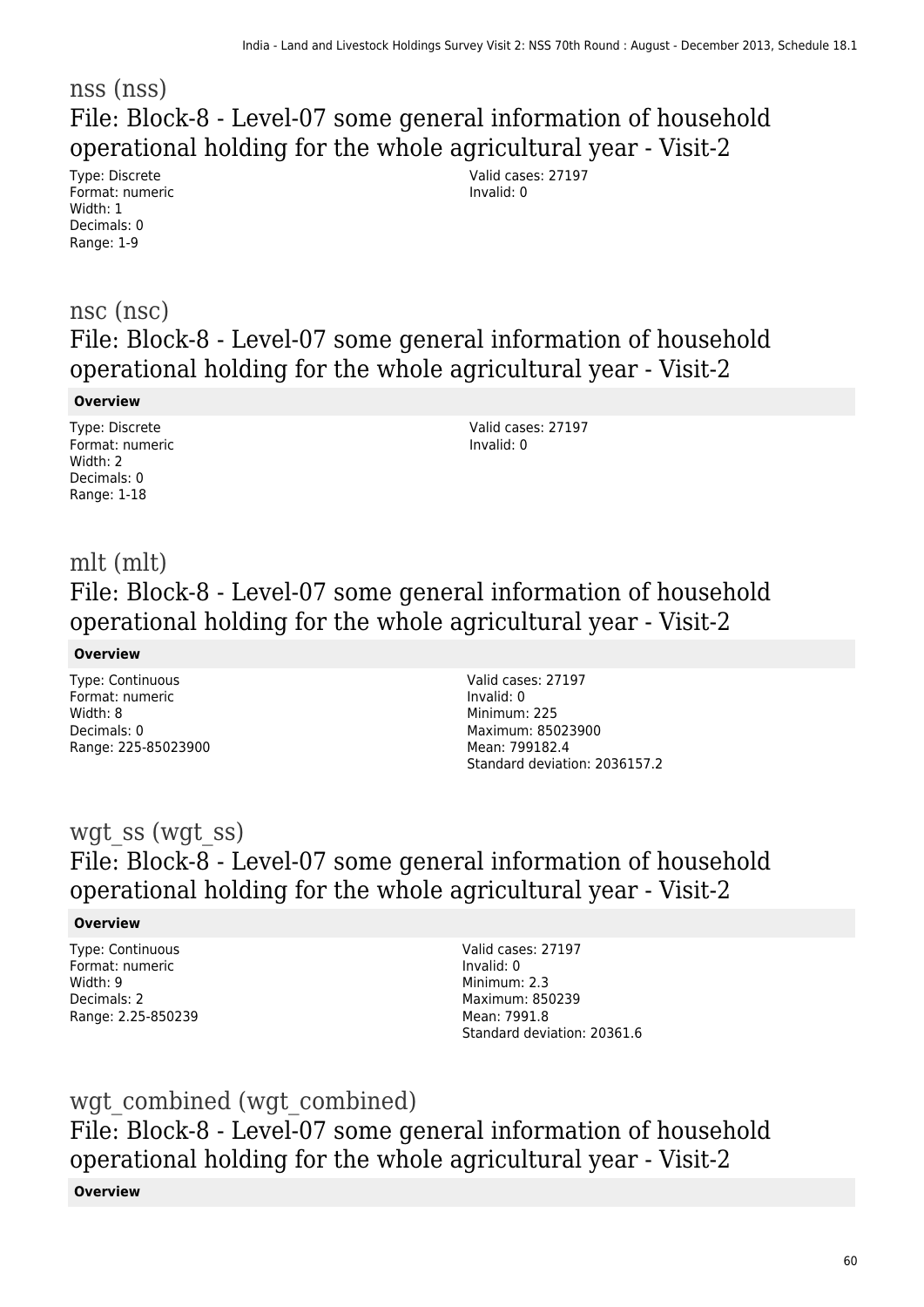# wgt combined (wgt combined) File: Block-8 - Level-07 some general information of household operational holding for the whole agricultural year - Visit-2

Type: Continuous Format: numeric Width: 9 Decimals: 2 Range: 1.125-425119.5

Valid cases: 27197 Invalid: 0 Minimum: 1.1 Maximum: 425119.5 Mean: 3999.9 Standard deviation: 10184.5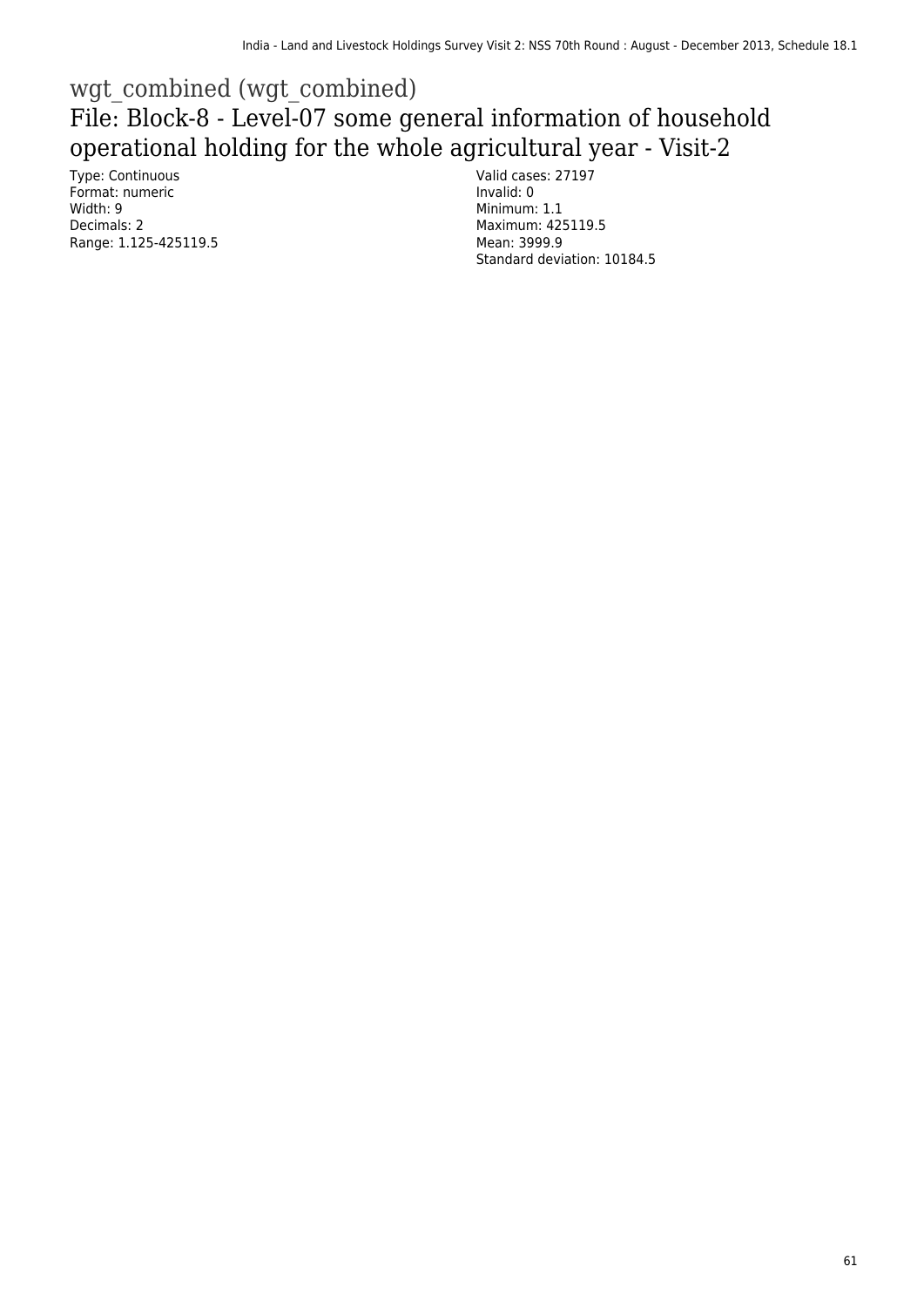# Household Identification (HH\_ID) File: Block-2 - Level-08 Particulars of field operations

#### **Overview**

Type: Continuous Format: numeric Width: 9 Decimals: 0 Range: 200001101-299482401

#### **Description**

Common Primary Key for identification of a Household is: FSU Serial Number 5 bytes Segment Number/Hemlet group 1 byte Second Stage Stratum Number 1 byte household Number 2 byte

Valid cases: 35300 Invalid: 0 Minimum: 200001101 Maximum: 299482401 Mean: 234932299.8 Standard deviation: 25867863.1

centre (centre) File: Block-2 - Level-08 Particulars of field operations

#### **Overview**

Type: Discrete Format: character Width: 3

Valid cases: 35300 Invalid: 0

# fsu (fsu) File: Block-2 - Level-08 Particulars of field operations

#### **Overview**

Type: Continuous Format: numeric Width: 5 Decimals: 0 Range: 20000-29948 Valid cases: 35300 Invalid: 0 Minimum: 20000 Maximum: 29948 Mean: 23493.1 Standard deviation: 2586.8

# round (round) File: Block-2 - Level-08 Particulars of field operations

#### **Overview**

Type: Discrete Format: numeric Width: 2 Decimals: 0 Range: 70-70

Valid cases: 35300 Invalid: 0

# schedule (schedule) File: Block-2 - Level-08 Particulars of field operations

#### **Overview**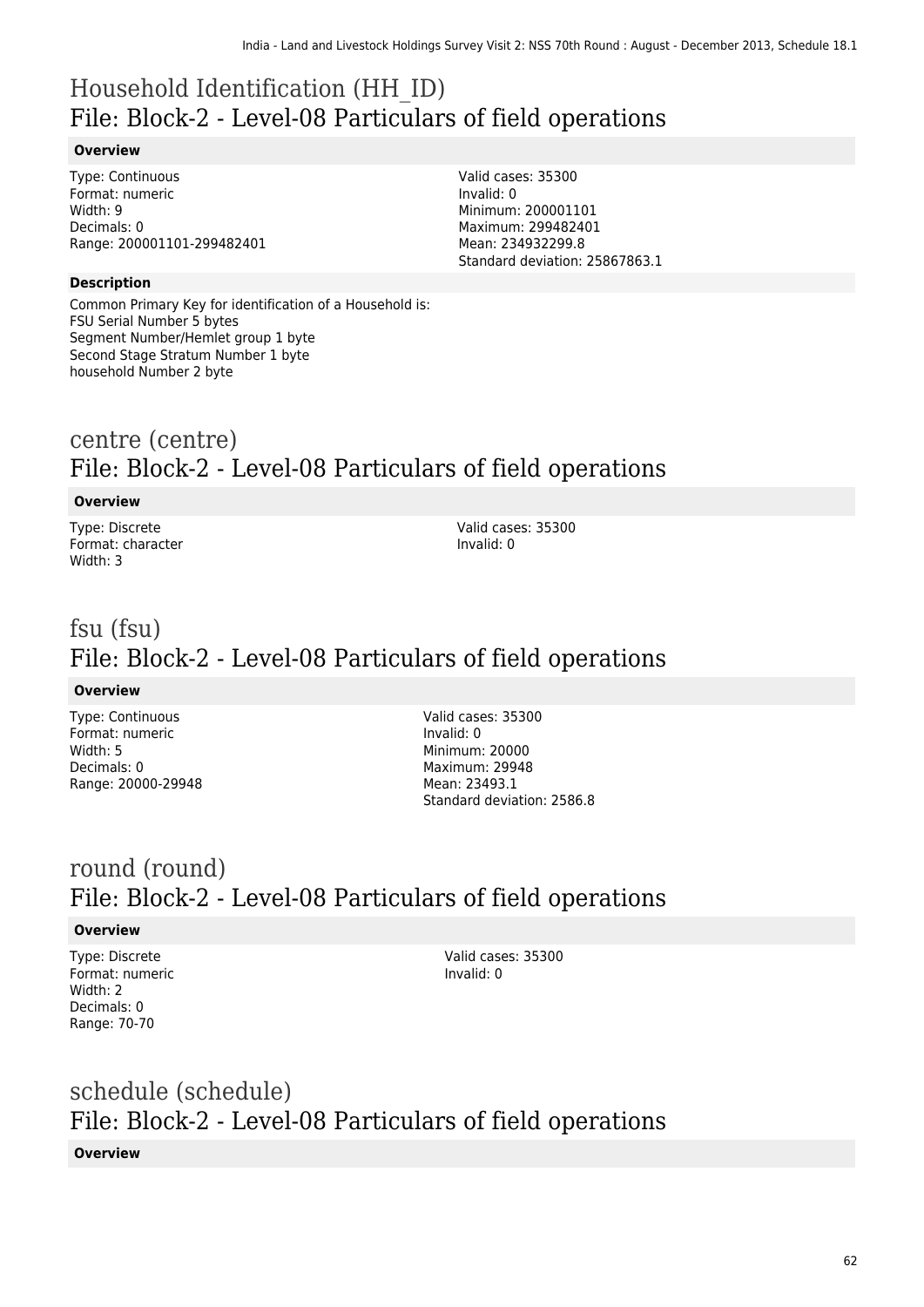# schedule (schedule) File: Block-2 - Level-08 Particulars of field operations

Type: Discrete Format: numeric Width: 3 Decimals: 0 Range: 181-181

Valid cases: 35300 Invalid: 0

# sample (sample) File: Block-2 - Level-08 Particulars of field operations

#### **Overview**

Type: Discrete Format: numeric Width: 1 Decimals: 0 Range: 1-1

Valid cases: 35300 Invalid: 0

# sector (sector) File: Block-2 - Level-08 Particulars of field operations

#### **Overview**

Type: Discrete Format: numeric Width: 1 Decimals: 0 Range: 1-1

Valid cases: 35300 Invalid: 0

# region (region) File: Block-2 - Level-08 Particulars of field operations

#### **Overview**

Type: Discrete Format: numeric Width: 1 Decimals: 0 Range: 1-6

Valid cases: 35300 Invalid: 0

# state\_cd (state\_cd) File: Block-2 - Level-08 Particulars of field operations

#### **Overview**

Type: Discrete Format: character Width: 2

Valid cases: 35300 Invalid: 0

# district (district) File: Block-2 - Level-08 Particulars of field operations

#### **Overview**

63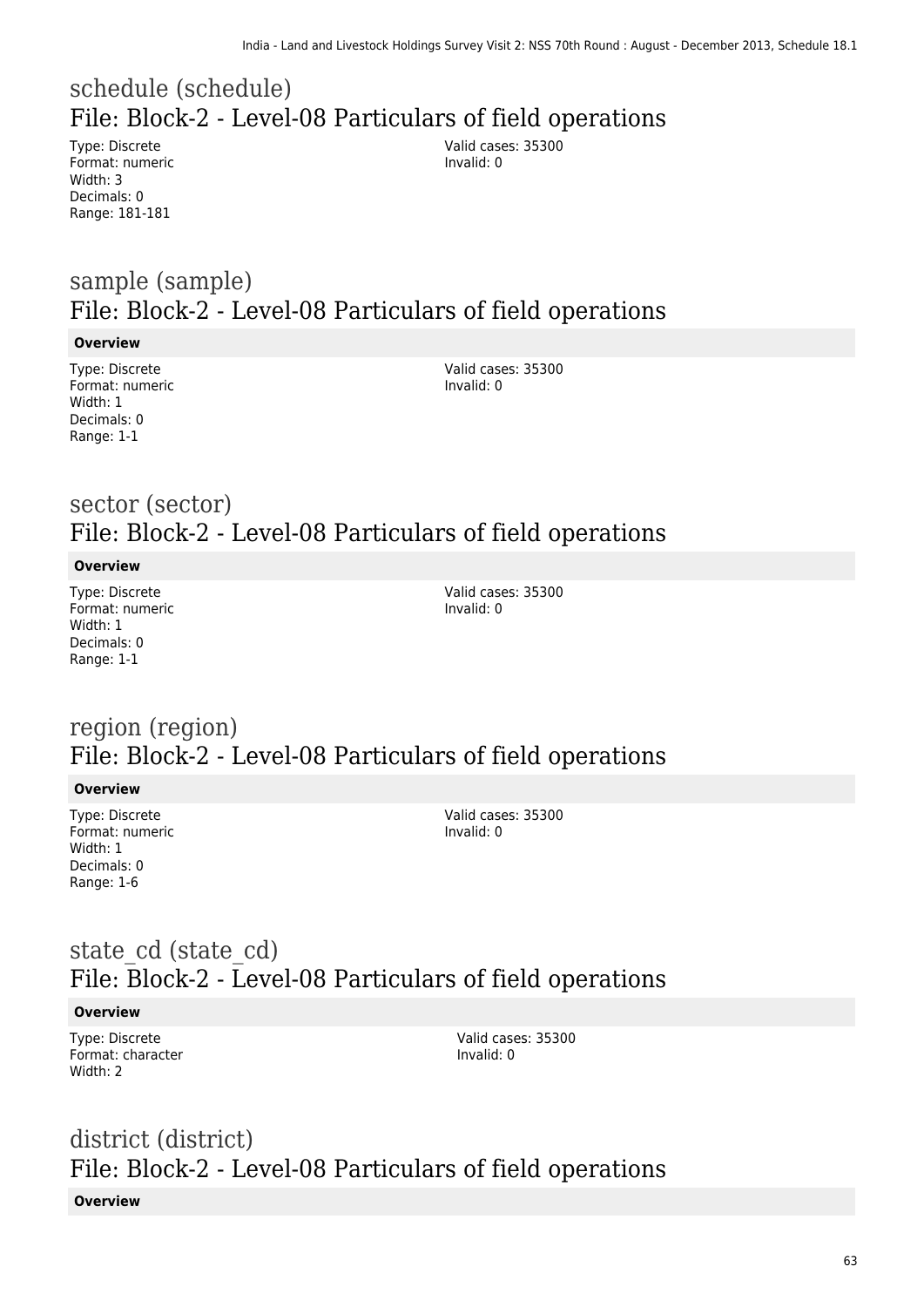# district (district) File: Block-2 - Level-08 Particulars of field operations

Type: Discrete Format: character Width: 2

Valid cases: 35300 Invalid: 0

# state district (state district) File: Block-2 - Level-08 Particulars of field operations

#### **Overview**

Type: Discrete Format: character Width: 4

Valid cases: 35300 Invalid: 0

# stratum (stratum) File: Block-2 - Level-08 Particulars of field operations

#### **Overview**

Type: Discrete Format: character Width: 2

Valid cases: 35300 Invalid: 0

# sub stratum (sub stratum) File: Block-2 - Level-08 Particulars of field operations

#### **Overview**

Type: Discrete Format: character Width: 2

Valid cases: 35300 Invalid: 0

# sub round (sub round) File: Block-2 - Level-08 Particulars of field operations

#### **Overview**

Type: Discrete Format: numeric Width: 1 Decimals: 0 Range: 1-2

Valid cases: 35300 Invalid: 0

# sub sample (sub sample) File: Block-2 - Level-08 Particulars of field operations

#### **Overview**

Type: Discrete Format: numeric Width: 1 Decimals: 0 Range: 1-2

Valid cases: 35300 Invalid: 0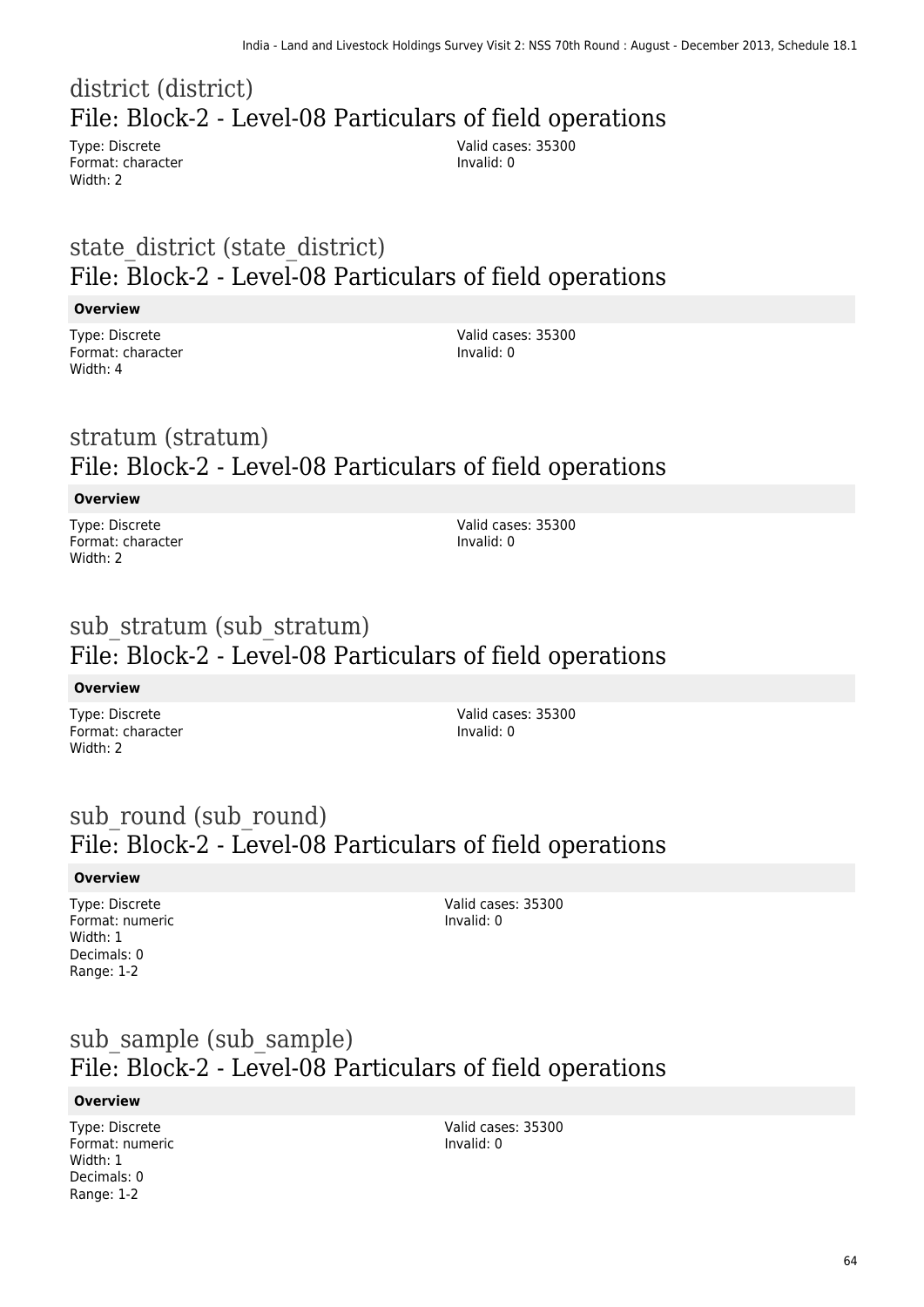# fod\_sub\_region (fod\_sub\_region) File: Block-2 - Level-08 Particulars of field operations

**Overview**

Type: Discrete Format: character Width: 4

Valid cases: 35265 Invalid: 0

# hamlet qrp (hamlet qrp) File: Block-2 - Level-08 Particulars of field operations

#### **Overview**

Type: Discrete Format: numeric Width: 1 Decimals: 0 Range: 1-2

Valid cases: 35300 Invalid: 0

# second stage stratum (second stage stratum) File: Block-2 - Level-08 Particulars of field operations

#### **Overview**

Type: Discrete Format: numeric Width: 1 Decimals: 0 Range: 1-4

Valid cases: 35300 Invalid: 0

## sample hhsno (sample hhsno) File: Block-2 - Level-08 Particulars of field operations

#### **Overview**

Type: Discrete Format: character Width: 2

Valid cases: 35300 Invalid: 0

# visit (visit) File: Block-2 - Level-08 Particulars of field operations

#### **Overview**

Type: Discrete Format: numeric Width: 1 Decimals: 0 Range: 1-1

Valid cases: 35300 Invalid: 0

## level (level) File: Block-2 - Level-08 Particulars of field operations **Overview**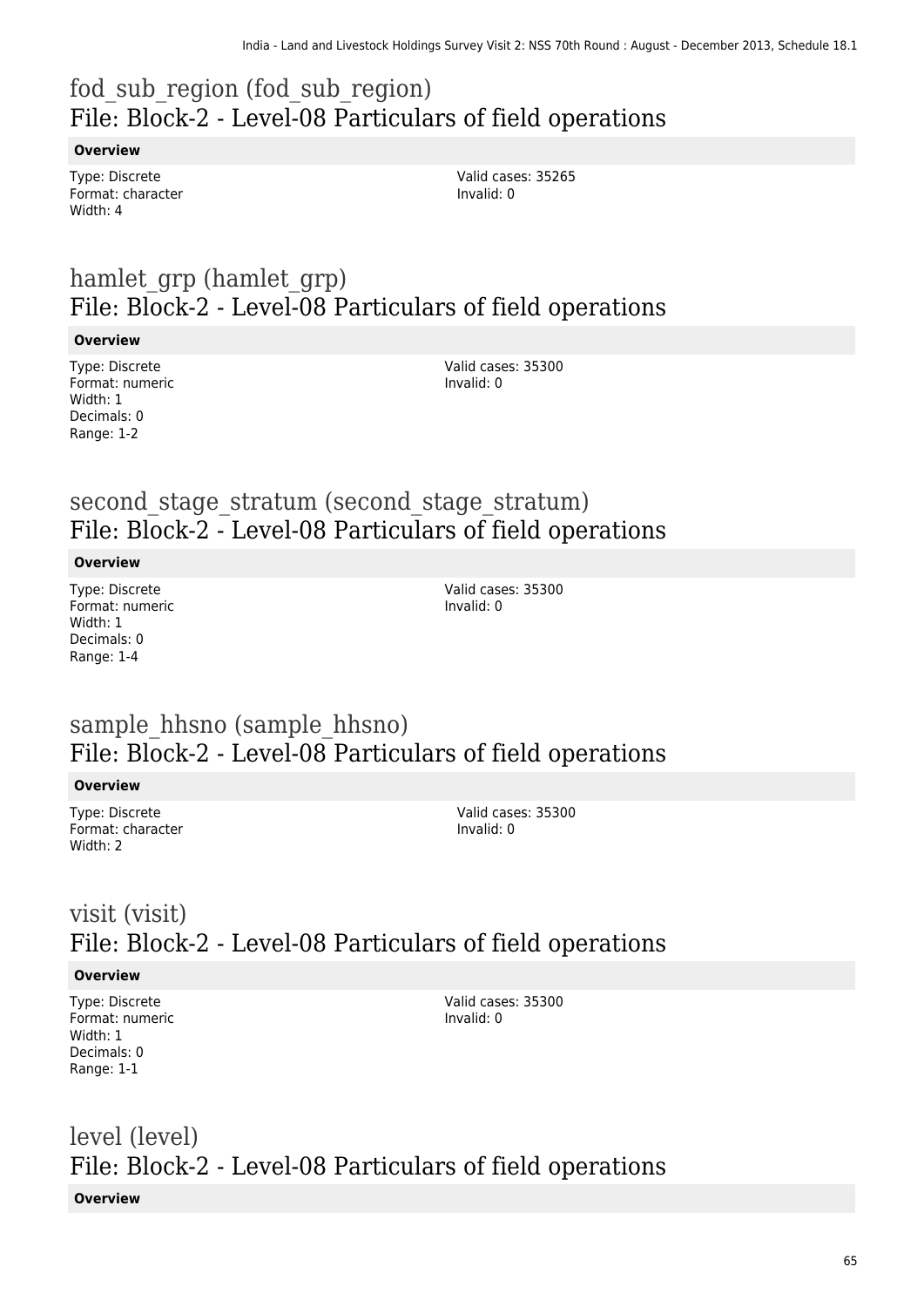# level (level) File: Block-2 - Level-08 Particulars of field operations

Type: Discrete Format: character Width: 2

Valid cases: 35300 Invalid: 0

# Employee code  $1(a)$ , (ii) (emp cd1) File: Block-2 - Level-08 Particulars of field operations

#### **Overview**

Type: Discrete Format: character Width: 4

Valid cases: 12263 Invalid: 0

# Employee code 1(a),(ii) (emp\_cd2) File: Block-2 - Level-08 Particulars of field operations

#### **Overview**

Type: Discrete Format: character Width: 4

Valid cases: 27380 Invalid: 0

# Employee code 1(b),(ii) (emp\_cd3) File: Block-2 - Level-08 Particulars of field operations

#### **Overview**

Type: Discrete Format: character Width: 4

Valid cases: 1604 Invalid: 0

# Date of Survey "DDMMYY" (survey\_date) File: Block-2 - Level-08 Particulars of field operations

#### **Overview**

Type: Discrete Format: character Width: 6

Valid cases: 35291 Invalid: 0

# Date of Dispatch "DDMMYY" (disp\_date) File: Block-2 - Level-08 Particulars of field operations

#### **Overview**

Type: Discrete Format: character Width: 6

Valid cases: 35282 Invalid: 0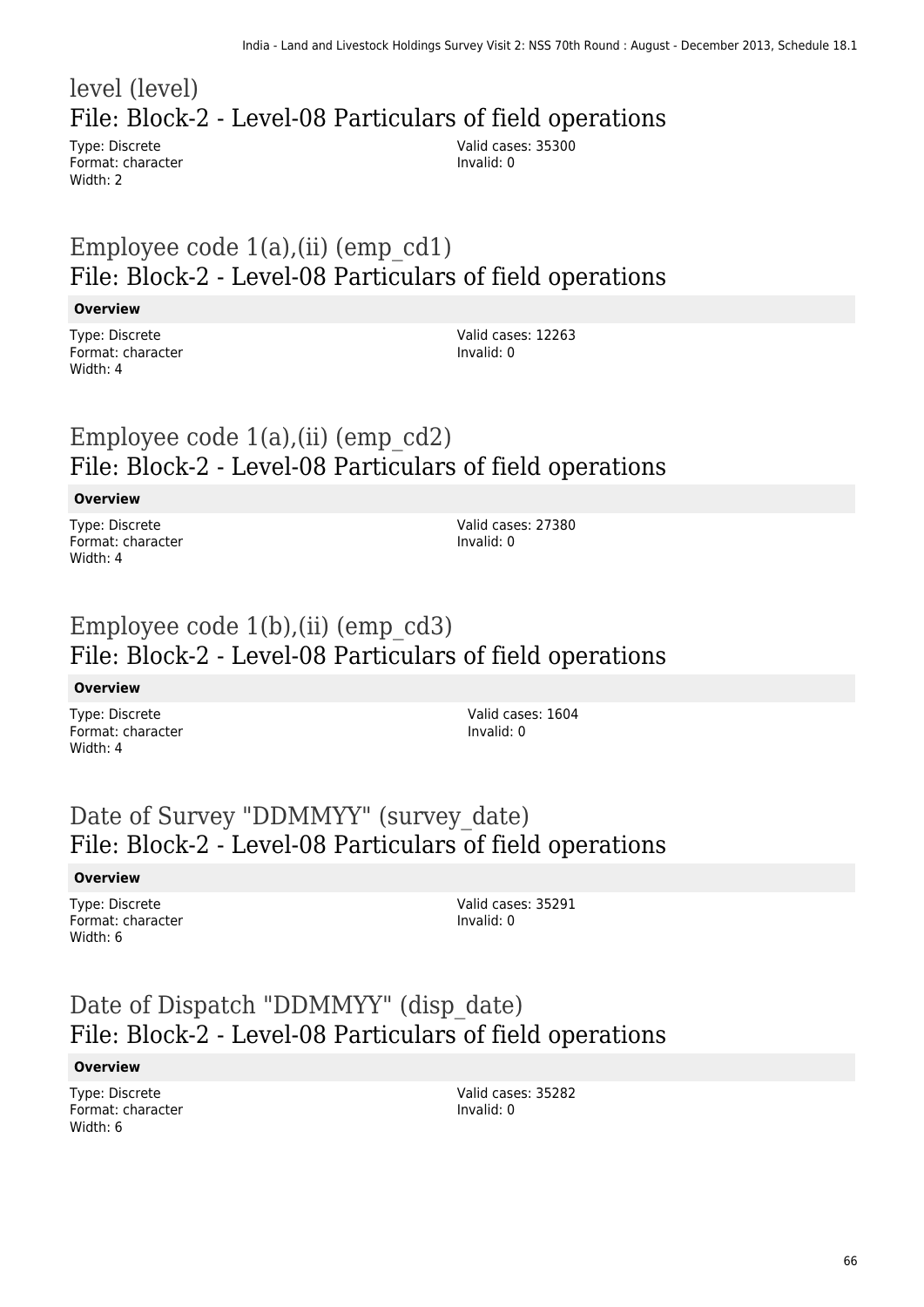# Time to canvass (minutes) (canvass\_time) File: Block-2 - Level-08 Particulars of field operations

**Overview**

Type: Discrete Format: character Width: 3

Valid cases: 35250 Invalid: 0

# Number of Invetigators (no\_invest) File: Block-2 - Level-08 Particulars of field operations

#### **Overview**

Type: Discrete Format: numeric Width: 1 Decimals: 0 Range: 0-9

Valid cases: 35272 Invalid: 28

# Remarks in block 9/10 (remark1) File: Block-2 - Level-08 Particulars of field operations

#### **Overview**

Type: Discrete Format: numeric Width: 1 Decimals: 0 Range: 1-2

Valid cases: 35297 Invalid: 3

## Remarks in block 9/10 (remark2) File: Block-2 - Level-08 Particulars of field operations

#### **Overview**

Type: Discrete Format: numeric Width: 1 Decimals: 0 Range: 1-2

Valid cases: 35296 Invalid: 4

# Remarks in Schedules (remark3) File: Block-2 - Level-08 Particulars of field operations

#### **Overview**

Type: Discrete Format: numeric Width: 1 Decimals: 0 Range: 1-2

Valid cases: 35297 Invalid: 3

Remarks in Schedules (remark4) File: Block-2 - Level-08 Particulars of field operations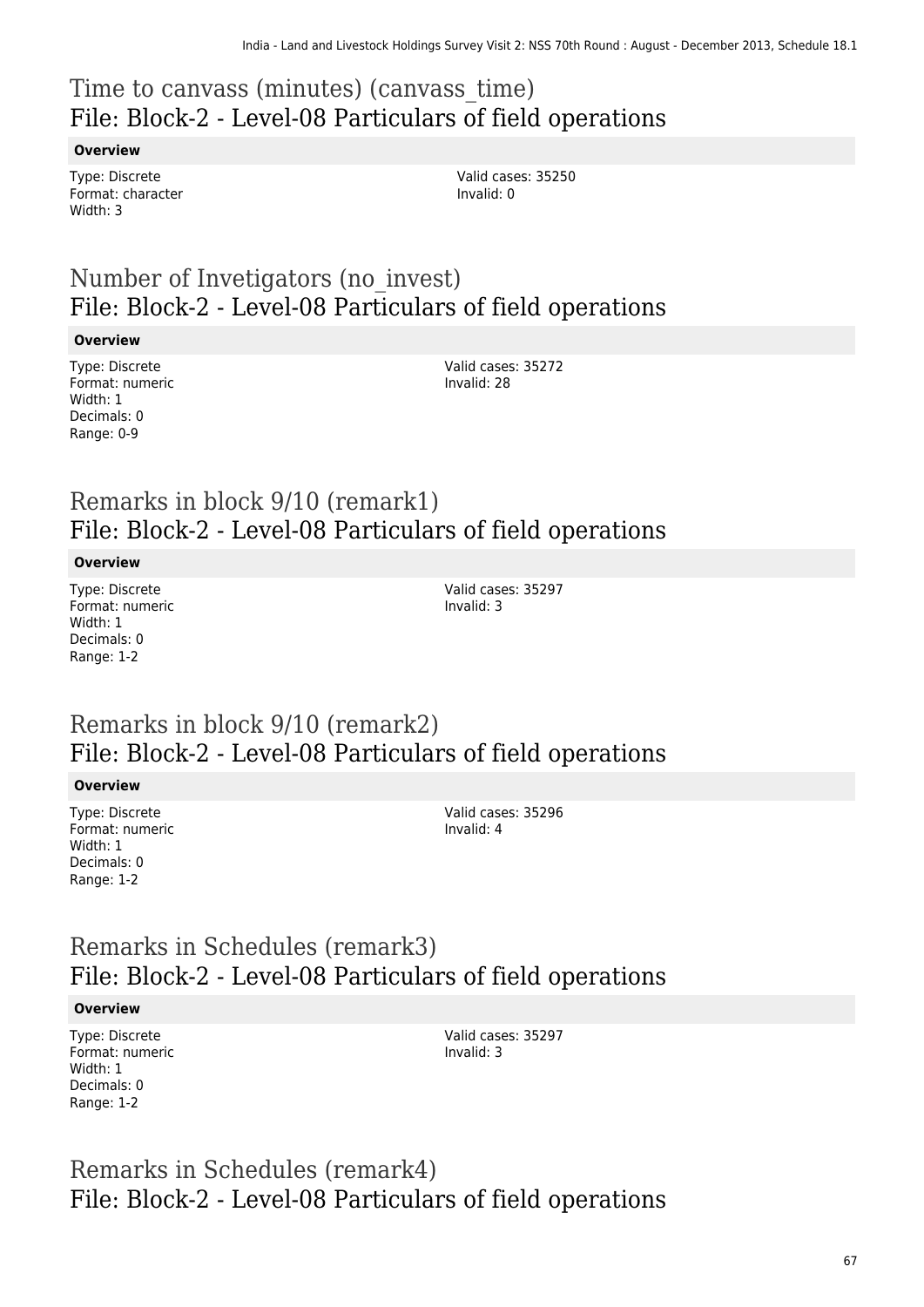# Remarks in Schedules (remark4) File: Block-2 - Level-08 Particulars of field operations

#### **Overview**

Type: Discrete Format: numeric Width: 1 Decimals: 0 Range: 1-2

Valid cases: 35296 Invalid: 4

# Special Character of OK stamp (sp\_char\_ok) File: Block-2 - Level-08 Particulars of field operations

#### **Overview**

Type: Discrete Format: numeric Width: 1 Decimals: 0

Valid cases: 0 Invalid: 35300

# NSS (nss) File: Block-2 - Level-08 Particulars of field operations

#### **Overview**

Type: Discrete Format: numeric Width: 1 Decimals: 0 Range: 1-9

Valid cases: 35300 Invalid: 0

# NSC (nsc) File: Block-2 - Level-08 Particulars of field operations

#### **Overview**

Type: Discrete Format: numeric Width: 2 Decimals: 0 Range: 1-18

Valid cases: 35300 Invalid: 0

# Multiplier Posted (mlt) File: Block-2 - Level-08 Particulars of field operations

#### **Overview**

Type: Continuous Format: numeric Width: 8 Decimals: 0 Range: 200-97200000

Valid cases: 35300 Invalid: 0 Minimum: 200 Maximum: 97200000 Mean: 882296.5 Standard deviation: 2299731.7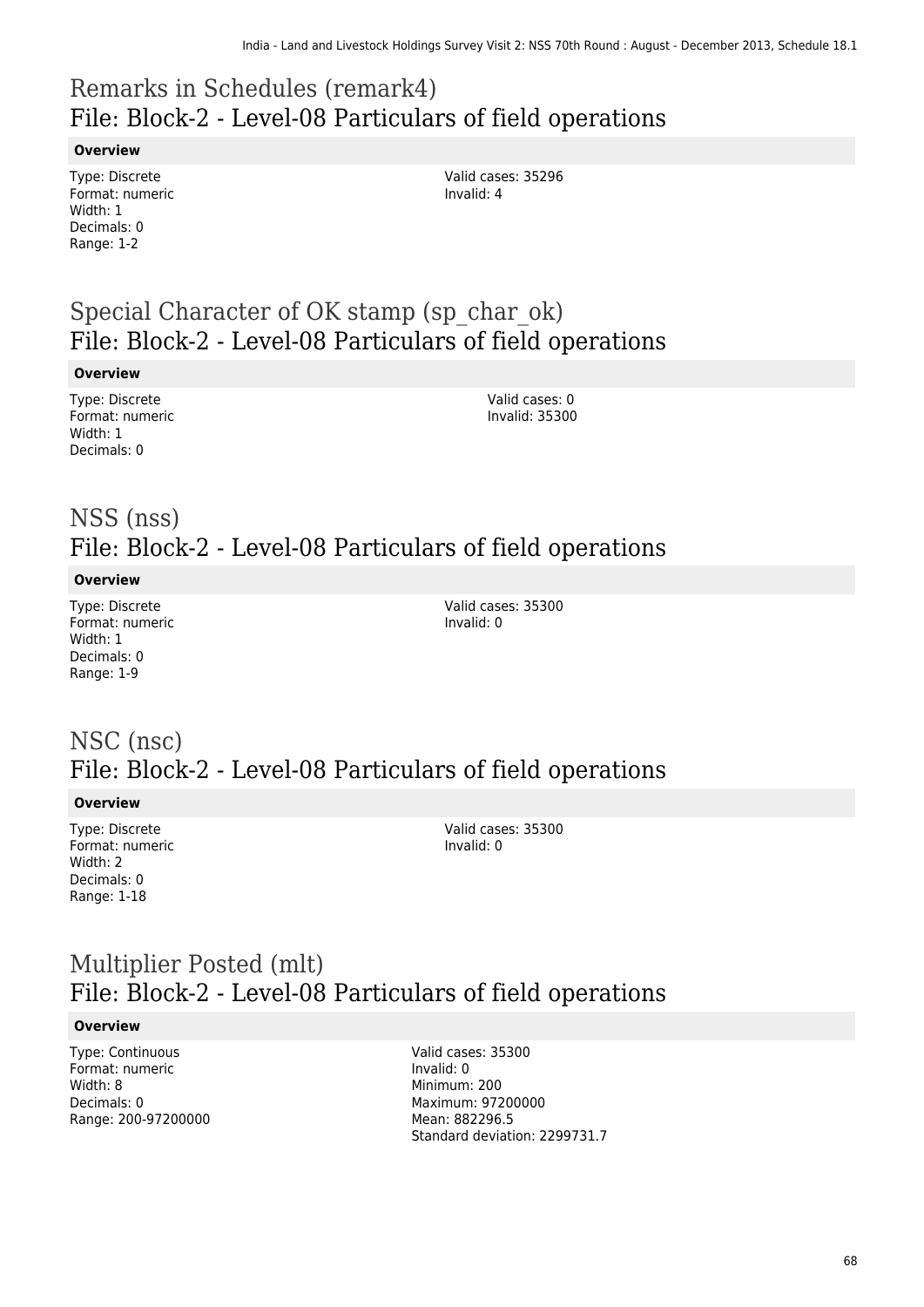# Multiplier Sub Sample (wgt\_ss) File: Block-2 - Level-08 Particulars of field operations

#### **Overview**

Type: Continuous Format: numeric Width: 9 Decimals: 2 Range: 2-972000

Valid cases: 35300 Invalid: 0 Minimum: 2 Maximum: 972000 Mean: 8823

#### **Description**

sub-sample wise estimates wgt $ss = MLT/100$ 

# Multiplier Combined (wgt\_combined) File: Block-2 - Level-08 Particulars of field operations

#### **Overview**

Type: Continuous Format: numeric Width: 9 Decimals: 2 Range: 1-486000

#### **Description**

For sub-sample combined estimates wgt\_combined =  $MLT/100$ , if NSS=NSC  $=$  MLT/200 otherwise.

Standard deviation: 22997.3

Valid cases: 35300 Invalid: 0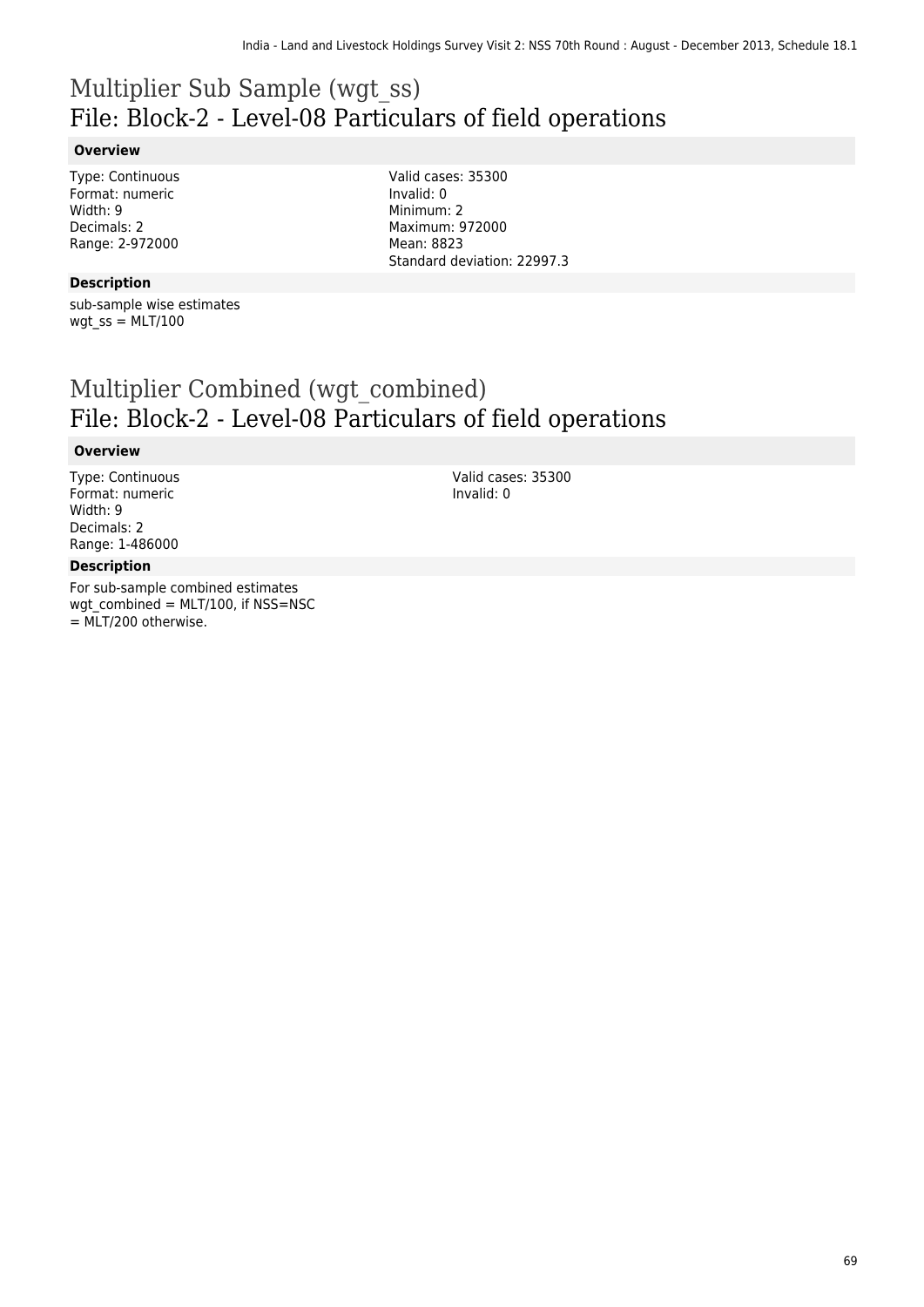# **Documentation**

## **Questionnaires**

## **HOUSEHOLD SCHEDULE 18.1 : LAND AND LIVESTOCK HOLDINGS Visit-2**

Title HOUSEHOLD SCHEDULE 18.1 : LAND AND LIVESTOCK HOLDINGS Visit-2 Author(s) NSSO Country India Language English Filename NSS70-sch18dot1-visit-2.pdf

## **Reports**

## **Key Indicators of Land and Livestock Holdings in India**

Title Key Indicators of Land and Livestock Holdings in India Author(s) NSSO Country India Language English Filename KI\_70\_18.1\_19dec14.pdf

## **Allocation of sample villages and blocks for NSS 70th round**

Title Allocation of sample villages and blocks for NSS 70th round Author(s) NSSO Country India Language English Filename Appendix 1 NSS70.pdf

## **Sub-stratum size and allocation for rural sector for NSS 70th round**

Title Sub-stratum size and allocation for rural sector for NSS 70th round Author(s) NSSO Country Japan Language Kalaallisut Filename Appendix 2\_NSS70.pdf

## **Sub-stratum size and allocation for urban sector for NSS 70th round**

Title Sub-stratum size and allocation for urban sector for NSS 70th round Author(s) NSSO Country India Language English Filename Appendix 3\_NSS70.pdf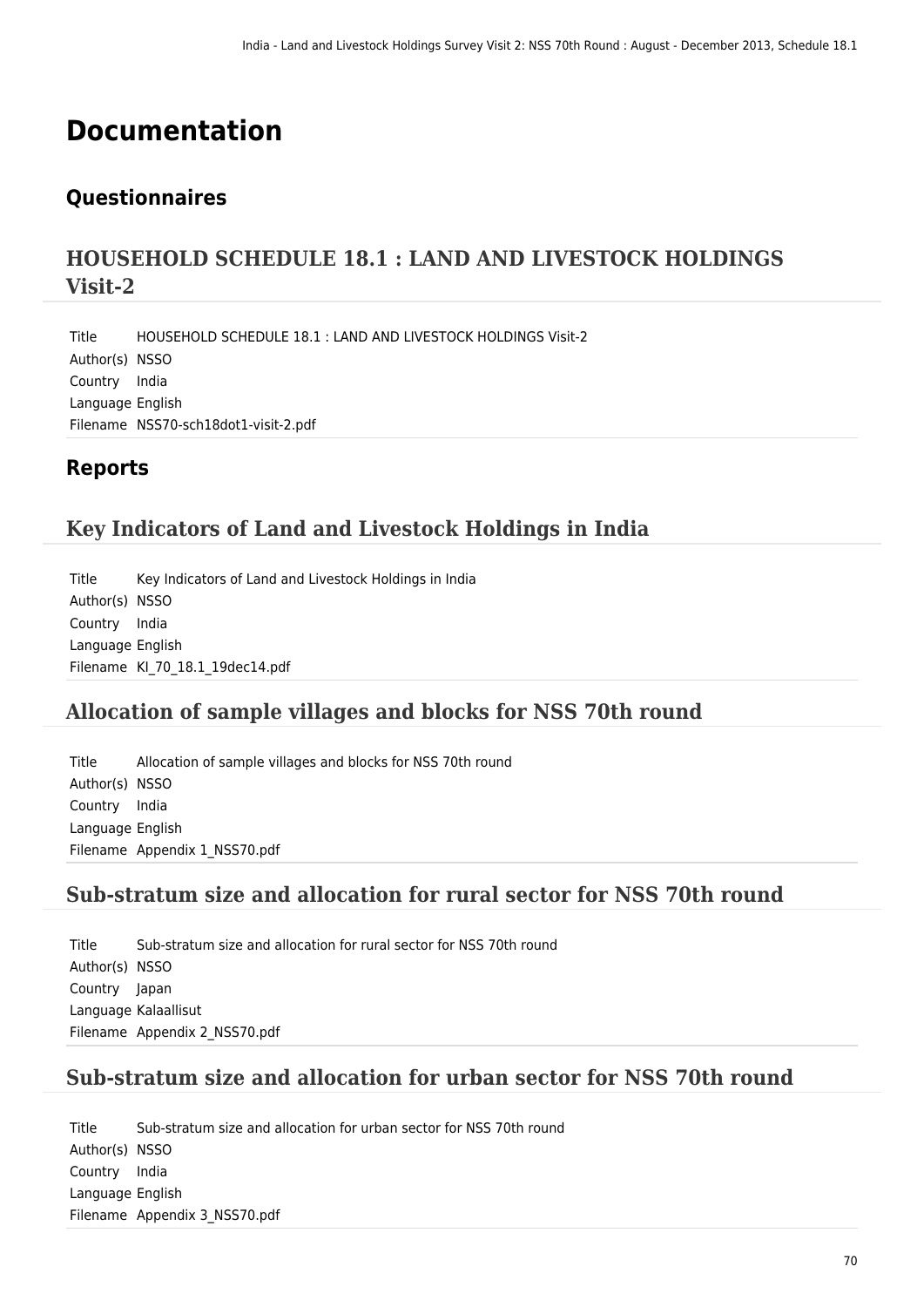## **List of big towns (million plus population in census 2011) treated as individual stratum for NSS 70th round**

Title List of big towns (million plus population in census 2011) treated as individual stratum for NSS 70th round Author(s) NSSO Country India Language English Filename Appendix 4\_NSS70.pdf

## **IHSN study report NSS 70 Sch18.1 visit-1 generated using IHSN tools**

Title IHSN study report NSS 70 Sch18.1 visit-1 generated using IHSN tools Author(s) Computer Centre Country India Language English Filename IHSN Study Report - NSS70 Sch-18.1-visit-2.pdf

# **Technical documents**

## **Note on Sample Design and Estimation Procedure of NSS 70 round**

Title Note on Sample Design and Estimation Procedure of NSS 70 round Author(s) NSSO Country India Language English Filename Estimation Procedure - NSS70.pdf

## **Other materials**

## **SCHEDULE 18.1: LAND AND LIVESTOCK HOLDINGS**

Title SCHEDULE 18.1: LAND AND LIVESTOCK HOLDINGS Author(s) NSSO Country India Language English Filename Instruction-NSS70-chapter2.pdf

## **Instrucion to field staff Vol-1: NSS 70R**

Title Instrucion to field staff Vol-1: NSS 70R Author(s) NSSO Country India Language English Filename Instruction-NSS70-chapter1.pdf

## **SCHEDULE 18.1: LAND AND LIVESTOCK HOLDINGS**

Title SCHEDULE 18.1: LAND AND LIVESTOCK HOLDINGS Author(s) NSSO